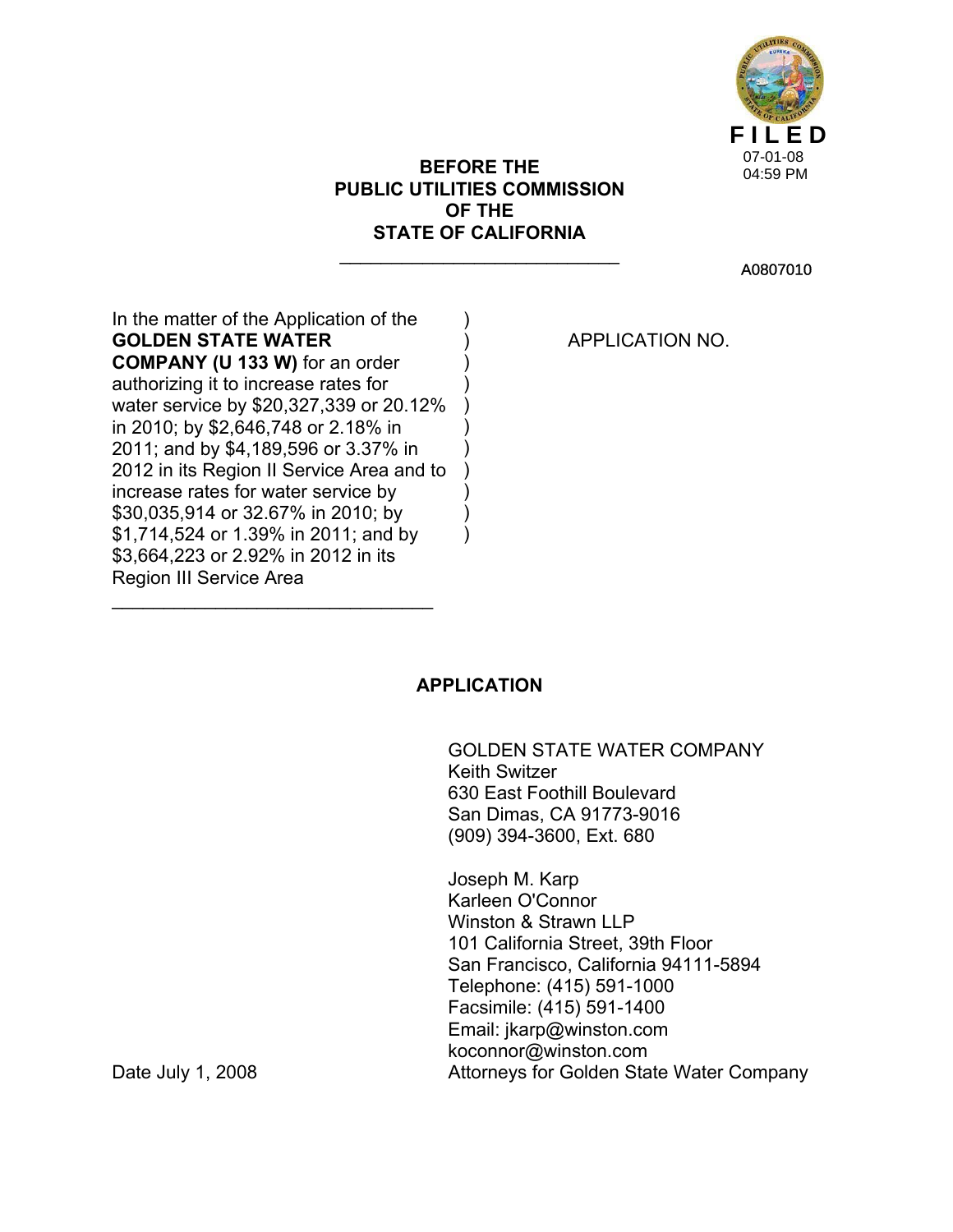# **BEFORE THE PUBLIC UTILITIES COMMISSION OF THE STATE OF CALIFORNIA**

 $\_$ 

) ) ) ) ) ) ) ) ) ) )

In the matter of the Application of the GOLDEN STATE WATER COMPANY (U 133 W) for an order authorizing it to increase rates for water service by \$20,327,339 or 20.12% in 2010; by \$2,646,748 or 2.18% in 2011; and by \$4,189,596 or 3.37% in 2012 in its Region II Service Area and to increase rates for water service by \$30,035,914 or 32.67% in 2010; by \$1,714,524 or 1.39% in 2011; and by \$3,664,223 or 2.92% in 2012 in its Region III Service Area

 $\mathcal{L}_\text{max}$  , where  $\mathcal{L}_\text{max}$  is the set of  $\mathcal{L}_\text{max}$ 

APPLICATION NO.

Proposed Application to the Public Utilities Commission of the State of California.

I.

# STATEMENT OF RELIEF SOUGHT

 By this Application, Golden State Water Company (GSWC or Applicant) requests authority to increase rates for water service in its Region II and Region III ratemaking area. In addition, the Application requests review of expenses incurred and investment made in general operation through its General Office and Centralized Operations Support.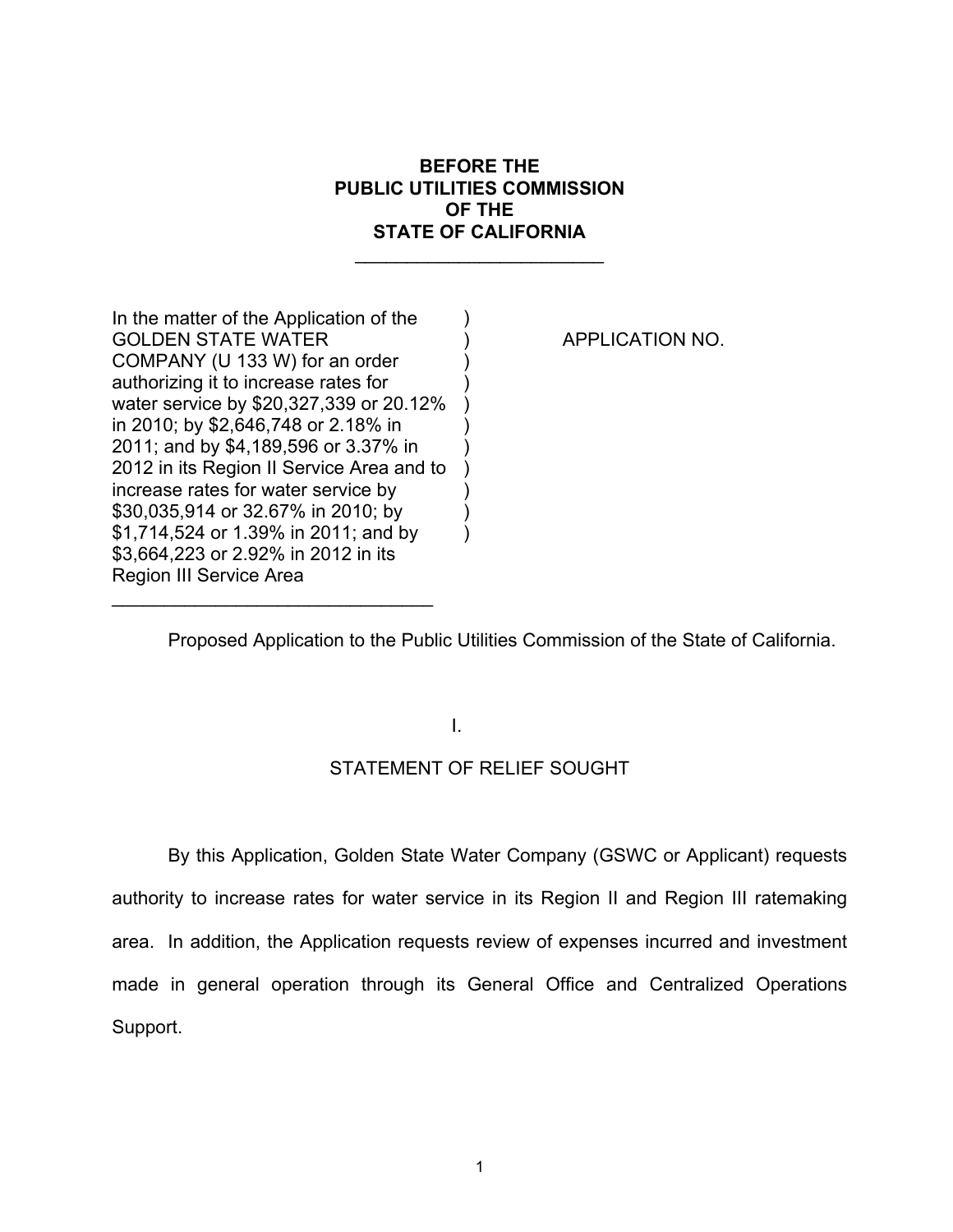The requested rate increases are necessary because the present rates are insufficient, in that they do not produce adequate revenue to yield GSWC a fair, just and reasonable return on capital invested and to allow for investment in plant, property and other equipment devoted to providing quality utility service.

This Application is filed in accordance with D.07-05-062 and its Appendix A.

# **1. General Rate Case Application Requirements**

# **Region II**

# **A. Summary of Requested Revenue Requirement and Rate Base Changes**

| Region II Comparison of Proposed Increase to Last Test Year Adopted and Recorded<br><b>Actual Amounts</b> |                                          |                                  |                                          |
|-----------------------------------------------------------------------------------------------------------|------------------------------------------|----------------------------------|------------------------------------------|
|                                                                                                           | <b>Proposed Test</b><br><b>Year 2010</b> | Last Test Year<br>Adopted (2008) | <b>Last Recorded</b><br><b>Year 2007</b> |
| Total Revenue Requirement \$                                                                              | \$121,309,904                            | \$105,833,200                    | \$97,674,700                             |
| Rate Base \$                                                                                              | \$259,112,523                            | \$243,496,200                    | \$207,961,700                            |
| Rate Base Difference                                                                                      |                                          | \$15,616,323                     | \$51,150,823                             |
| Rate Base % Increase                                                                                      |                                          | 6.41%                            | 24.60%                                   |
| Operating Expenses \$                                                                                     | \$98,326,321                             | \$84,405,300                     | \$78,176,800                             |
| Operating Expense \$ Difference                                                                           |                                          | \$13,921,021                     | \$20,149,526                             |
| <b>Operating Expenses % Difference</b>                                                                    |                                          | 16.49%                           | 25.77%                                   |
| Rate of Return                                                                                            | 8.87%                                    | 8.80%                            | 9.38%                                    |

# **B. Primary Cost Increases**

1. Depreciation – The increase in the depreciation expense is due primarily to the increase in depreciable utility plant since the last general rate case. In addition the composite depreciation accrual rate has increased from 2.89% to 3.61%. The derivation of the depreciation expense is discussed in the Testimony of Jenny Darney-Lane.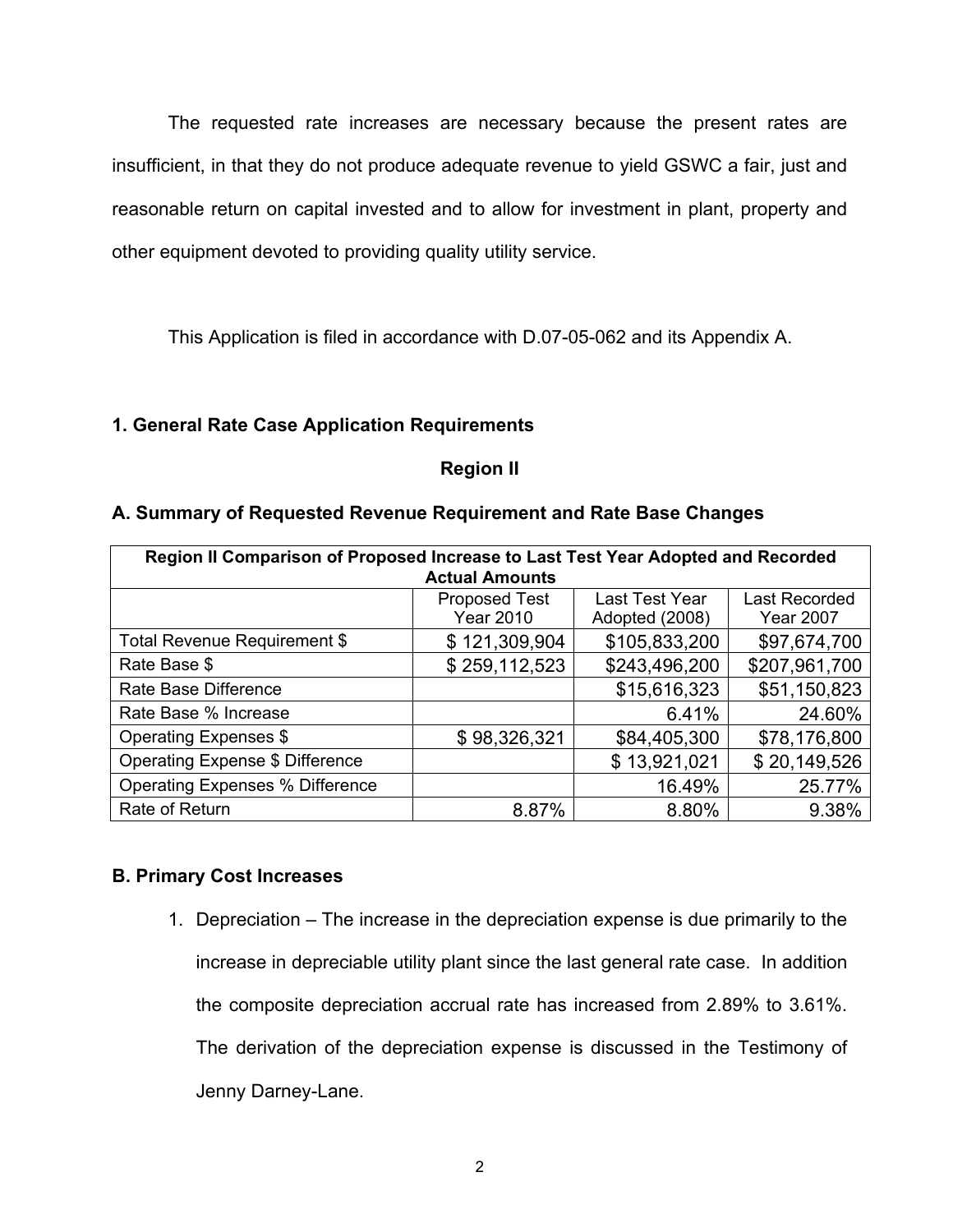- 2. General Office and Centralized Operations Support allocations, Pension & Benefits and Injuries and Damages - See discussion below under General Office.
- 3. Allocated District Offices Expenses As stated in the Testimony of Hilda Wahhab, pages 12,14 and15 , the increase is mainly due to a net effect of increases in Pension and Benefit, Injuries and Damages in Central and Southwest district offices; Rent in Southwest district office and Outside Services in Central district office.
- 4. Other Operations Expense As stated in the Testimony of Hilda Wahhab, page 21, the Other Operating Expense is the costs associated with GSWC operations. The increase in Other Operating Expense is due to an increase in the costs associated with water treatment and water conservation programs.
- 5. Labor Expense GSWC's request for its labor expense in Region II ratemaking areas includes the addition of fourteen positions over the organization that the Commission approved in GSWC's last Region II General Rate Case, filed in 2006. As stated in the Testimony of Patrick Scanlon, pages 3 through 92 - see Table of Contents for specific page location of each position.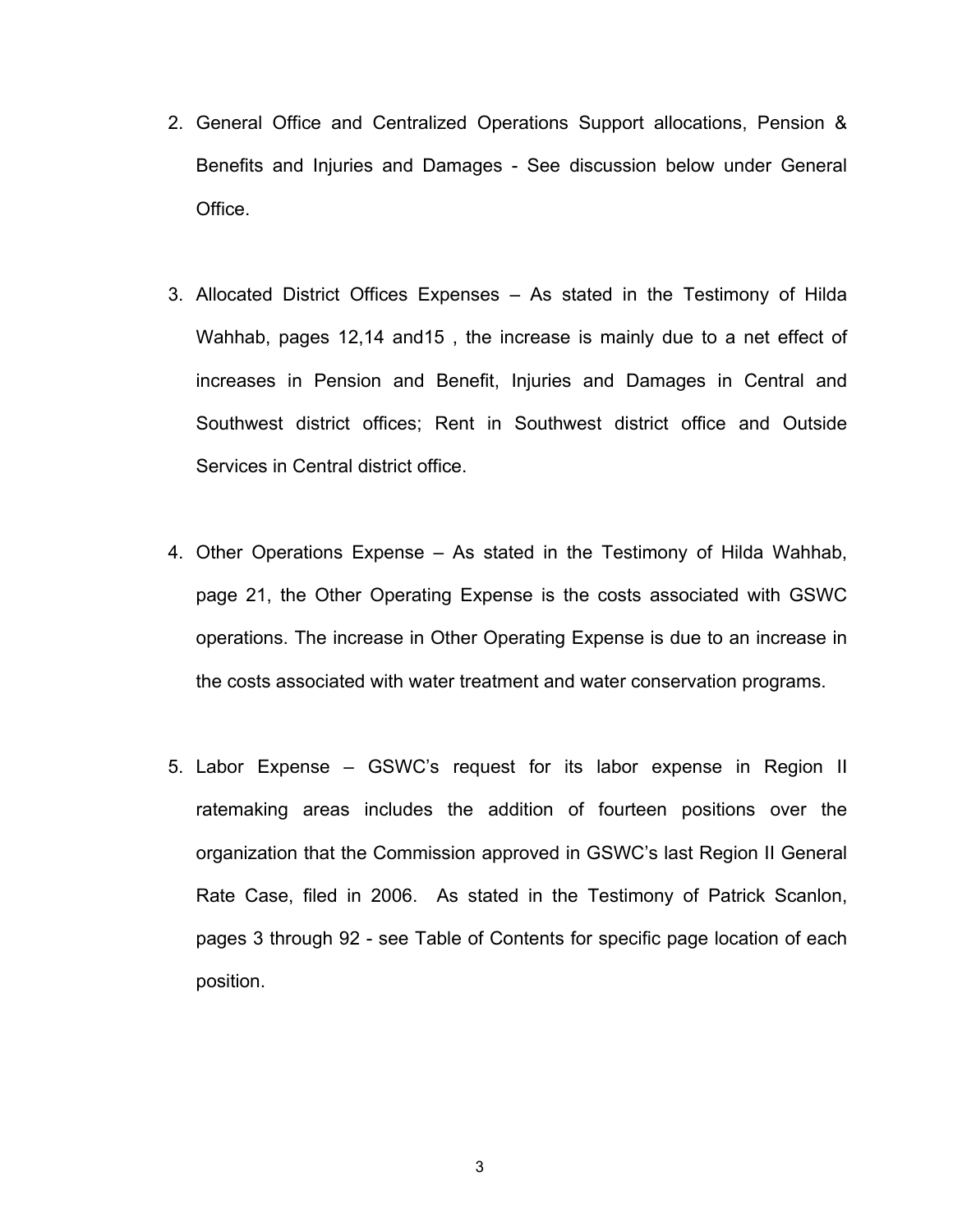# **C. Issues of Controversy**

See discussion below under General Office.

**D. Proposed Notice** for Region II is attached as Exhibit A

# **Region III**

# **A. Summary of Requested Revenue Requirement and Rate Base Changes**

Below is a comparison table of the proposed attrition year for 2009 compared with the current 2008 adopted year and the last recorded year 2007:

| Region III Comparison of Proposed Increase to Last Test Year Adopted and Recorded<br><b>Actual Amounts</b> |                                          |                                  |                                   |
|------------------------------------------------------------------------------------------------------------|------------------------------------------|----------------------------------|-----------------------------------|
|                                                                                                            | <b>Proposed Test</b><br><b>Year 2009</b> | Last Test Year<br>Adopted (2008) | Last Recorded<br><b>Year 2007</b> |
| Total Revenue Requirement \$                                                                               | \$98,310,000                             | \$94,064,800                     | \$90,872,000                      |
| Rate Base \$                                                                                               | \$217,141,500                            | \$206,539,700                    | \$190,328,300                     |
| Rate Base Difference                                                                                       |                                          | \$10,601,700                     | \$26,813,200                      |
| Rate Base % Increase                                                                                       |                                          | 5.13%                            | 14.09%                            |
| Operating Expenses \$                                                                                      | \$79,049,100                             | \$76,043,100                     | \$72,960,100                      |
| <b>Operating Expense \$ Difference</b>                                                                     |                                          | \$3,006,000                      | \$6,089,000                       |
| <b>Operating Expenses % Difference</b>                                                                     |                                          | 3.95%                            | 8.35 %                            |
| Rate of Return                                                                                             | 8.87%                                    | 8.73%                            | 9.41%                             |

# **Test Year 2009**

In Decision 06-01-025 the Commission granted rates for GSWC's Region III for the years 2006, 2007 and 2008. In Decision 07-05-062, Revised GRC Plan the Commission ordered GSWC to file its GRC for Region II, Region III and its General Office on July 1, 2008 with a decision anticipated to be effective January 1, 2010. By doing so the Commission has caused GSWC to experience a delay beyond three-years in filing its Region III GRC application. In D.07-05-062 the Commission also ruled: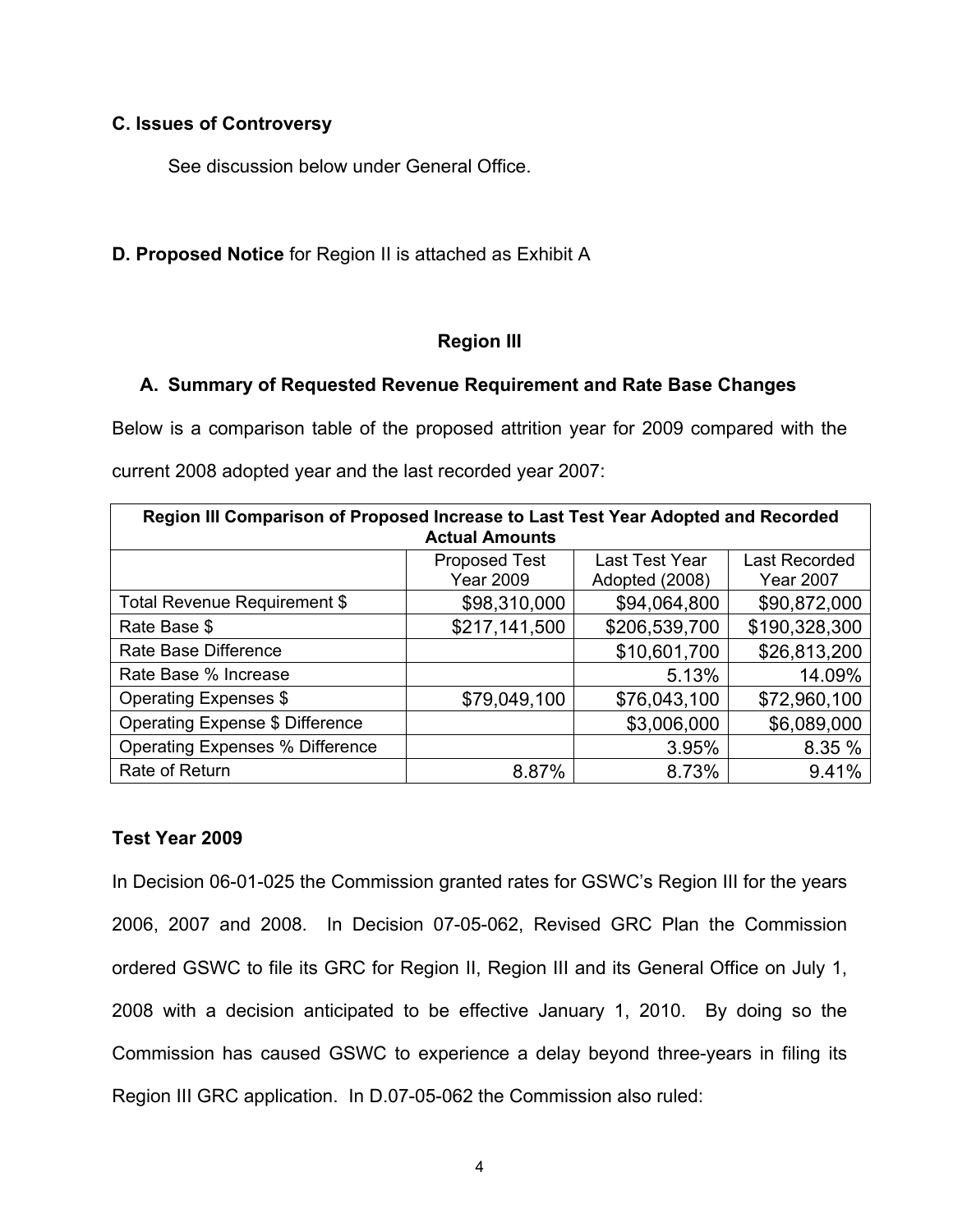# **B. Procedure to Address Delay Beyond the Three-Year GRC Cycle**

A water utility that experiences a delay beyond three-years in filing a GRC application due to the transition to the RCP schedule may seek to implement an interim rate change via an advice letter.

Such filing will not excuse a utility from filing its future GRCs according to the RCP schedule. These interim rates, when approved, will be subject to refund and shall be adjusted upward or downward back to the effective date of the interim rates with the adoption of final rates by the Commission at the conclusion of a GRC scheduled under the RCP.1 (Emphasis added)

Per Decision 07-05-062, GSWC will file an advice letter for a rate change in 2009 for its Region III. In this application GSWC is requesting the Commission to approve final 2009 rates in its Region III as ordered in D.07-05-062. GSWC's request for Region III rates in 2009 is based on the standard methodology for attrition rate increase for expenses as outlined in D.07-05-0622, and for ratebase as outlined in D.04-06-0183. The attrition year increase for 2009 will offset a portion of the requested increase for 2010

# **Test Year 2010**

Below is a comparison table of the 2010 proposed test year compared with the 2009 proposed attrition year and the latest recorded for 2007:

 $1 D.07-05-062$  pages A-2, A-3

<sup>2</sup> D.07-05-062 pages A-19, A-20

<sup>3</sup> D.04-06-018 page 15 footnote 6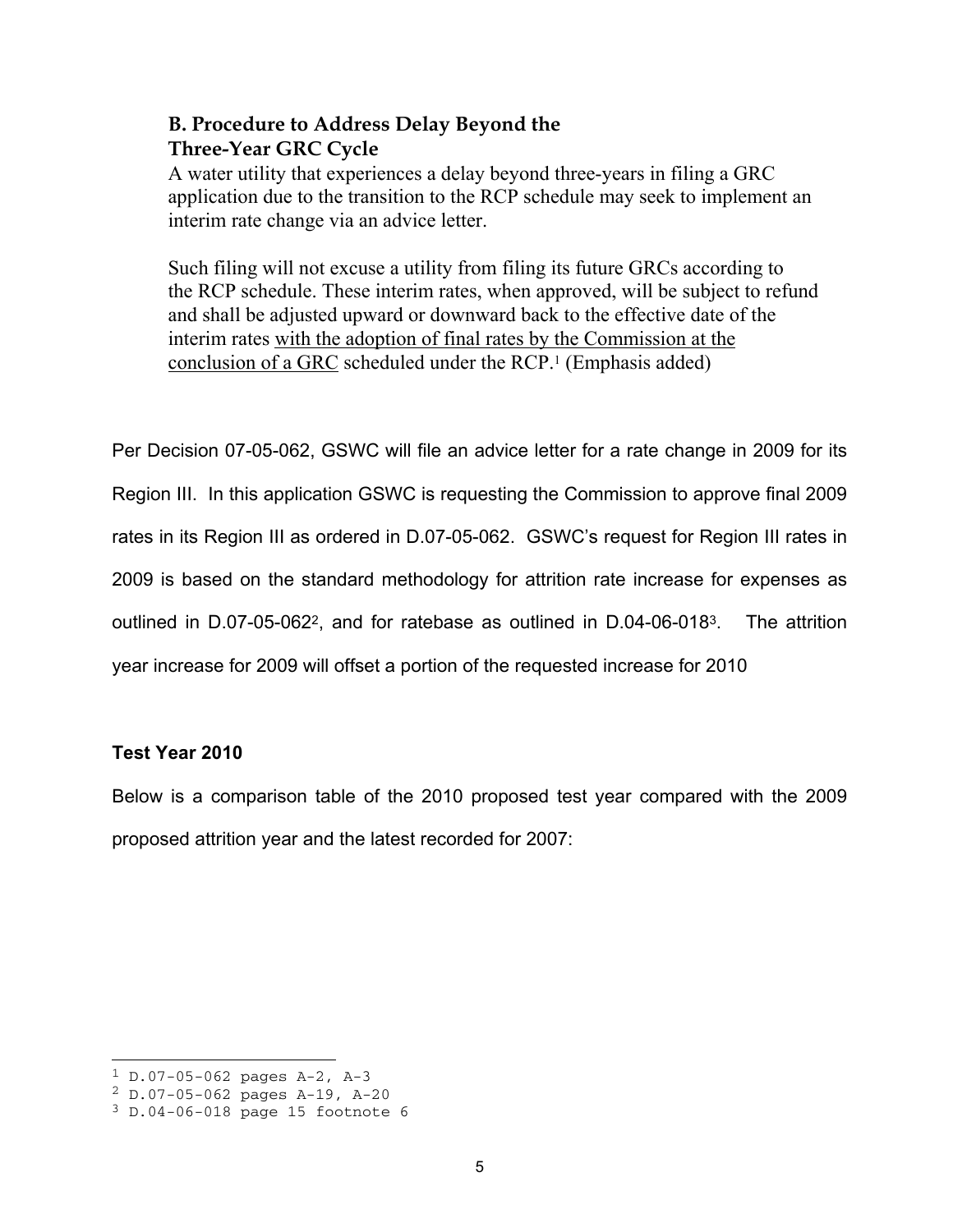| Region III Comparison of Proposed Increase to Last Test Year Adopted and Recorded<br><b>Actual Amounts</b> |                                          |                                      |                                          |
|------------------------------------------------------------------------------------------------------------|------------------------------------------|--------------------------------------|------------------------------------------|
|                                                                                                            | <b>Proposed Test</b><br><b>Year 2010</b> | <b>Requested Test</b><br>Year (2009) | <b>Last Recorded</b><br><b>Year 2007</b> |
| Total Revenue Requirement \$                                                                               | \$121,971,500                            | \$98,310,000                         | \$90,872,000                             |
| Rate Base \$                                                                                               | \$243,571,400                            | \$217,141,500                        | \$190,328,300                            |
| Rate Base Difference                                                                                       |                                          | \$26,429,900                         | \$53,243,100                             |
| Rate Base % Increase                                                                                       |                                          | 12.17%                               | 27.97%                                   |
| Operating Expenses \$                                                                                      | \$100,366,500                            | \$79,049,100                         | \$72,960,100                             |
| Operating Expense \$ Difference                                                                            |                                          | \$21,317,400                         | \$27,406,400                             |
| Operating Expenses % Difference                                                                            |                                          | 26.97%                               | 37.56%                                   |
| Rate of Return                                                                                             | 8.87%                                    | 8.87%                                | 9.41%                                    |

Below is a comparison table of the 2010 proposed test year compared with the current 2008 adopted test year and the latest recorded for 2007, which illustrates the total change, including the increase for the 2009 attrition year, from current rates to those proposed for 2010:

| Region III Comparison of Proposed Increase to Last Test Year Adopted and Recorded<br><b>Actual Amounts</b> |                                          |                                  |                                          |
|------------------------------------------------------------------------------------------------------------|------------------------------------------|----------------------------------|------------------------------------------|
|                                                                                                            | <b>Proposed Test</b><br><b>Year 2010</b> | Last Test Year<br>Adopted (2008) | <b>Last Recorded</b><br><b>Year 2007</b> |
| Total Revenue Requirement \$                                                                               | \$121,971,500                            | \$94,064,800                     | \$90,872,000                             |
| Rate Base \$                                                                                               | \$243,571,400                            | \$206,539,700                    | \$190,328,300                            |
| Rate Base Difference                                                                                       |                                          | \$37,031,700                     | \$53,243,100                             |
| Rate Base % Increase                                                                                       |                                          | 17.93%                           | 27.97%                                   |
| Operating Expenses \$                                                                                      | \$100,366,500                            | \$76,043,100                     | \$72,960,100                             |
| Operating Expense \$ Difference                                                                            |                                          | \$24,323,400                     | \$27,406,400                             |
| <b>Operating Expenses % Difference</b>                                                                     |                                          | 31.99%                           | 37.56%                                   |
| Rate of Return                                                                                             | 8.87%                                    | 8.73%                            | 9.41%                                    |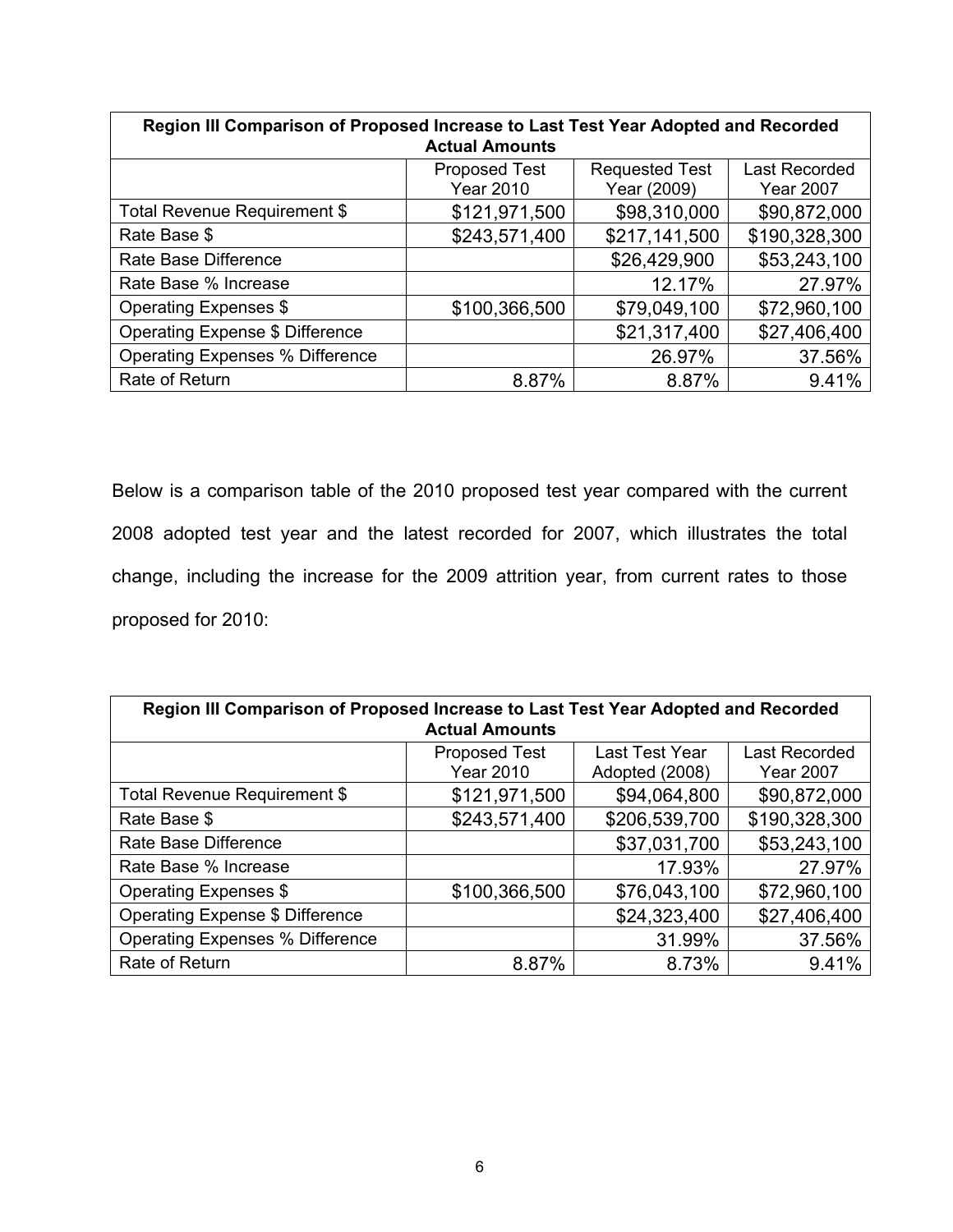# **B. Primary Cost Increases**

- 1. Depreciation The increase in the depreciation expense is due primarily to the increase in depreciable utility plant since the last general rate case. In addition the composite depreciation accrual rate has increased from 2.97% to 4.03%. The derivation of the depreciation expense is discussed in the Testimony of Jenny Darney-Lane.
- 2. Other Maintenance Expenses As stated in the Testimony of Hilda Wahhab, page 28, the increase in Other Maintenance Expense is attributed to a higher cost of maintaining Region III aging systems as well the increase in regulation requirements to maintain these systems on a regular basis
- 3. Other Operations Expense As stated in the Testimony of Hilda Wahhab, pages 25 and 26, the Other Operating Expense is the costs associated with GSWC operations. The increase in Other Operating Expense is due to an increase in the costs associated with water treatment and water conservation programs.
- 4. General Office and Centralized Operations Support allocations, Pension & Benefits and Injuries and Damages - See discussion below under General **Office**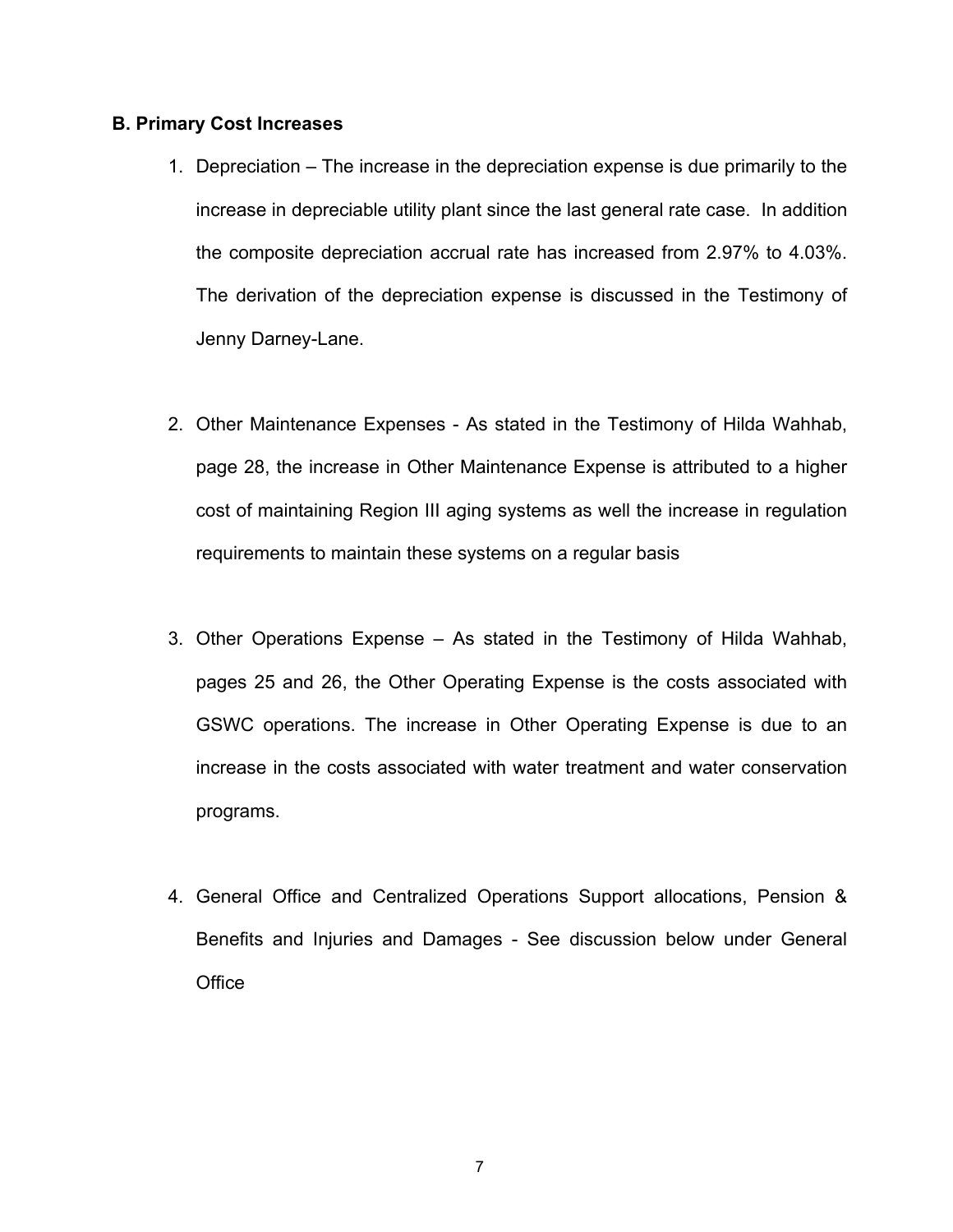5. Labor Expense – GSWC's request for its labor expense in the Region III ratemaking area includes the addition of nineteen positions over the organization the Commission approved in GSWC's last Region III General Rate Case filed in 2005. Justification for these positions is in the Prepared Testimony of Patrick Scanlon pages 3 through 92, see Table of Contents for specific page location of each position.

# **C. Issues of Controversy**

See discussion below under General Office.

**D. Proposed Notice** for Region III is attached as Exhibit B.

# **General Office and Centralized Operations Support**

Some of the increase in the revenue requirement of Region II and Region III are the result of the increase in operations of the General Office and the Centralized Operations Support, and these are summarized below.

# **A. Primary Cost Increases**

1. Administrative and General Labor – GSWC is requesting forty-nine additional support employees in the General Office and Centralized Operations Support. Twenty-seven (or 55%) of these new positions are in the Asset Management Group and are necessary to address the ever-growing need to replace aging infrastructure. Related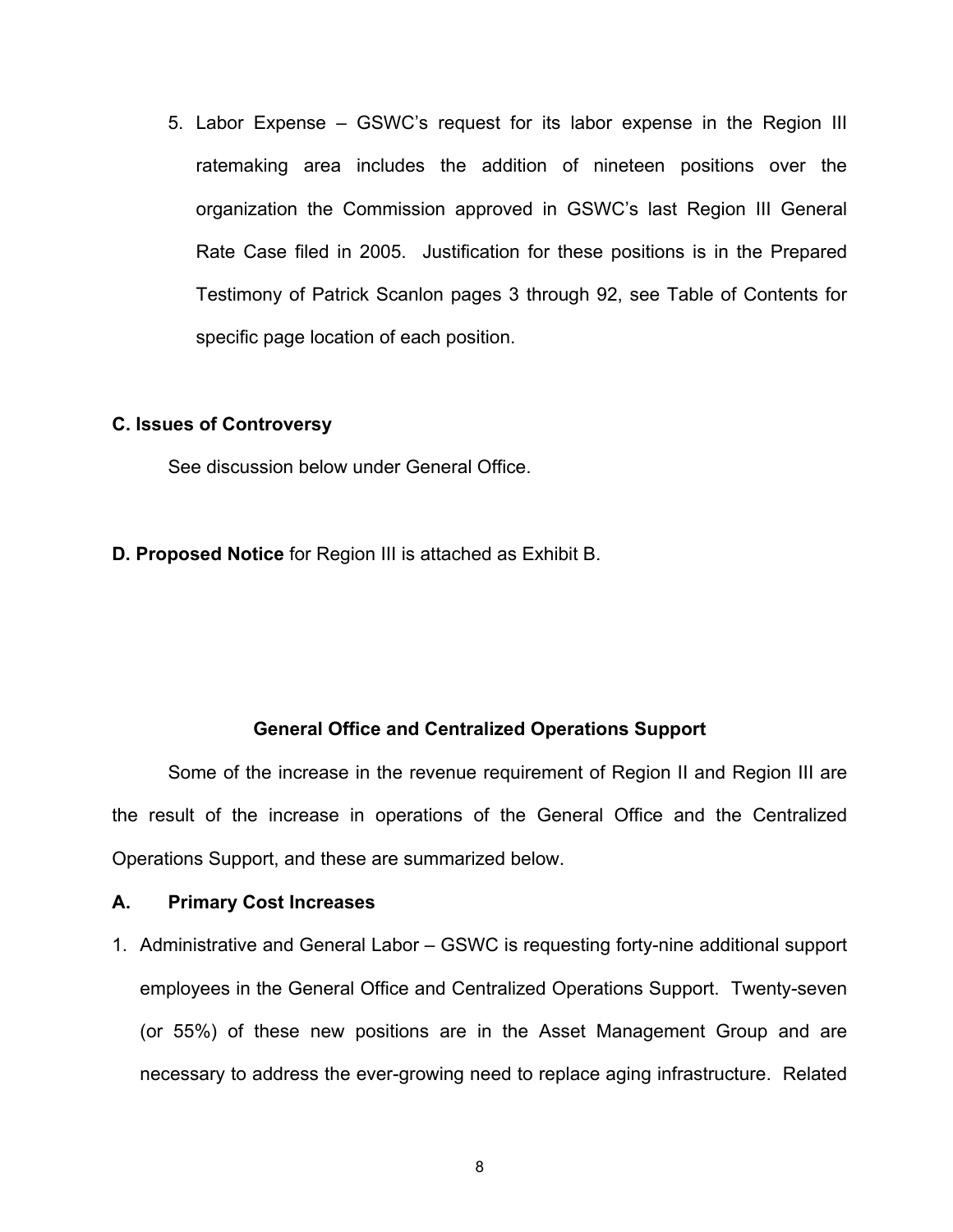costs such as Office Supply Expense will increase proportionately. For a further description of the additional positions being requested see the Testimony of John Garon. For a detailed justification of the need for these positions see the Testimony of William Gedney pages 11 through 56, Michael George pages 11 through 13, Eva Tang pages 1 through 11 and Roland Tanner pages 7, 40 through 44 and 54 through 59.

- 2. Rent On February 6, 2007 GSWC signed a seven year lease for 9,258 square feet of office space near its San Dimas Office to accommodate the increase in its General office staff at a cost of \$288,900 per year. See Testimony of John Garon pages 48 and 49.
- 3. Postage is increasing for two reasons. Foremost, the increase is due to GSWC's changing the billing cycle from bi-monthly in its Region II service area and the City of Claremont to monthly billing in order promote and assist its customers with efficient water use. Additionally, postage is increasing as a result of the continuing increase in postage rates. See the Testimony of Edwin deLeon pages 5 through 10 and John Garon page 45.
- 4. Pension and Benefits The annual expense (cost) recorded by GSWC for the Pension Plan is calculated in accordance with the accounting requirements of Financial Accounting Standards Board Standard No. 87, *"Employers' Accounting for Pensions"*.

Total projected costs for Pension and Benefits in 2010 are \$22,294,000, an increase \$5,166,600 or 30% over the 2008 adopted costs of \$17,162,700. Of the \$5,166,600 increase, \$3,511,000 or 68% is related to GSWC's request to extend its

9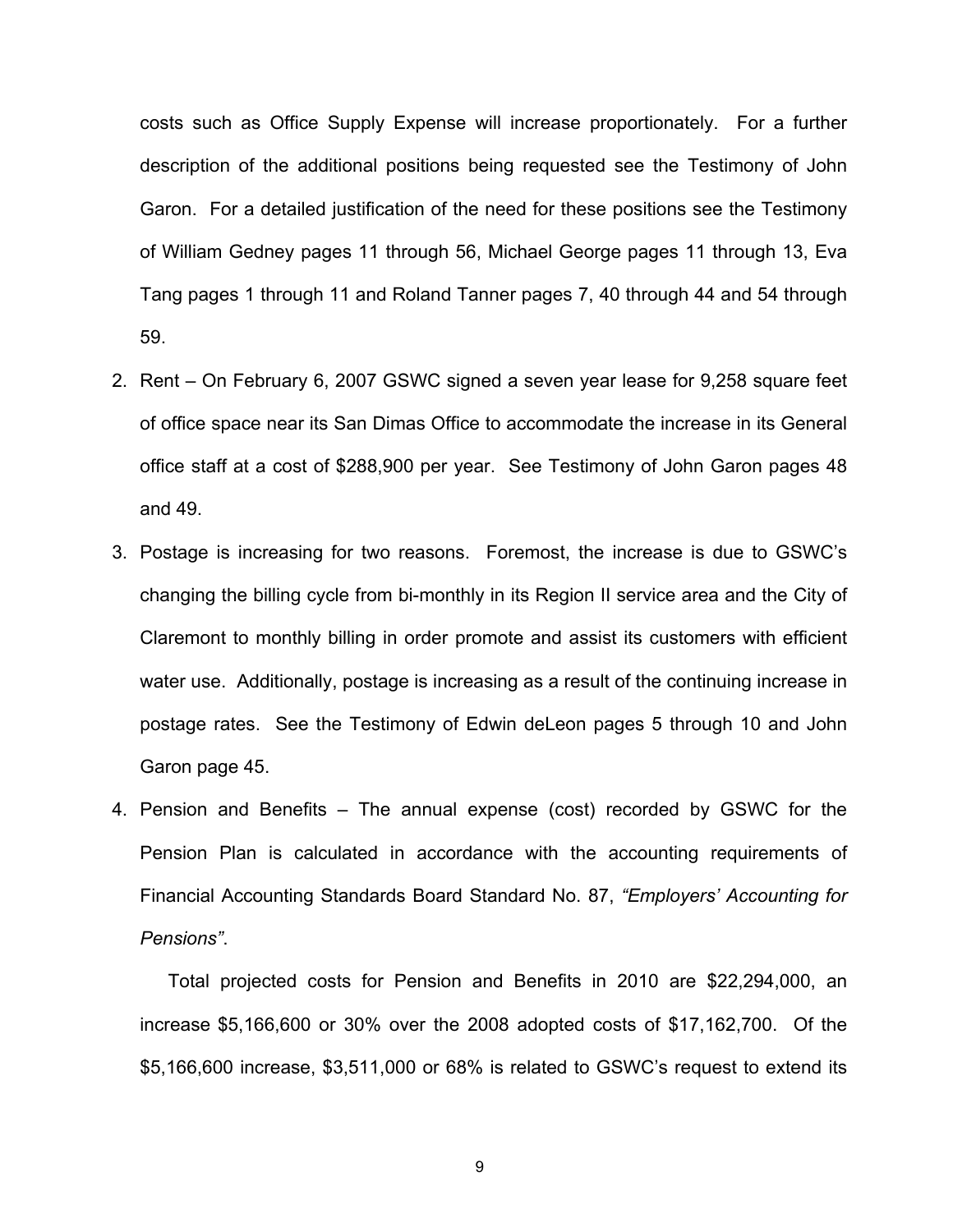post-retirement medical benefits to all employees. (See Testimony of Gladys Farrow pages 4 through 6.)

In its prior applications, GSWC reflected all Pension and Benefit costs as a General Office Expense. These costs were then allocated to the Regions and District offices as part of the total General Office allocation. Starting in 2007, GSWC began directly charging or allocating the Group Health Insurance, Pension Plan Costs, Discretionary Bonuses and adopted Post Retirement Benefits, which is 69% of the total Pension and Benefits costs, to the individual employees cost center. These costs are now charged directly to the Districts and Customer Service Areas and no longer allocated as part of the General Office Costs.

As a result, the comparison of the 2008 adopted costs to the 2010 projected cost must be done at the GSWC-wide level. For example, comparing of the 2008 General Office Adopted Pension and Benefit costs of \$13,917,800, (which includes all Pension and Benefits expensed), to the Projected 2010 General Office Pension and Benefit costs of \$8,816,500, (which does not include the 69% of the Pension and Benefits costs that are being directly charged to employees costs center), reflects a reduction of projected costs. This reduction is misleading, however, because as stated above overall Pension and Benefits costs are increasing by 30%. Additionally, at the same time the increase in Region II and Region III is also misleading. For example the 2008 adopted Pension and Benefit expense for Region II of \$59,400 does not reflect the Pension and Benefit expense of approximately \$5,200,000 (\$13,917,800 x 91.5%,GSWC allocation x 40.91%, Region II allocation) included in the General Office allocation to the Region II Office and District Offices.

10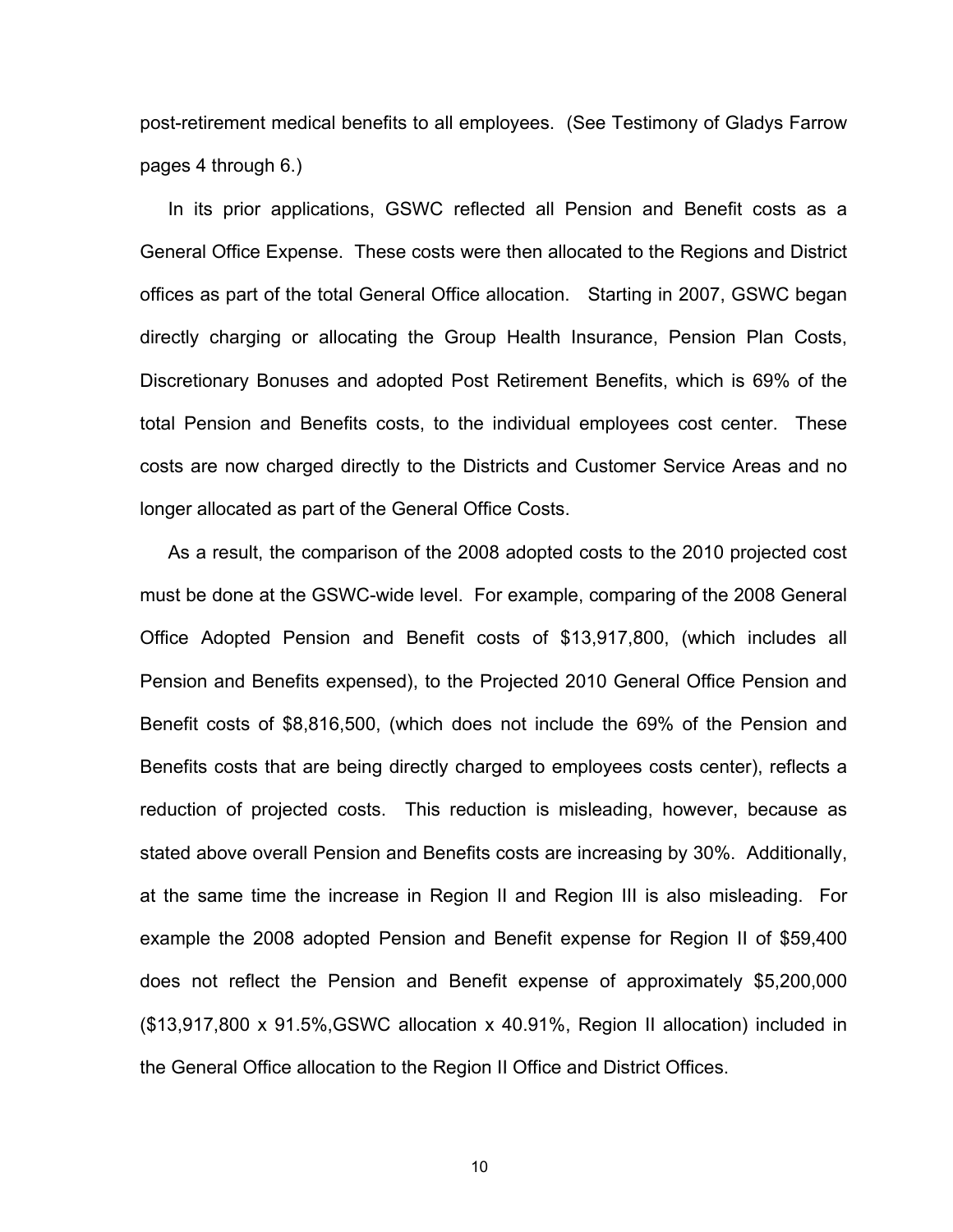# **B. Issues of Controversy**

 In Decision 07-05-062 (D.07-05-062), the Commission adopted the current rate case plan for Class A water utilities. In that decision, the Commission required Water Utilities to list **Issues of Controversy** in their GRC applications, to include the dollar impact of those issues, and to provide a brief summary of the utility's position of the controversial issue.

In D.07-05-062, the Commission does not define "Issues of Controversy," however, in Decision 04-06-018 (D.04-06-018), the rate case plan that preceded D.07-05-062, the Commission defines "Contentious Items". In D.04-06-018 the Commission directed water utilities to include a list of contentious issues in its GRC applications, which were defined as "all issues on which a different outcome is sought on an issue previously addressed by the Commission for this utility, or in a reported Commission decision for another water utility, and all significant issues not previously addressed by the Commission." GSWC has interpreted "Issues of Controversy" in D. 07-05-062 to be the same as "Contentious Items" as used in D. 04-06-018.

The following issues of Controversy apply to the Region II and Region III as well as the General Office and Centralized Operations Support.

# **1. Issues not previously addressed**

1. Corporate Structure – In 2008, GSWC eliminated its Regional Customer Service Vice Presidents and centralized its reporting structure. Under the revised structure, the three Regional Vice Presidents, Vice President Customer Service Region I, Vice President Customer Service Region II and Vice President Customer Service Region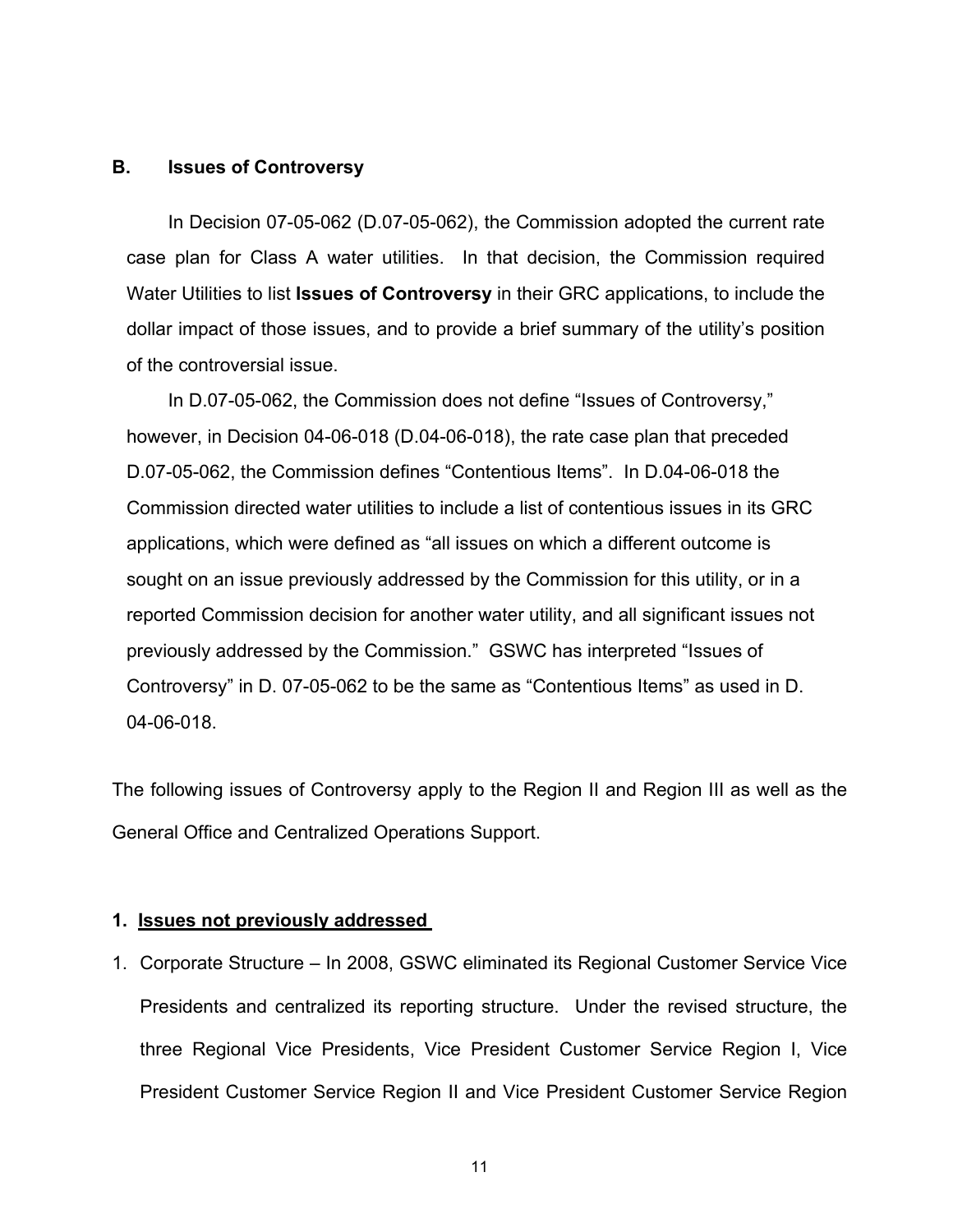III, have been reassigned to the positions of Vice President of Water Operations, Vice President Asset Management and Vice President Customer Support Services. (See Testimony of Michael George, Pat Scanlon, William Gedney and Roland Tanner). This restructuring has improved the reporting structure without increasing the number of Officers.

- 2. Additional Employees GSWC is requesting the addition of fourteen employees in Region II, with total additional expense of \$660,131, nineteen employees in Region III, with total additional expense of \$\$976,973 and forty-nine support employees in the General Office and Centralized Operations Support with total additional expense of \$1,665,600, which is 10% of the General Office and Centralized Operations Support salary expense. For Region II and Region III positions see the Testimony of Pat Scanlon pages 3 through 92, see Table of Contents for page location of each position. For the General Office see John Garon's Testimony pages 45, 49-51 and 54-55
- 3. DSIC Distribution System Infrastructure Replacement Surcharge GSWC is requesting to implement a DSIC. The DSIC addresses the Commission Objective in the Water Action Plan to Promote Water Infrastructure Investment through Action Item **2: Consider authorization of a Distribution System Improvement Charge to promote infrastructure improvements**.4 The DSIC will be used to fund infrastructure replacement projects requested in this filing. If the DSIC is adopted, it will have the effect of deferring a portion of the requested increase until the identified projects are complete and used and useful. (See Testimony of James Harrison.)

<sup>4</sup> Water Action Plan adopted December 15, 2005, page 12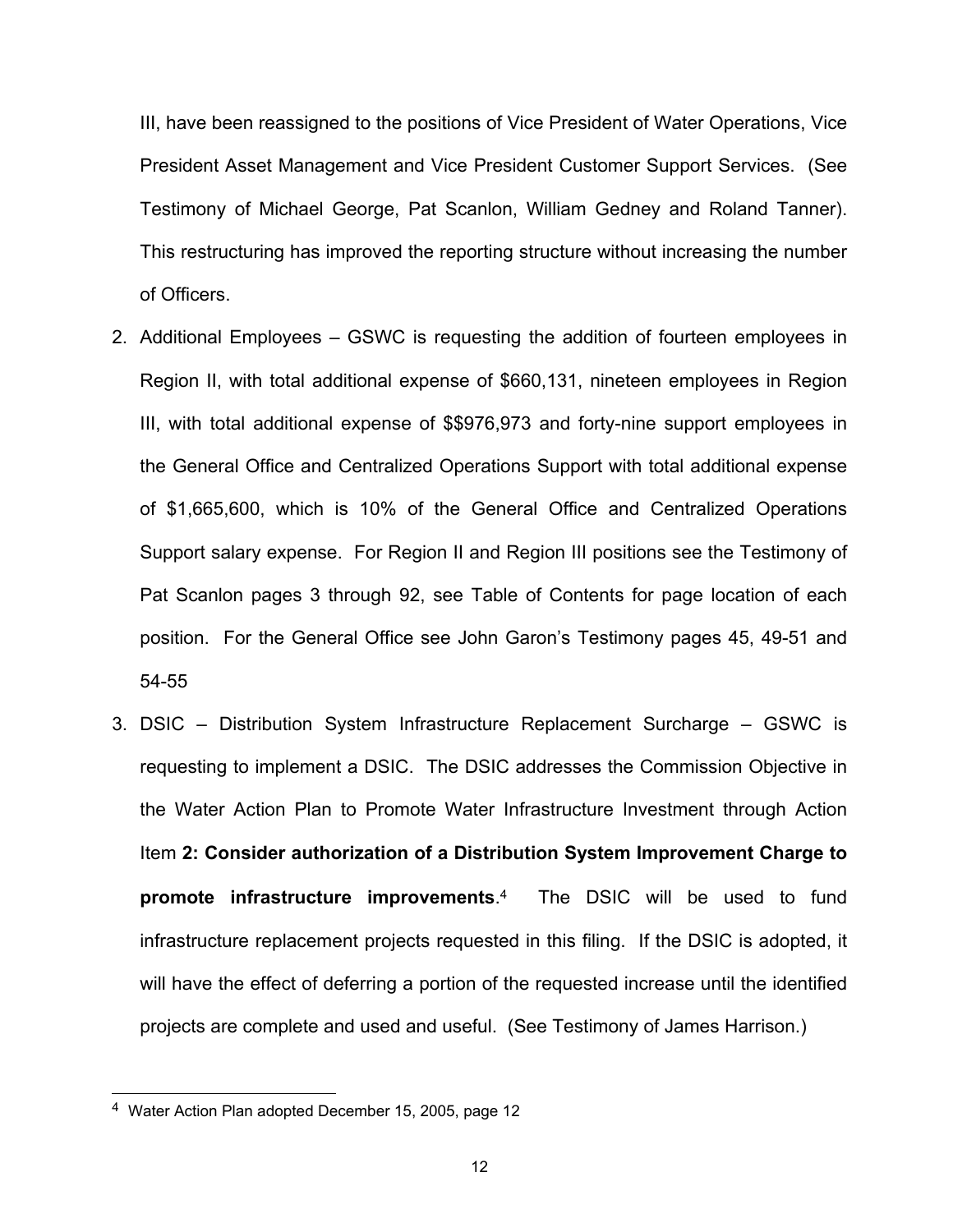4. Extended Medical Insurance for retirees. – GSWC currently provides these postretirement benefits only to employees hired before February of 1995. GSWC is requesting that this benefit be offered to all its employees in order to address the recent demands of GSWC's Bear Valley Electric Service bargaining unit, the need to be more competitive in the marketplace and to promote equality amongst all GSWC employees and the benefits offered. The estimated cost of extending this benefit to all employees is \$3.5 million per year. (See Testimony of Gladys Farrow pages 4 through 6)

# **2. Different Outcome**

1. General Office Allocation – In Decision 07-11-037, the Commission's final decision in GSWC's last Region II/General Office GRC Application (Application 06-02-023), the Commission imposed a three-factor allocation method as a temporary solution for General Office Allocation:

> 4.3.5. As an Interim Expedient, GSWC Will Be Required to Use a Three-Factor Formula Based on Total Expenses, Total Labor and a Weighted Number of Customers. (page 35, emphasis added)

With this Application, GSWC's seeks to replace the three factor methodology that was the basis for the general office cost allocation in D.07-11-037 with a more traditional method using a combination of single factor allocators where appropriate and the four-factor allocation method where appropriate. (See Testimony of John Garon pages 4 through 39)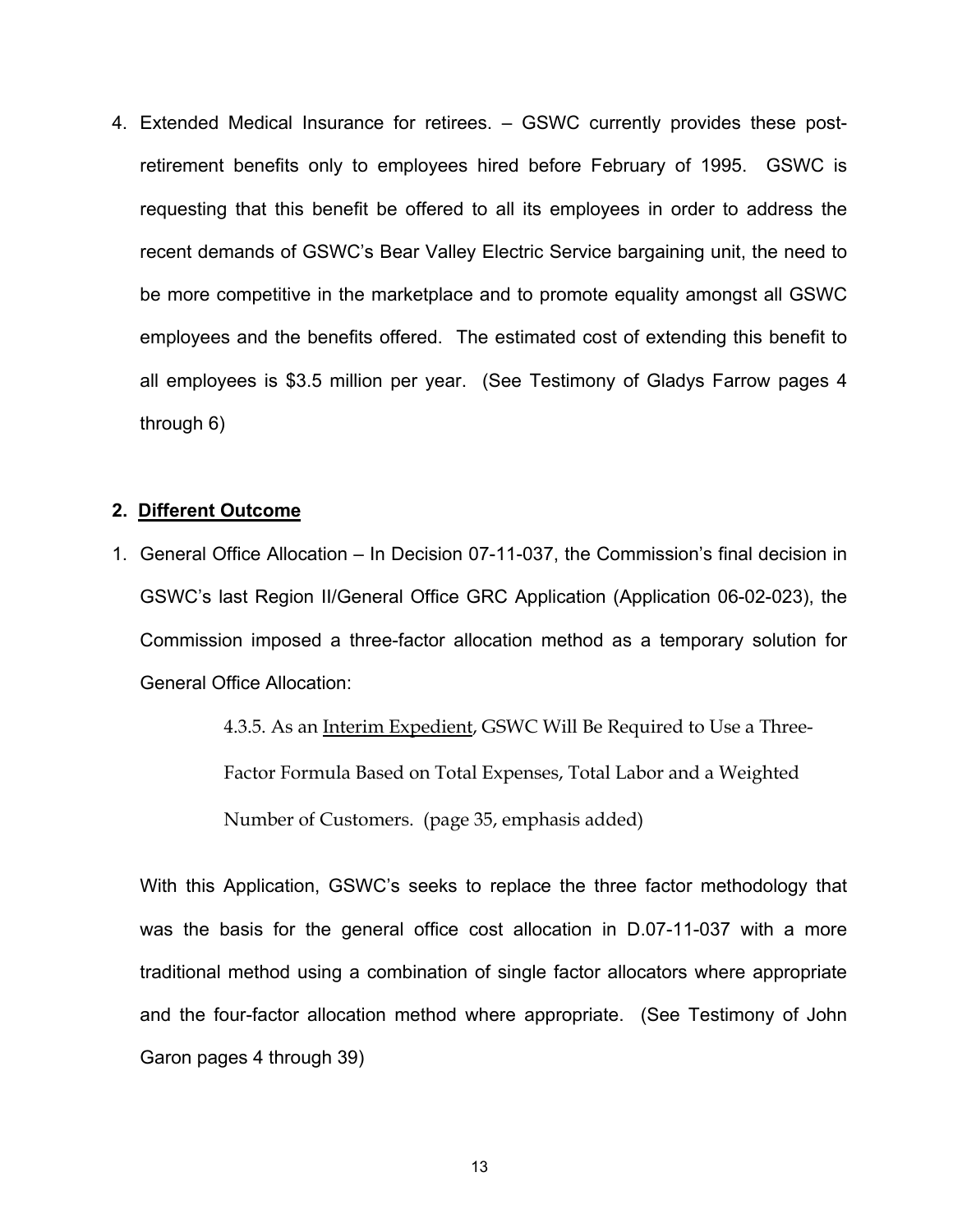- 2. Contingency In D.07-11-037 the Commission adopted a 5% contingency rate for estimating capital projects. GSWC believes that a 10% contingency is more appropriate and in line with industry standards. GSWC is proposing a 10% contingency in this filing. (See Testimony of Ernie Gisler pages 39 through 41)
- 3. General Office Rent In Decision 07-11-037, the Commission allowed the GSWC to include only 75% of its General Office Rent in rates. The Commission authorized only partial recovery because it believed the need for increased office space was partly due to an increase in GSWC non-regulated businesses. In this filing, GSWC demonstrates that this is not the case. A reduction of 25% in the General Office Rent would be \$61,600 per year. (See Testimony of John Garon pages 48 and 49)
- 4. Vacancies In D.08-01-043 the Commission ordered

5. In all future rate cases, we direct Golden State to present its labor expense projections consistent with our finding in D.05-07-044. In that decision, we found that San Gabriel's proposed estimating method for labor expenses included expenses for vacant positions. We decided there, absent a showing of extraordinary circumstances, that to the extent there were vacancies in the recorded year, we should assume there would also be comparable vacancy savings in the test and escalation years.

GSWC has not adjusted its labor expenses for vacant positions at the time of the filing of this Proposed Application. Because of the proactive approach GSWC's Human Capital Management has taken in filling vacancies, GSWC does not believe the vacancies at this time are reflective of the vacancies that will exist when the new rates take place in January 2010. See Testimony of Diane Rentfrow pages 3 through 5.

14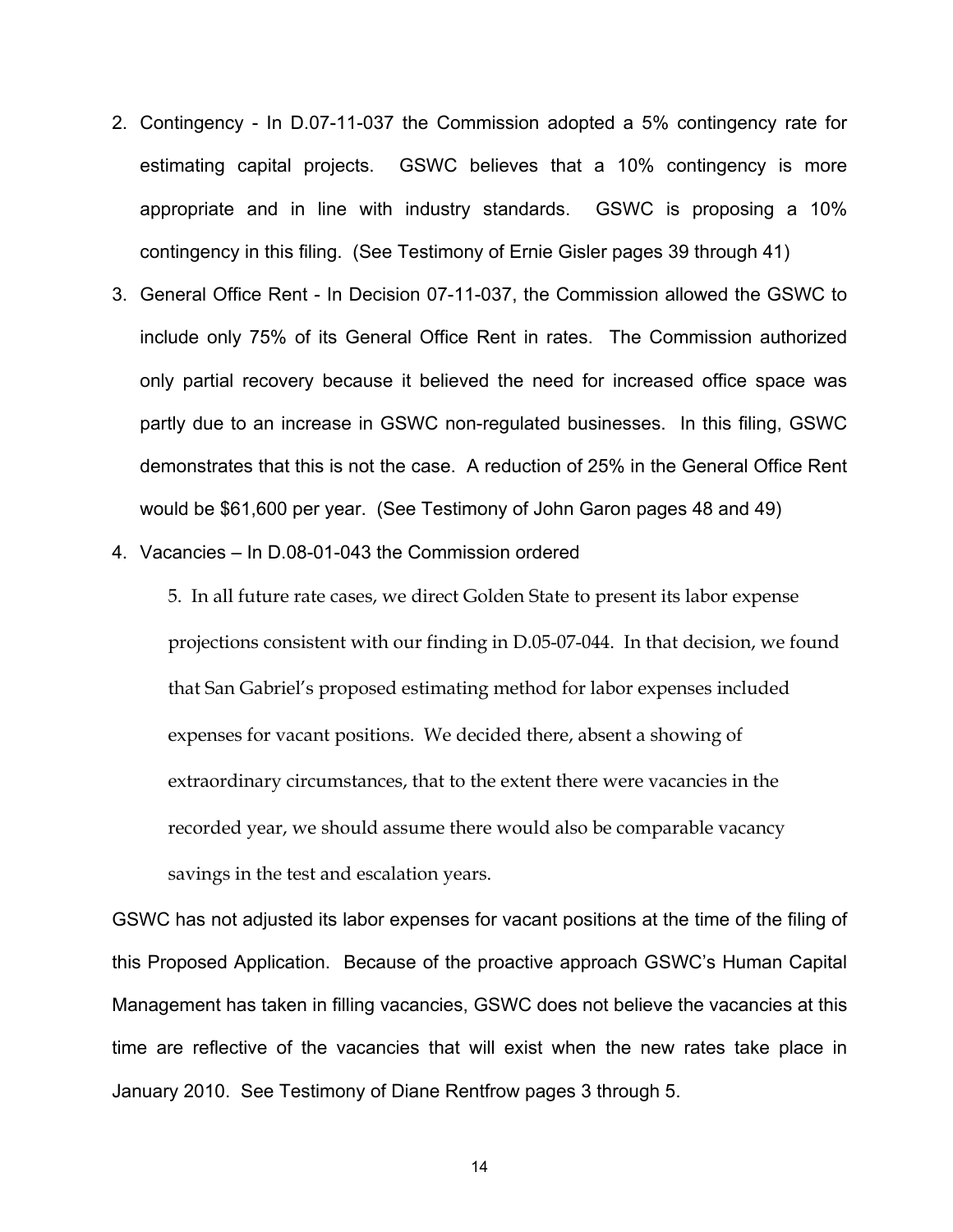- 5. Overhead In D.08-01-043 the Commission ordered
	- 8. By July 1, 2008, as part of Golden State's scheduled GRC, Golden Sate must present an improved overhead allocation process or risk a Commission audit.

Though GSWC's proposal is similar to proposals presented in the past, GSWC believes the overhead allocation presented in this filing is both fair and equitable and meets all the requirements of the Commission's Uniform System of Accounts for water Utilities. GSWC has included an updated study supporting the allocation methodology requested. See testimony of Eva Tang pages 11 through 24.

# **D. Proposed Notice** not applicable to General Office

# **II. Testimony Requirements A through L**

Volumes 1 through 5 of the 2008 Minimum Data Request provided to DRA with this filing contained the responses or cross reference to responses for A through L.

# **Additional Information**

The present and proposed rate schedules, for which increases and changes are requested, are shown in **Exhibit C** hereto attached.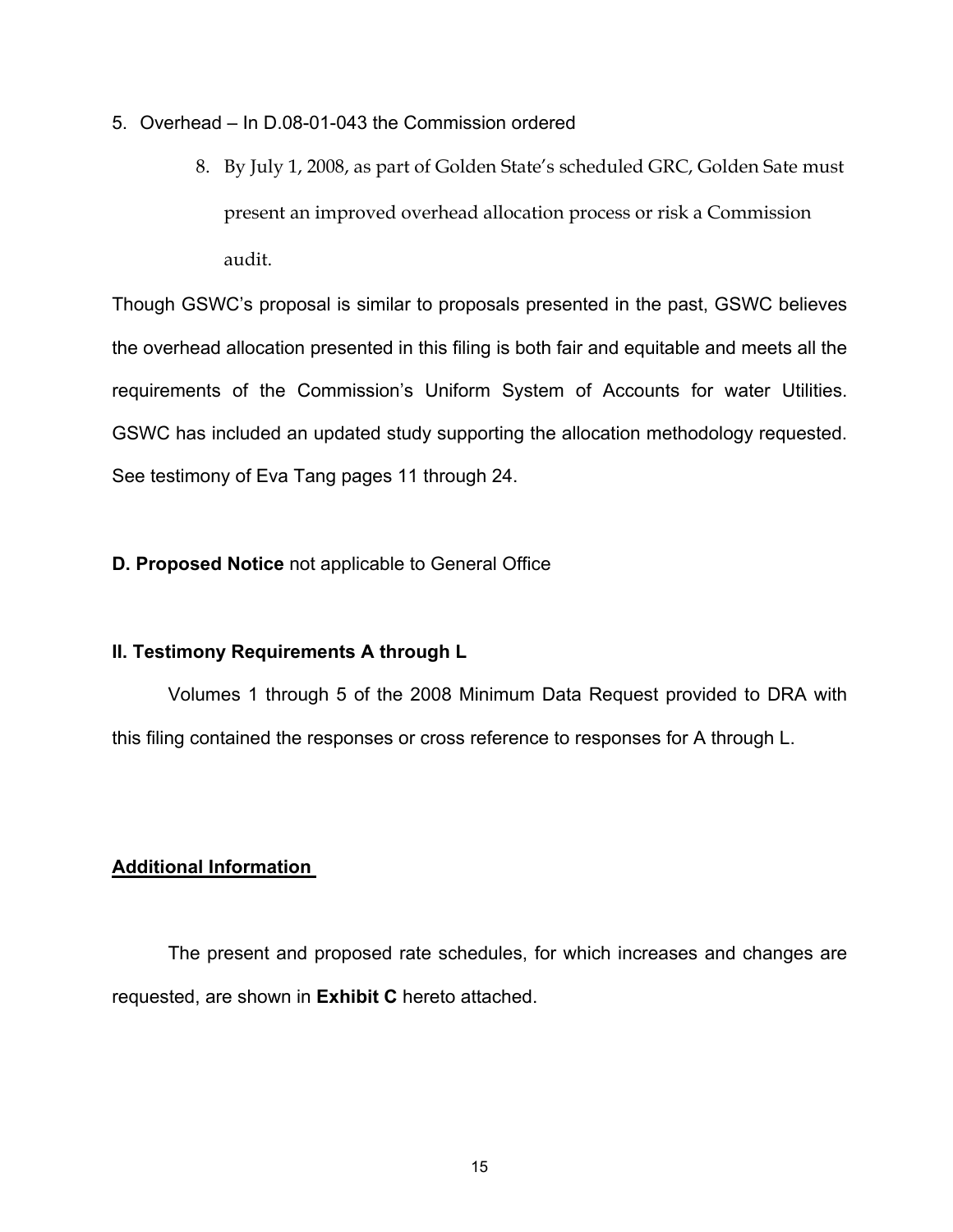Included with this filing are the Results of Operation for the General Office and Regions II and III.

The Results of Operation for the General Office includes the following Chapters

- CHAPTER 1 INTRODUCTION PURPOSE OF REPORT
- CHAPTER 2 HISTORY AND PRESENT OPERATIONS
	- Table 2-A Organization Chart

| Chapter 3 | <b>SUMMARY OF EARNINGS</b>                         |
|-----------|----------------------------------------------------|
| Table 3-A | <b>Functional Summary of Earnings -</b>            |
|           | Recorded and Estimated Years                       |
| Table 3-B | <b>Equivalent Customer Factor</b>                  |
| Table 3-C | Allocation of General Office Expenses and Revenues |
| Table 3-D | <b>Allocation of General Office Common</b>         |
|           | <b>Customer Accounting Expenses</b>                |
| Table 3-E | Weighted Average Rate Base -                       |
|           | Recorded and Estimated Years                       |
| Table 3-F | Allocation of General Office Rate Base             |
| Table 3-G | <b>Utility Plant -</b>                             |
|           | <b>Recorded and Estimated Years</b>                |
| Table 3-H | Depreciation Reserve and Expense -                 |
|           | <b>Recorded and Estimated Years</b>                |
| Table 3-I | <b>Average Operating Working Cost Supplied</b>     |
|           | by Shareholders                                    |
| Table 3-J | Payment of Employee Withholding                    |
| Table 3-K | <b>Ad Valorem Taxes</b>                            |
| Table 3-L | Development of Depreciation Accrual Rates          |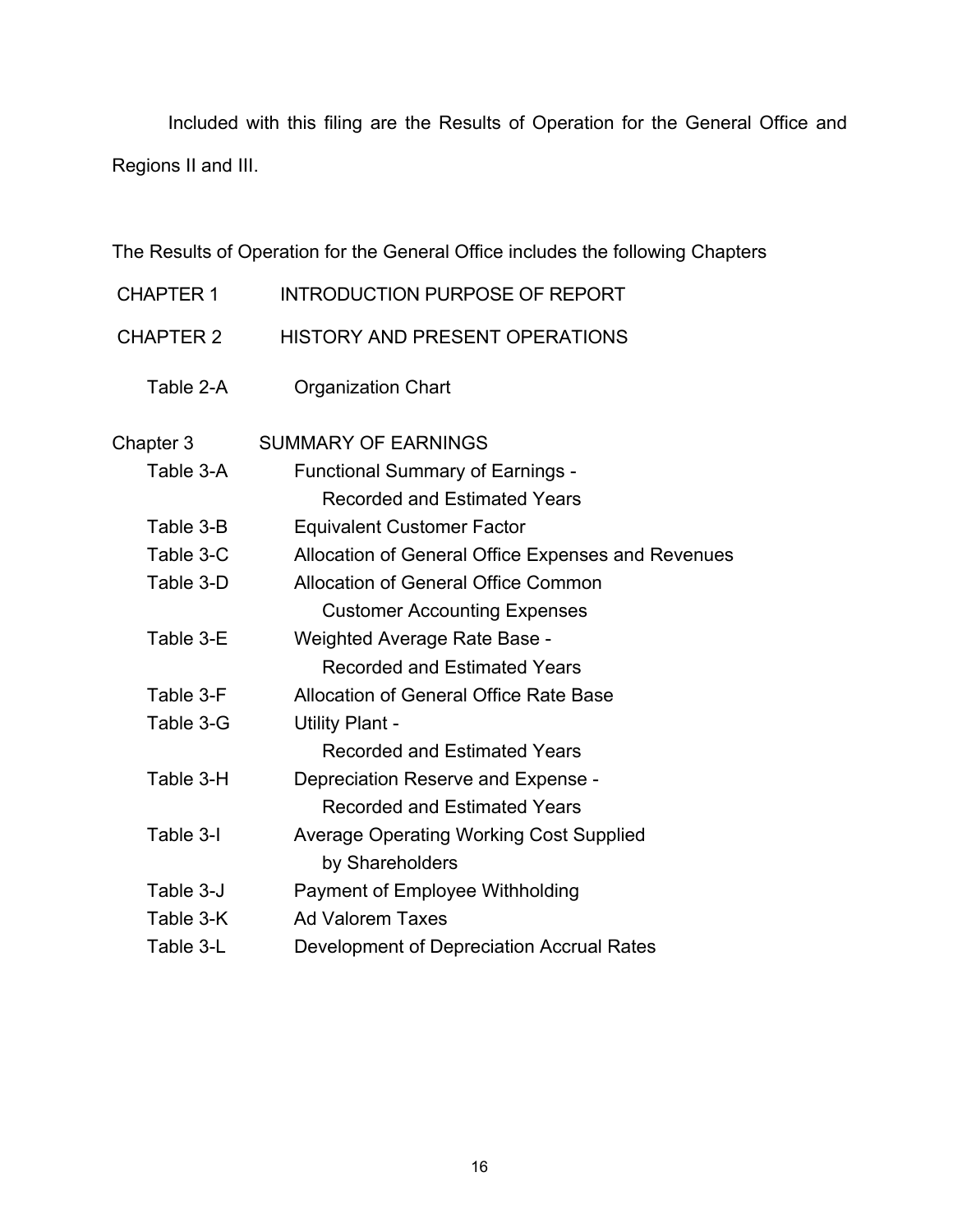The Results of Operation for Regions II and III includes the following Chapters

| Chapter 1 | <b>INTRODUCTION</b>                              |
|-----------|--------------------------------------------------|
| Chapter 2 | <b>RATE HISTORY</b>                              |
| Chapter 3 | <b>CURRENT OPERATIONS</b>                        |
| Table 3-A | <b>System Schematic</b>                          |
| Table 3-B | Service Area Map                                 |
|           |                                                  |
| Chapter 4 | <b>SUMMARY OF EARNINGS</b>                       |
| Table 4-A | <b>Functional Summary of Earnings - Recorded</b> |
| Table 4-B | <b>Functional Summary of Earnings -</b>          |
|           | Est. Years at Present & Proposed Rates           |
| Table 4-C | Number of Customers -                            |
|           | Recorded and Estimated years                     |
| Table 4-D | <b>Water Sales</b>                               |
|           | Recorded and Estimated years                     |
| Table 4-E | <b>Operating Revenues -</b>                      |
|           | <b>Recorded and Estimated Years</b>              |
|           | at Present & Proposed Rates                      |
| Table 4-F | <b>Requested Operating Revenue Increases</b>     |
|           | <b>Estimated Years</b>                           |
| Table 4-G | <b>Supply Expenses</b>                           |
| Table 4-H | <b>Operations &amp; Maintenance Expenses</b>     |
|           | <b>Recorded and Estimated Years</b>              |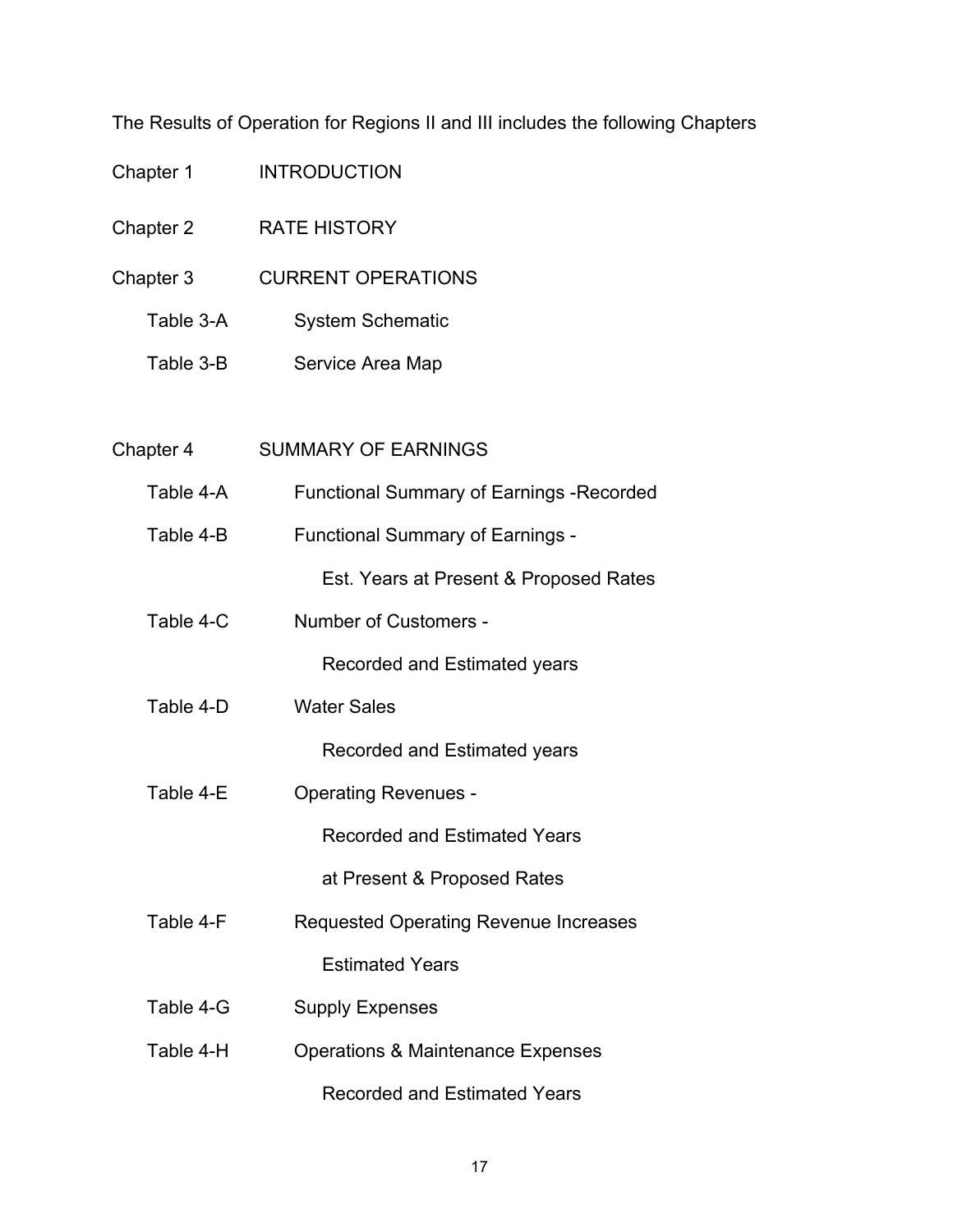| Table 4-I | Administrative and General Expenses -     |
|-----------|-------------------------------------------|
|           | <b>Recorded and Estimated Years</b>       |
| Table 4-J | Property Taxes -                          |
|           | <b>Recorded and Estimated Years</b>       |
| Table 4-K | Taxes on Income - Estimated Years         |
|           | at Present & Proposed Rates               |
| Table 4-L | <b>Weighted Average Rate Base -</b>       |
|           | <b>Recorded and Estimated Years</b>       |
| Table 4-M | <b>Utility Plant -</b>                    |
|           | <b>Recorded and Estimated Years</b>       |
| Table 4-N | Depreciation Reserve and Expense -        |
|           | <b>Recorded and Estimated Years</b>       |
| Table 4-O | <b>Advances and Contributions -</b>       |
|           | <b>Recorded and Estimated Years</b>       |
| Table 4-P | Development of Depreciation Accrual Rates |
|           |                                           |
| Chapter 5 | <b>RATES</b>                              |
| Table 5-A | <b>Present and Proposed Rates</b>         |
| Table 5-B | <b>Bill Comparison</b>                    |

Cost of Capital is being addressed in a separate proceeding, filed concurrently herewith. Rates shown in this application reflect currently adopted cost of capital.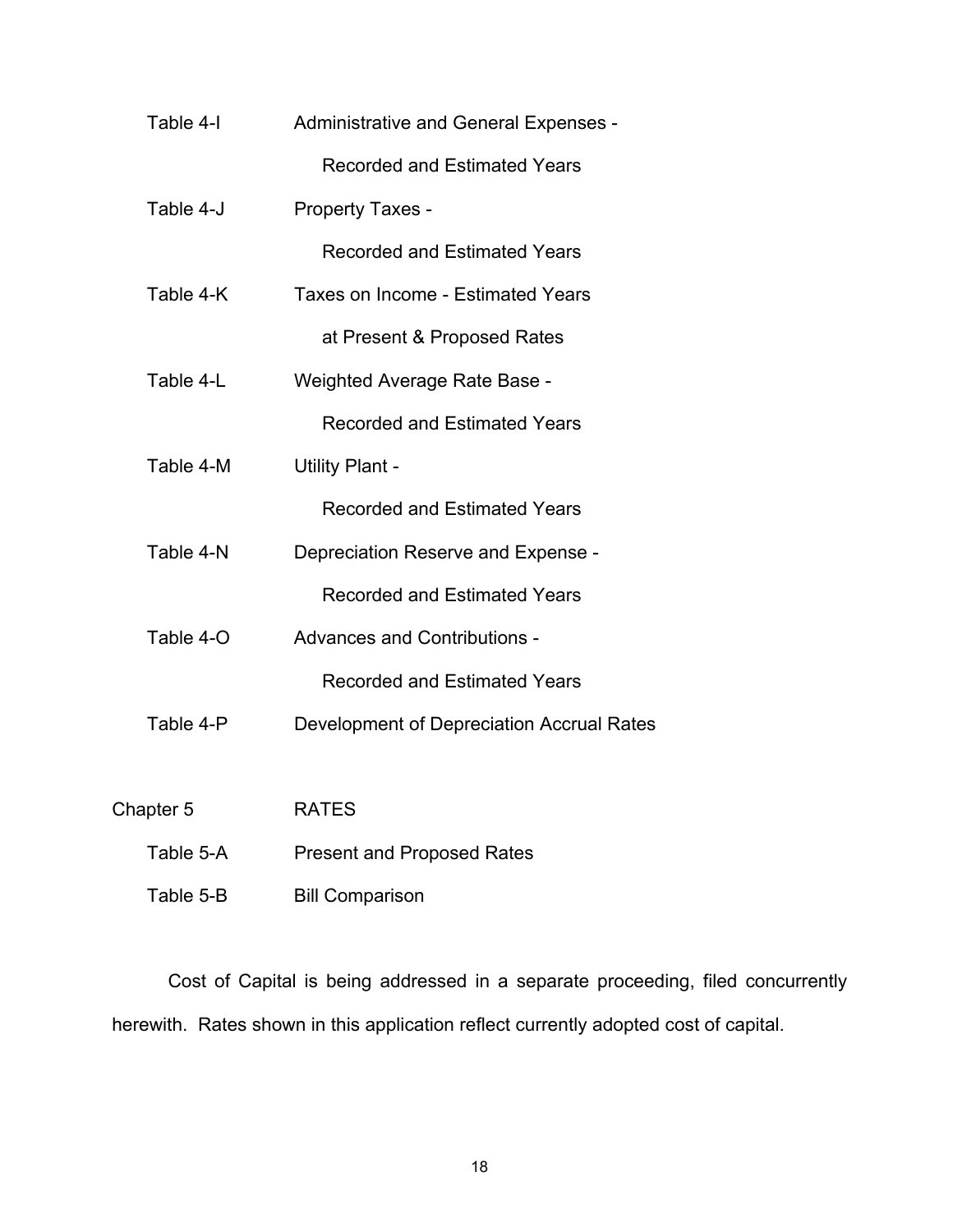# **Transactions with Corporate Affiliates/Unregulated Transactions**

GSWC's affiliate company, American States Utility Services (ASUS), is primarily engaged in providing utility service on nine military bases located throughout the United States. ASUS's military base operations include bases in five states. ASUS provides service to these military bases through one of its five subsidiaries. ASUS's five subsidiaries are Fort Bliss Water Services Company in Texas, Terrapin Utility Services in Maryland, Old Dominion Utility Services in Virginia, Palmetto State Utility Services in South Carolina and Old North Utility Services in North Carolina. The activities of ASUS are not regulated by this Commission.

 See the Testimony of Mr. John Garon pages 4 through 39 for a discussion of the accounting for direct costs between GSWC and ASUS and the allocation of indirect costs to ASUS for these contracts.

# **III. III.**

# 2008 FILING COMPLIANCE

In compliance with the Commission's 2008 filing requirements, the following are included:

- 1. Category This application should be categorized as a Rate Setting proceeding;
- 2. Need for Hearing There is a need for a hearing;
- 3. Issues The issues in the case include: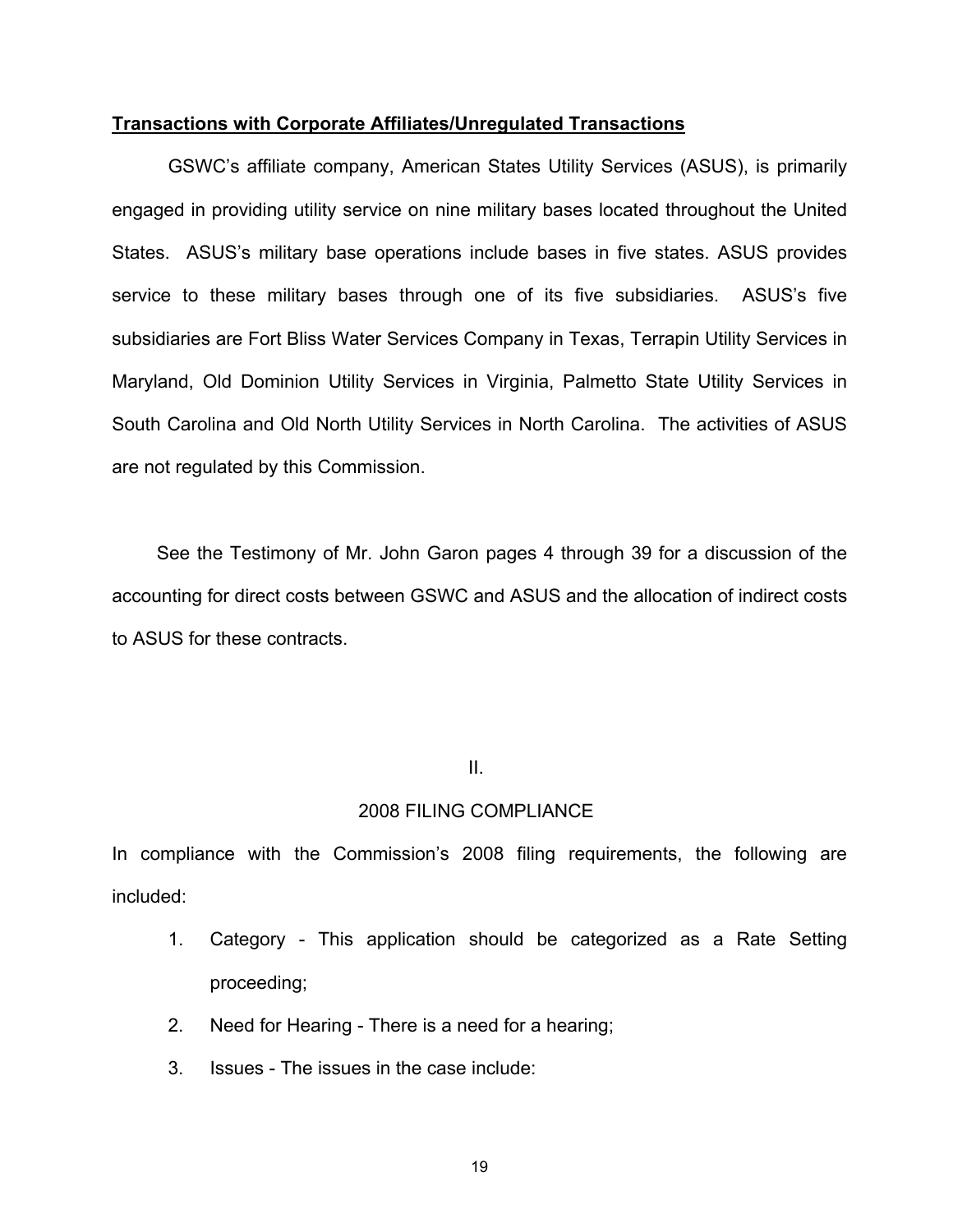- Cost of service items related to Region II, Region III and the General Office including utility plant, rate base, supply expense and other expenses;
- Compliance with D.07-05-062 related to conducting a study to allocate General Office costs to affiliates; and
- Request that step and attrition increases that are delayed due to no fault of GSWC be made retroactive to the first day of the applicable rate cycle.
- 4. Schedule Golden State Water Company's Proposed Rate Case Plan Schedule for 2008 and 2009 is attached as Exhibit D. GSWC will adhere to this proposed rate case plan.

# III.

# FORMAL MATTERS AND PROCEDURAL REQUIREMENTS

 This Application is made pursuant to Section 454 of the Public Utilities Code of the State of California.

 Applicant's legal name is Golden State Water Company (GSWC), which is a regulated subsidiary of American States Water Company. Its post address and principal place of business is:

630 East Foothill Boulevard,

San Dimas, California 91773-9016,

telephone (909) 394-3600, Ext. 680.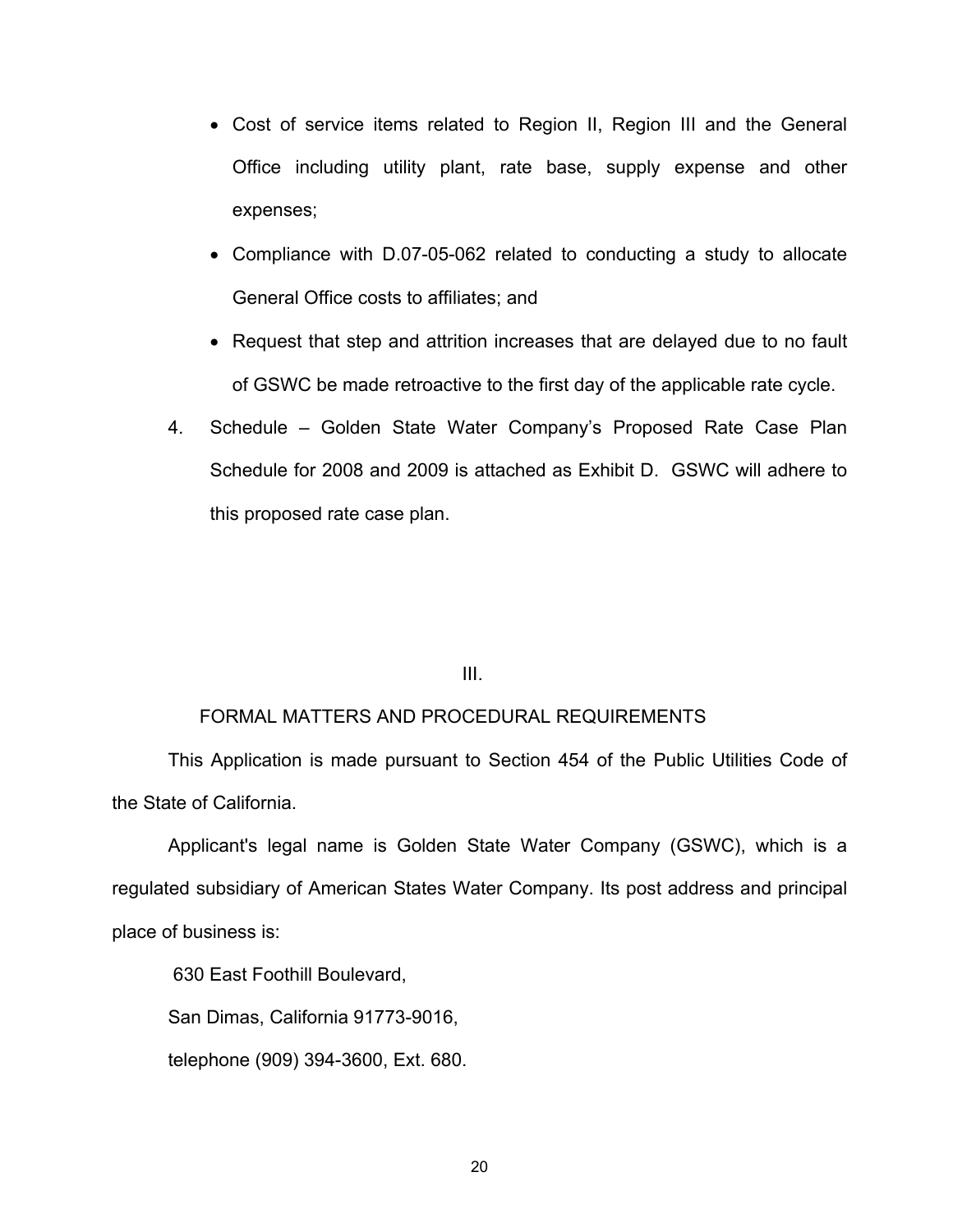Correspondence and communications in regard to this Application should be addressed to Keith Switzer, Vice President, Regulatory Affairs, Golden State Water Company, at the above address and telephone, with a copy of such correspondence to attorneys for Applicant:

 Winston & Strawn, 101 California Street, San Francisco, California 94111, Attention: Joseph M. Karp, Attorney at Law, telephone (415) 591-1400.

 Applicant, a California corporation organized under the laws of the State of California on December 31, 1929, is a public utility rendering water service in various areas in the counties of Contra Costa, Imperial, Lake, Los Angeles, Orange, Sacramento, San Bernardino, San Luis Obispo, Santa Barbara and Ventura and electric service in the vicinity of Big Bear Lake in San Bernardino County.

Applicant's Restated Articles of Incorporation (Articles) as amended on September 16, 2005 are attached as Exhibit E.

 Applicant formally changed its name from Southern California Water Company to Golden State Water Company on October 1, 2005.

 Applicant's latest available Balance Sheet and Income Statement are attached hereto as Exhibit F.

 No transaction requiring report of a material financial interest, as defined in General Order No. 104-A, has occurred since the last Annual Report filed by Applicant

21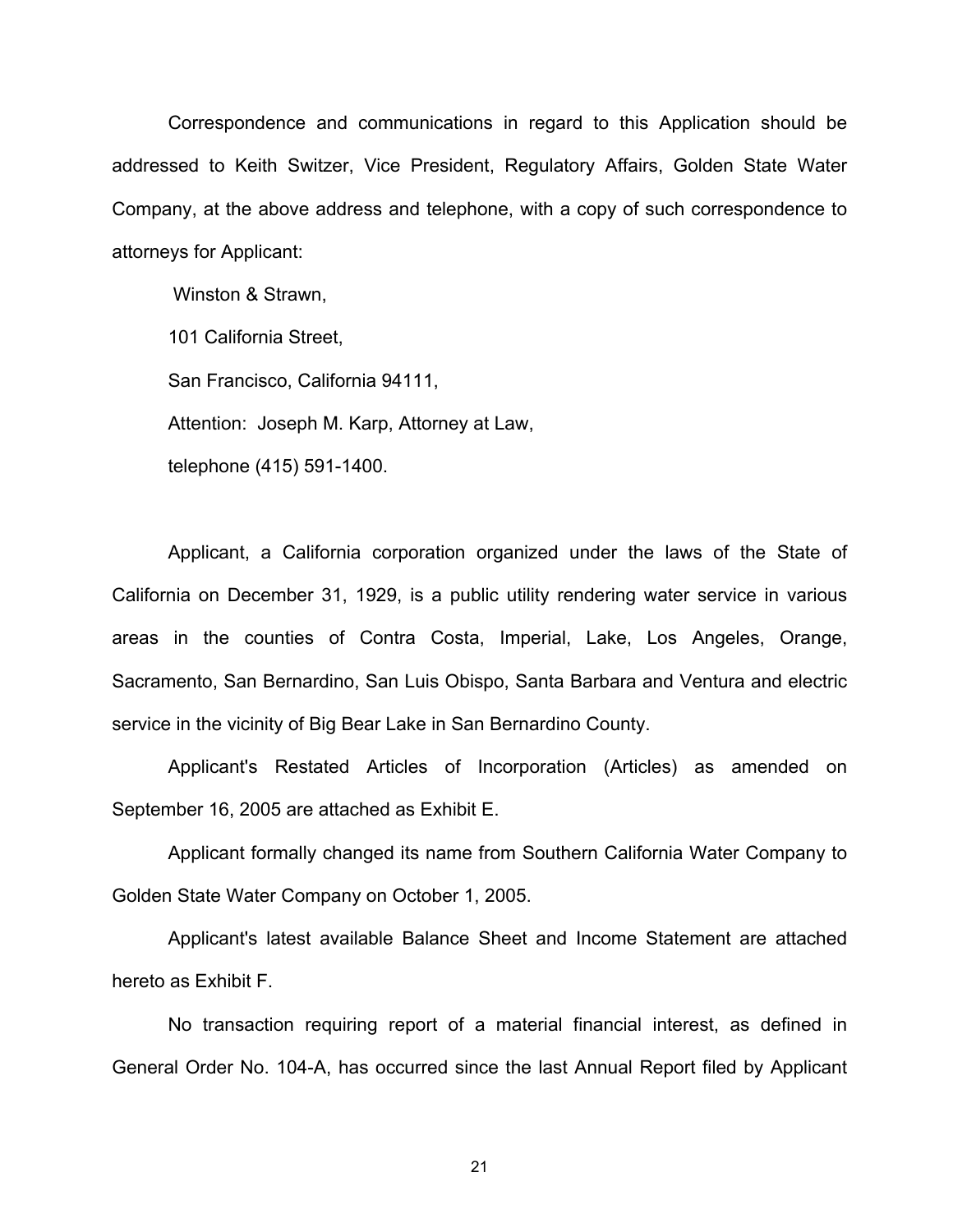and Applicant does not propose at present to become party to any transaction requiring a report of such material financial interest.

 Within ten days of the filing of this Application, Applicant will cause to be published a notice of the general terms of the proposed increase in a newspaper of general circulation in the area served. Proof of such publication will be filed with the Commission. Within ten days of the filing of this application, Applicant will mail a copy of the Application to the officers of political subdivisions and interested parties listed on hereto attached Exhibit G. Within 75 days of the filing of this Application, Applicant will provide each customer of record, the information required by Rule 24 of the Commission's Rules of Practice and Procedure.

# IV.

# CAUSE OF APPLICATION

Applicant estimates that at present rates, its rate of return on rate base will be 4.67% for Region II and 2.07% for Region III based on Test Year 2010 estimates. This low rate of return is mainly caused by increases in; rate base including additional plant investment for infrastructure replacement, cost-of-capital, operation and maintenance expenses, administrative and general expenses, depreciation, taxes and insurance; since these costs were last considered by the Commission in setting rates.

At rates proposed in this Application, Applicant would earn its lasted authorized rate of return on rate base of 8.87% in 2010, 2011 and 2012.

22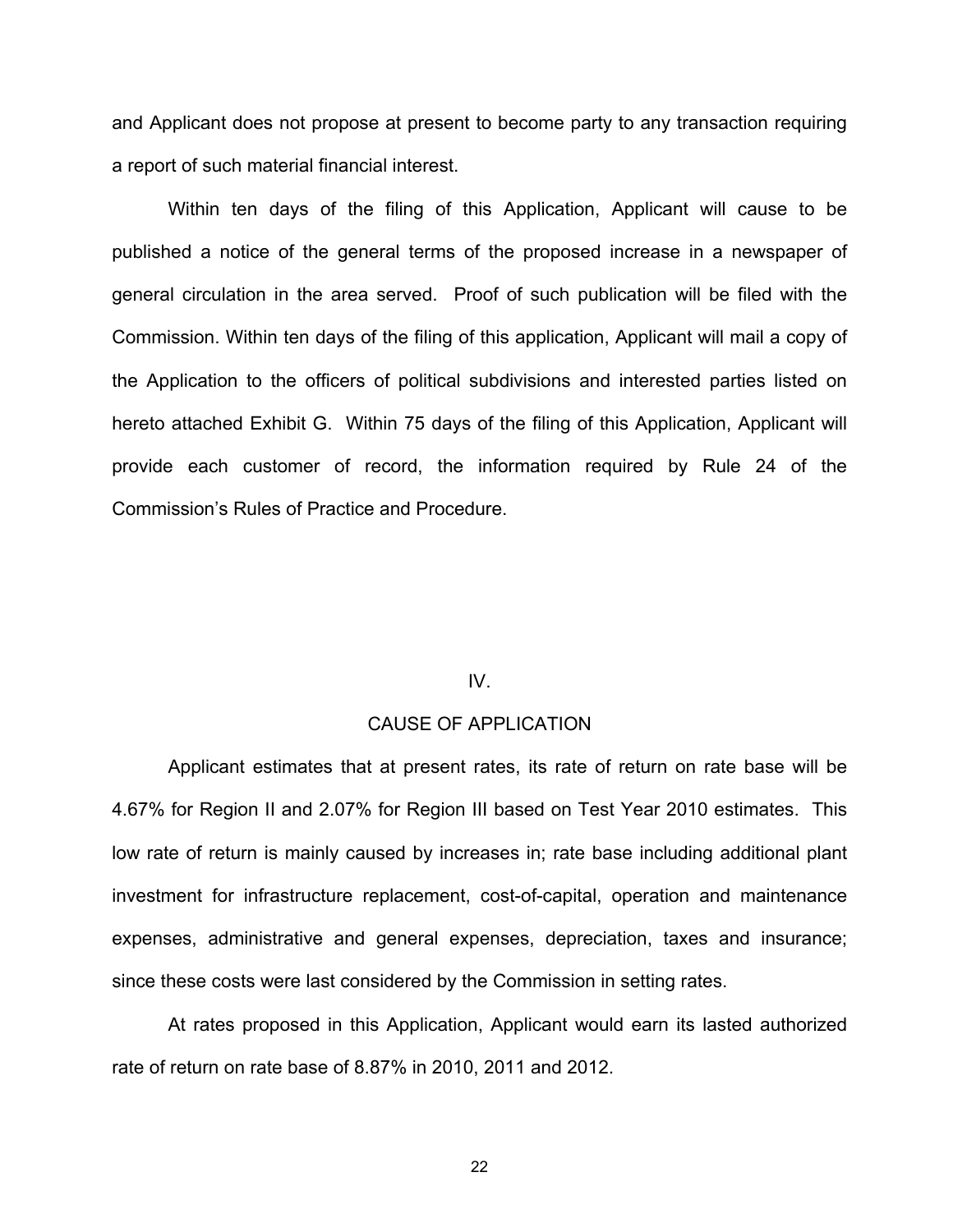The expense level estimates in the test years reflect the latest known rates for supply costs, ad valorem taxes, and income taxes.

# V.

# REPORTS AND HEARINGS

 Applicant tendered, on May 1, 2008, a Proposed Application. Applicant has also prepared the following documents in support of its application:

- Report on Results of Operations for the Region II
- Report on Results of Operations for the Region III
- Report on Results of Operations for the General Office
- Prepared Testimony
- Minimum Data Request
- Supporting Workpapers

 Applicant proposes to rely upon these reports and Testimony related thereto in connection with proceedings concerning this Application.

 It is respectfully requested that this matter be set for hearing as set forth in Commission Decision No. 07-05-062, dated May 24, 2007 (Revision to General Rate Case Plan); and to facilitate the granting of this request Applicant stands ready to proceed immediately.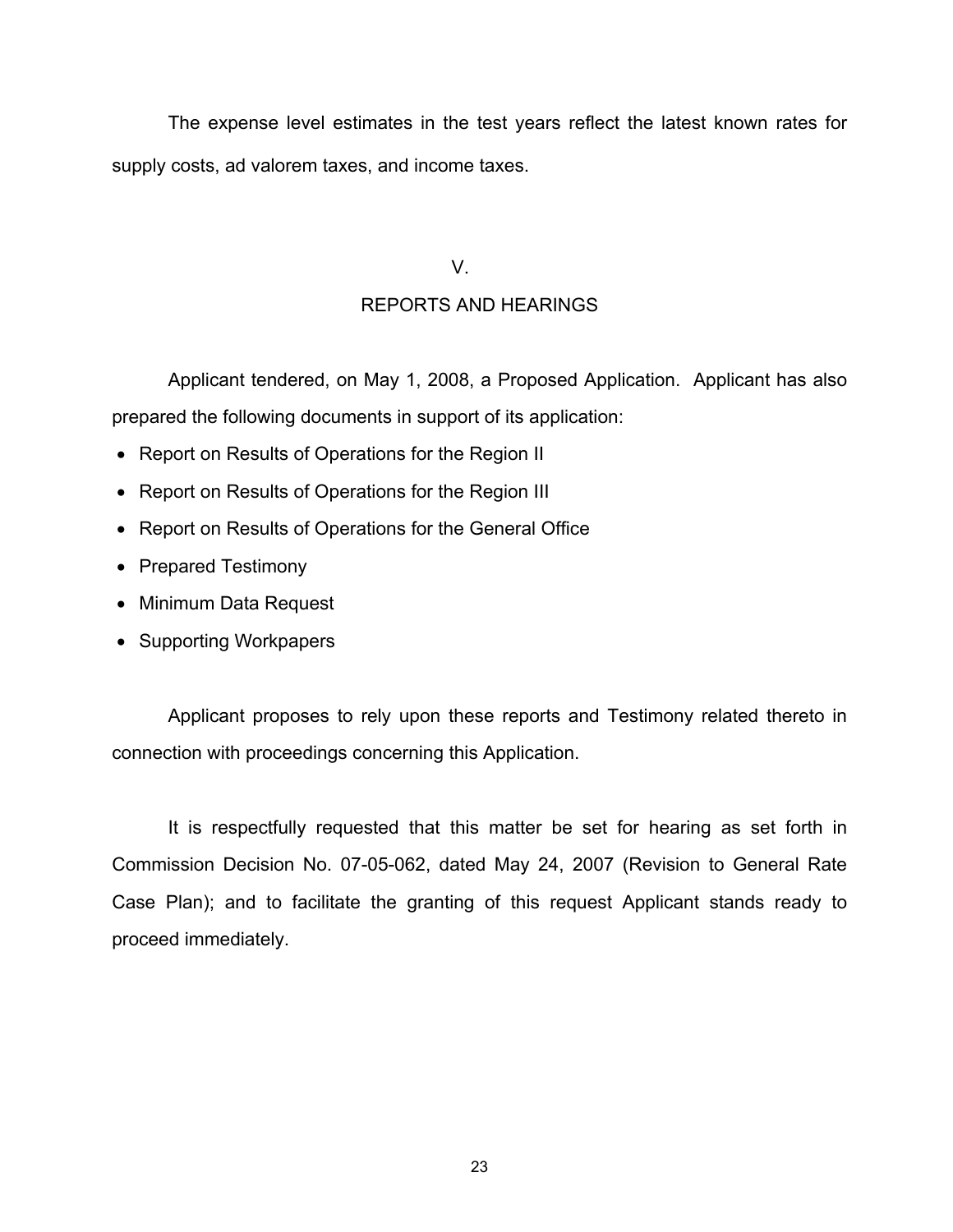# VI.

# **CONCLUSION**

 Applicant's present rates are unjust and unreasonable and do not and will not produce a fair and reasonable return on the property of Applicant dedicated to rendering public utility water service in Applicant's Region II and Region III.

# VII.

## PRAYER

WHEREFORE, Applicant prays that this Commission issue its order:

 1. Finding that the present rates and charges in Applicant's Region II and III ratemaking areas are unjust and unreasonable;

 2. Finding that the rates and charges proposed herein are fair, just and reasonable and that the effect at the time of Decision of increases or decreases in the rates for water supply costs, insurance, postage, labor, and payroll tax, property tax and income taxes from those reflected in this Application and appropriate balancing account amortization should be included in the rates authorized;

 3. Granting relief with interim rates as determined reasonable by the Commission if completion according to the Commission's Regulatory Plan Time Table is delayed or if step and attrition increases are delayed due to no fault of GSWC;

 4. Finding that the expenses and ratebase proposed herein for the General Office are fair, just and reasonable and that the effect at the time of Decision of increases or decreases in the rates for insurance, postage, labor, and payroll tax, and property tax from those reflected in this Application should be included in the rates authorized;

24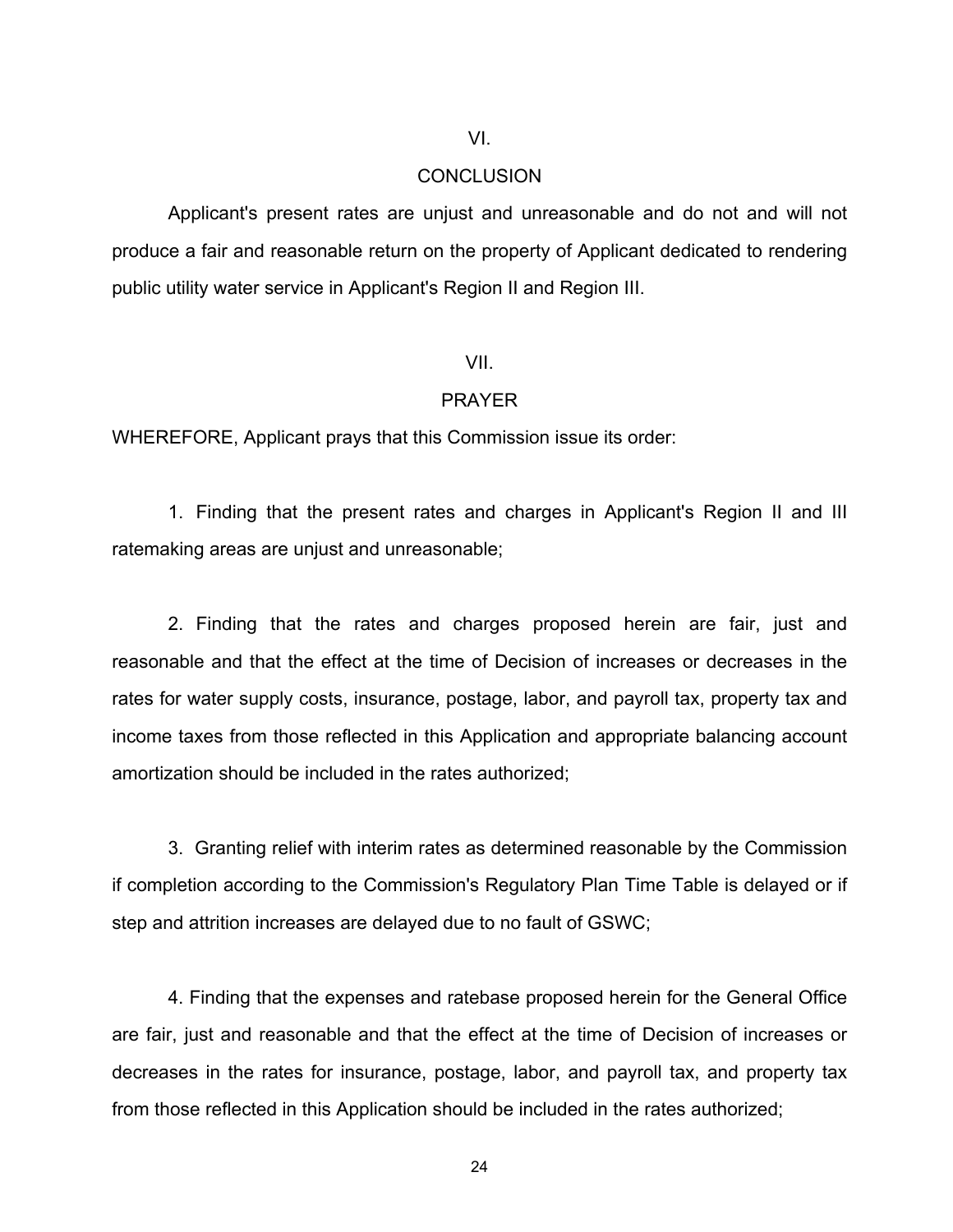5. For Region II , Region III and the General Office in every occasion where inflationary adjustments were deemed appropriate, the Company utilized the inflation factors from the DRA Energy Cost of Service "Estimates of Non-Labor and Wage Escalation Rates" memorandum of April 2008. It is requested that these factors be updated for the most current information available at the time of the decision.

6. Granting such other relief as appropriate.

Dated at San Dimas, California, July 1, 2008.

Respectfully submitted,

By /s/

Keith Switzer Vice President, Regulatory Affairs

# **GOLDEN STATE WATER COMPANY**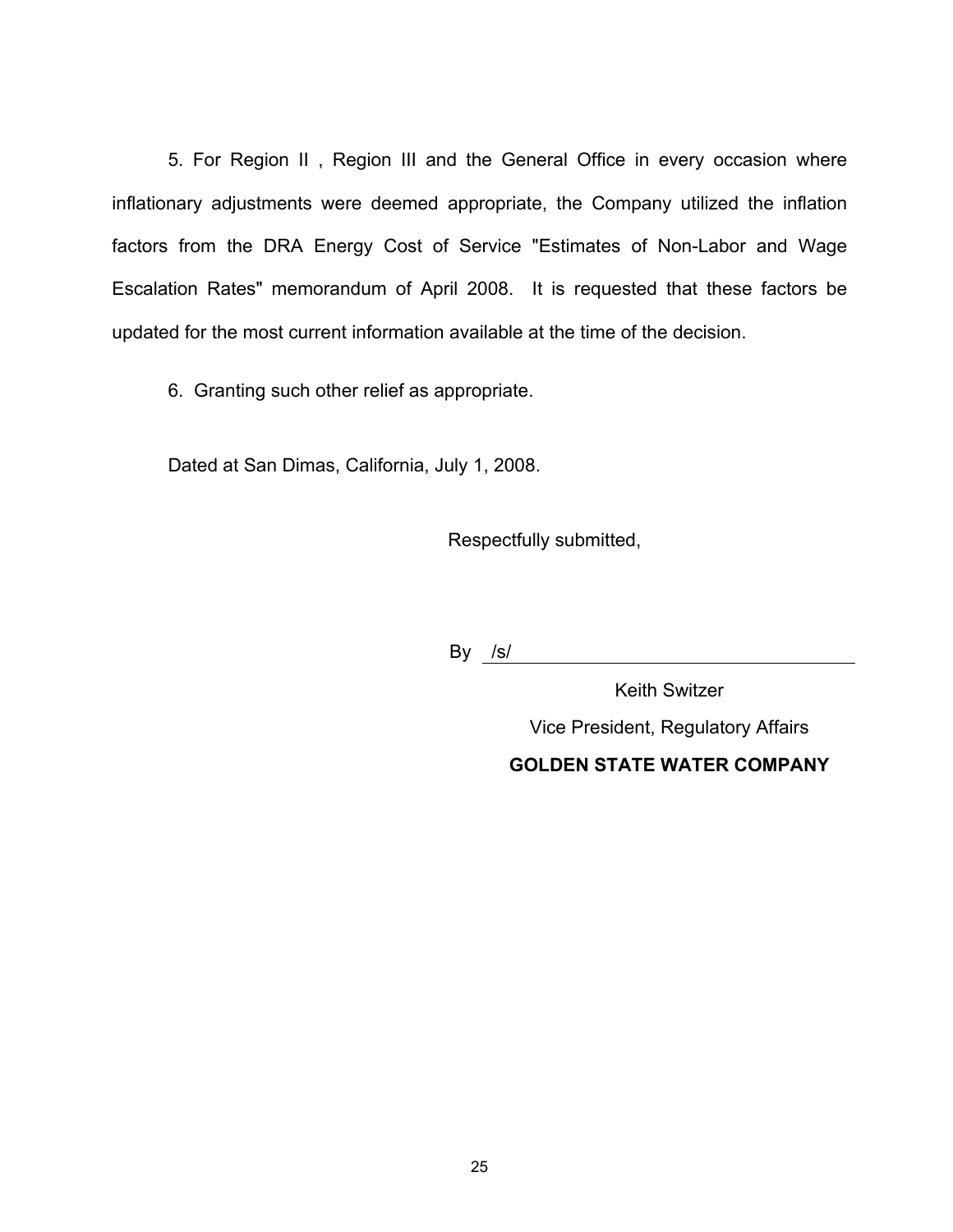# **VERIFICATION**

 With respect to the within Application, the undersigned certifies that he holds the position indicated below his name, that he is authorized to make this verification for and on behalf of said entity; that he has read the Application and knows the contents thereof; and that the same is true of his own knowledge and belief, except as to those matters which are thereon stated upon his information or belief, and as to those matters, he believes them to be true.

 The undersigned declares under penalty of perjury that the foregoing is true and correct.

Executed on July 1, 2008, in the City of San Dimas, California.

By <u>/s/</u>

Keith Switzer Vice President, Regulatory Affairs **GOLDEN STATE WATER COMPANY**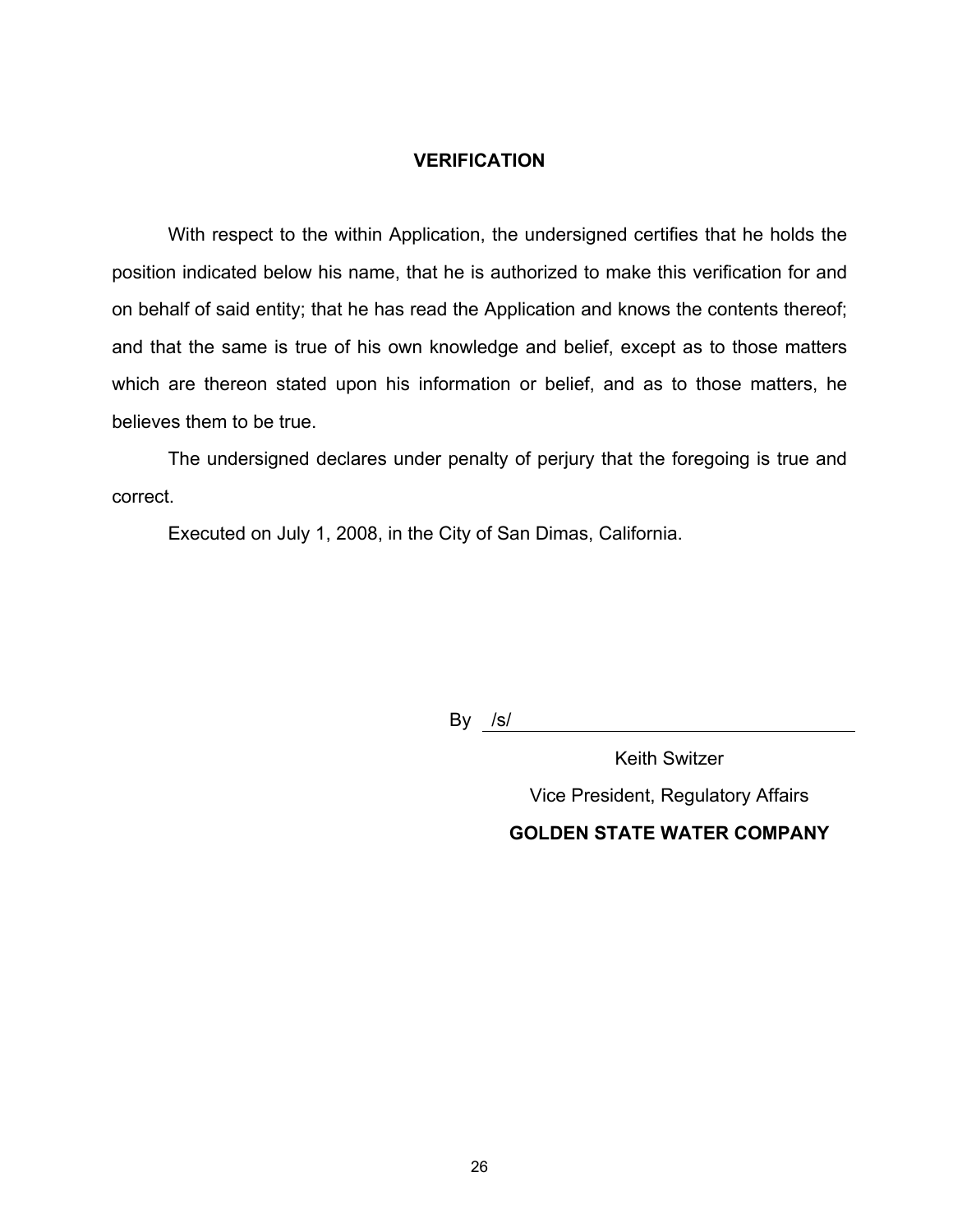# **CERTIFICATE OF SERVICE**

 I certify that I have by mail this day served a true copy of the attached Golden State Water Company's Application for an Order Authorizing Increase in Rates in its Region II and Region III Customer Service Area on all parties of record in this proceeding or their attorneys of record.

Dated July 1, 2008 at San Dimas, California.

/s/

Audrey Jackson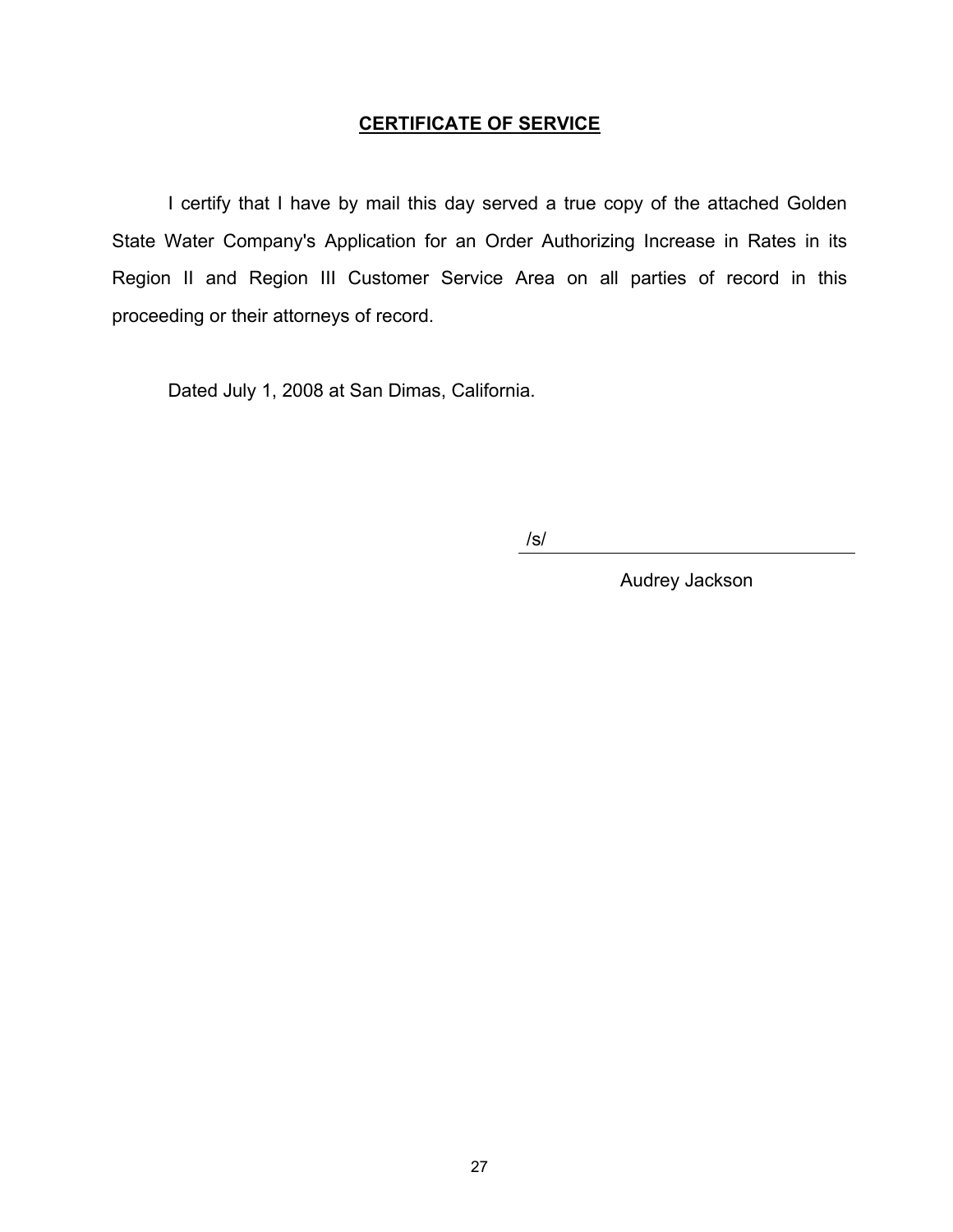## **Notice of Application for Rate Increase by Golden State Water Company Metropolitan Service Area Request for Public Comments Application No. 08-07-XXX**

The California Public Utilities Commission (Commission) is seeking public comment on application 08-07- XXX by the Golden State Water Company (GSWC) to increase rates for service in 2010, 2011 and 2012. As part of its decision-making process, the Commission is interested in your comments on any aspect of the company's operation including proposed rates, service quality or any other issue of concern.

In this application, GSWC is also proposing to implement conservation rates. The conservation rates would consist of reduced service charges and an increasing block quantity rate structure made up of two tiers. If these new conservation rates are implemented, customers who use less water could pay less per cubic foot than those who don't conserve. This new conservation rate structure is being proposed by GSWC to achieve the Commission's Conservation objectives in its Water Action Plan.

GSWC states the need to increase rates is being driven mainly by the rising costs to supply water, meeting regulations, and improving water quality. The company states these factors and others have resulted in increased operating costs for items such as the cost of wholesale water, postage, liability insurance, depreciation, materials, purchased services, cost of capital, the General Office allocated costs, labor and payroll taxes.

GSWC's Metropolitan Service Area serves approximately 100,000 customers in all or portions of the cities of Artesia, Bell, Bell Gardens, Carson, Cerritos, Compton, Cudahy, Culver City, Downey, El Segundo, Gardena, Hawaiian Gardens, Hawthorne, Huntington Park, Inglewood, Lakewood, La Mirada, Lawndale, Long Beach, Norwalk, Paramount, Santa Fe Springs, South Gate, the communities of Athens, Lennox, Willowbrook and Moneta, Florence-Graham, Del Aire and vicinity and Los Angeles County.

GSWC has filed an application with the Commission requesting authorization to increase revenue in the Metropolitan Service Area by \$20,327,300 or 20.12% over present revenues for 2010, an increase of \$2,646,700 or 2.18% in 2011, and an additional increase of \$4,189,600 or 3.37% in 2012

GSWC is proposing the implementation of a Distribution System Improvement Charge (DSIC) to recover additional fixed costs associated with capital expenditure investments for replacement or rehabilitation of certain facilities. GSWC proposes to recover these costs through a surcharge applied to each monthly bill. If approved, the initial increase requested by GSWC would be reduced and the surcharge would be implemented as projects are completed. Any increase in the surcharge would still require Commission review.

# **Obtaining a Copy of the Application**

A copy of GSWC's Application No. 08-07-XXX and related exhibits may be examined at the following GSWC locations:

- GSWC General Office located at 630 East Foothill Blvd., San Dimas, California 91773;
- Central Basin East Customer Service Area Office located at 11469 Rosecrans Avenue, Norwalk, California 90650;
- Central Basin West Customer Service Area Office located at 7105-D Eastern Avenue, Bell Gardens, California 90201;
- Culver City Customer Service Area Office located at 10758 Washington Boulevard, Culver City, California 90232;
- Southwest Customer Service Area Office 1600 West Redondo Beach Blvd., Suite 101, Gardena, California 90247

Copies are also available for review at the California Public Utilities Commission offices at 320 West Fourth Street, Suite 500, Los Angeles and 505 Van Ness Avenue, San Francisco.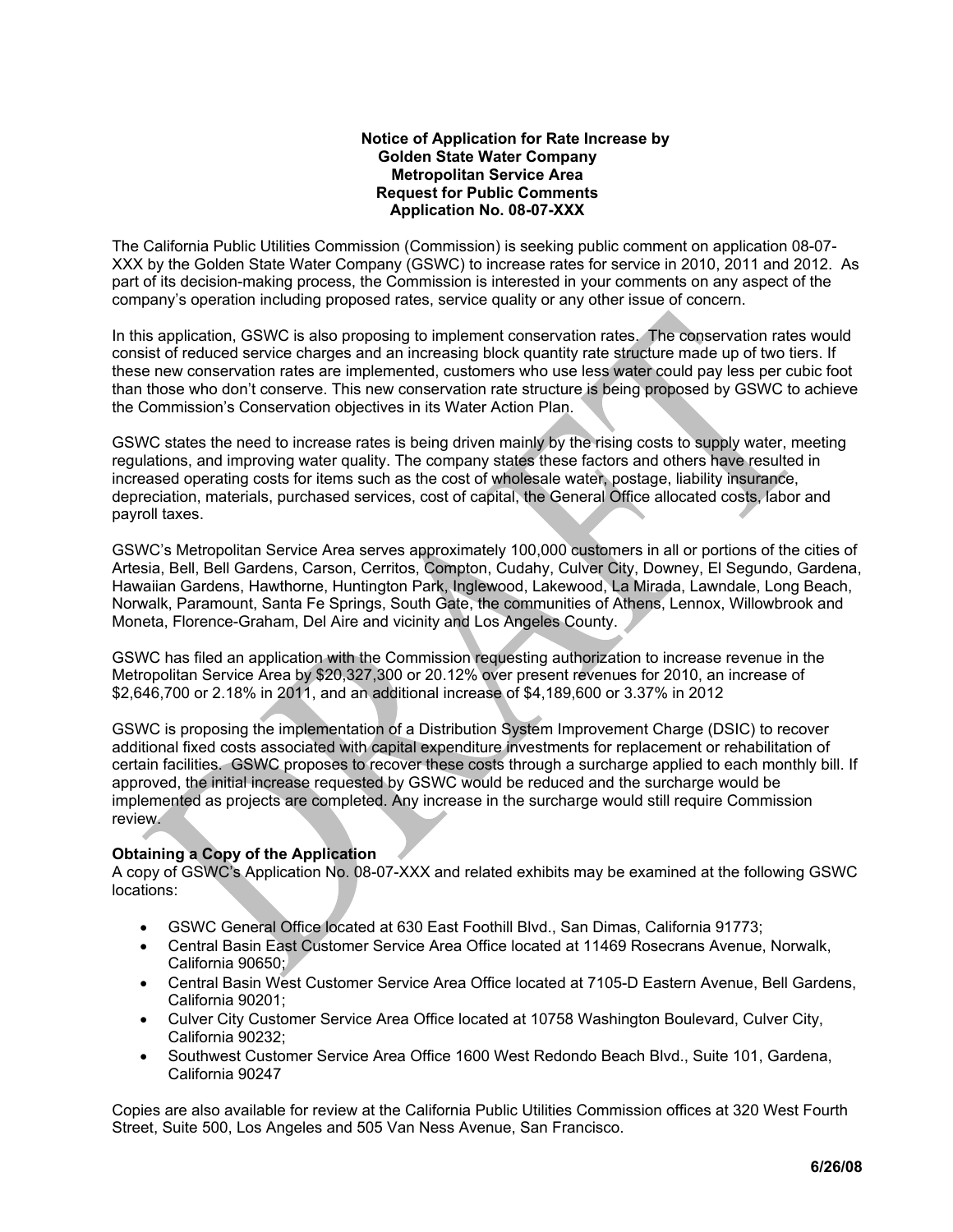## **Protesting the Application**

Protests to this application must be filed with the Commission no later than August XX, 2008. The Commission's Public Advisor's Office was established to assist members of the public who want to protest or otherwise participate in the Commission's proceedings. For assistance in filing a protest with the Commission or otherwise participating in the proceeding, please contact the Public Advisor's Office, 320 West 4<sup>th</sup> Street, Suite 500, Los Angeles, California 90013, or by email to **public.advisor.la@cpuc.ca.gov.** Please refer to Golden State Water Company's Application No. 08-07-XXX in any communications.

## **Public Comment**

Written public comment by GSWC customers is very much desired by the Commission and may be sent to the Public Advisor's Office at the address shown above. These comments will become part of the formal correspondence file of the proceeding and will be circulated to the assigned Administrative Law Judge, the Commissioners and appropriate Commission staff.

Si necesita asistencia en Español, tenemos representantes de servicio al cliente disponibles para ayudarle cuando lo solicite.

## **GOLDEN STATE WATER COMPANY**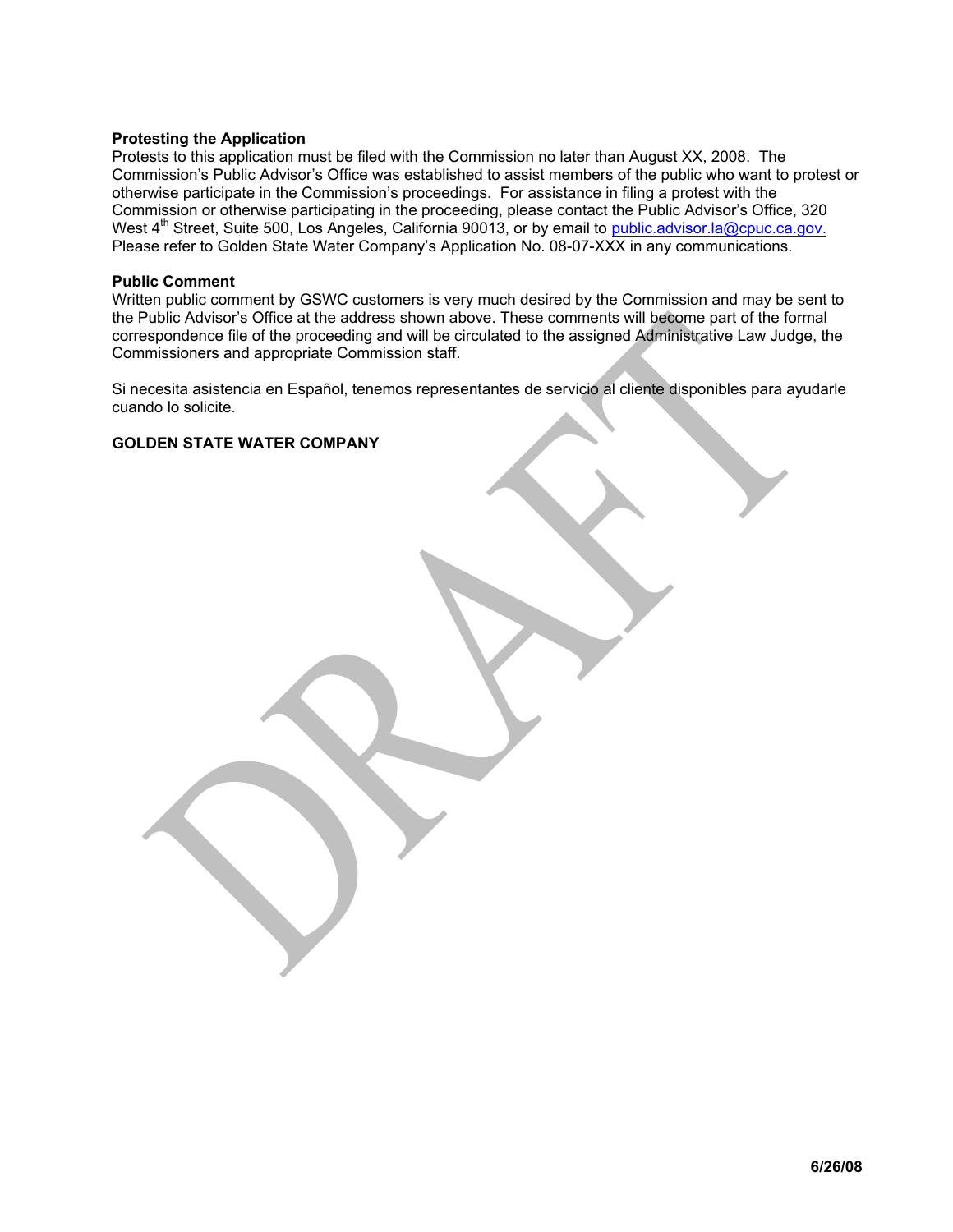## **Notice of Application for Rate Increase by Golden State Water Company Region III Service Area Request for Public Comments Application No. 08-07-XXX**

The California Public Utilities Commission (Commission) is seeking public comment on application 08-07-XXX by the Golden State Water Company (GSWC) to increase rates for service in 2009, 2010, 2011 and 2012. As part of its decision-making process, the Commission is interested in your comments on any aspect of the company's operation including proposed rates, service quality or any other issue of concern.

In this application, GSWC is proposing to implement conservation rates. The conservation rates would consist of reduced service charges and an increasing block quantity rate structure made up of two tiers. If these new conservation rates are implemented, customers who use less water could pay less per cubic foot than those who don't conserve. This new conservation rate structure is being proposed by GSWC to achieve the Commission's Conservation objectives in its Water Action Plan.

GSWC states the need to increase rates is being driven mainly by the rising costs to supply water, meeting regulations, and improving water quality. The company states these factors and others have resulted in increased operating costs for items such as the cost of wholesale water, postage, liability insurance, depreciation, materials, purchased services, cost of capital, the General Office allocated costs, labor and payroll taxes.

GSWC's Region III Service Areas serve approximately 98,000 customers in all or portions of the cities of Barstow, Lenwood, Town of Apple Valley, Lucerne Valley, Morongo Valley, Wrightwood, Calipatria and the community of Niland, and adjacent territory in Imperial County. Cypress, La Palma, Los Alamitos, Placentia, Seal Beach, Stanton, Yorba Linda, Cowan Heights, Lemon Heights Rossmoor, Claremont, Montclair, Pomona, Upland, San Dimas, Charter Oak, Glendora, Monterey Park, Rosemead, San Gabriel, Arcadia, El Monte, Irwindale, Monrovia and Temple City and adjacent vicinity in the Los Angeles, Orange and San Bernardino Counties.

GSWC has filed an application with the Commission requesting authorization to increase revenue in the Region III service area by \$30,035,900 or 32.67% over present revenues in 2010, an increase of \$1,714,500 or 1.39% in 2011, and an additional increase of \$3,664,200 or 2.92% in 2012.

In Decision 06-01-025 the Commission granted rates for the years 2006, 2007 and 2008 for GSWC's Region III. In Decision 07-05-062, Revised GRC Plan, the Commission ordered GSWC to file its rate case for Region III on July 1, 2008 with a decision anticipated to be effective January 1, 2010. By doing so the Commission has caused GSWC to experience a delay beyond three-years in filing its Region III GRC application. As part of this proceeding GSWC is requesting to increase rates by \$4,246,000 or 4.51% in 2009. Once approved, this increase for 2009 would reduce the requested increase for 2010 described above.

GSWC is proposing the implementation of a Distribution System Improvement Charge (DSIC) to recover additional fixed costs associated with capital expenditure investments for replacement or rehabilitation of certain facilities. GSWC proposes to recover these costs through a surcharge applied to each monthly bill. If approved, the initial increase requested by GSWC would be reduced and the surcharge would be implemented as projects are completed. Any increase in the surcharge would still require Commission review.

# **Obtaining a Copy of the Application**

A copy of GSWC's Application No. 08-07-XXX and related exhibits may be examined at the following GSWC locations:

- GSWC General Office located at 630 East Foothill Blvd., San Dimas, California 91773;
- Los Alamitos Customer Service Area Office located at 10852 South Cherry Street, Los Alamitos, California 90720;
- Placentia Customer Service Area Office located at 500 Cameron Street, Placentia, California 92870;
- Apple Valley Customer Service Area Office located at 13608 Hitt Road, Apple Valley, California 92308;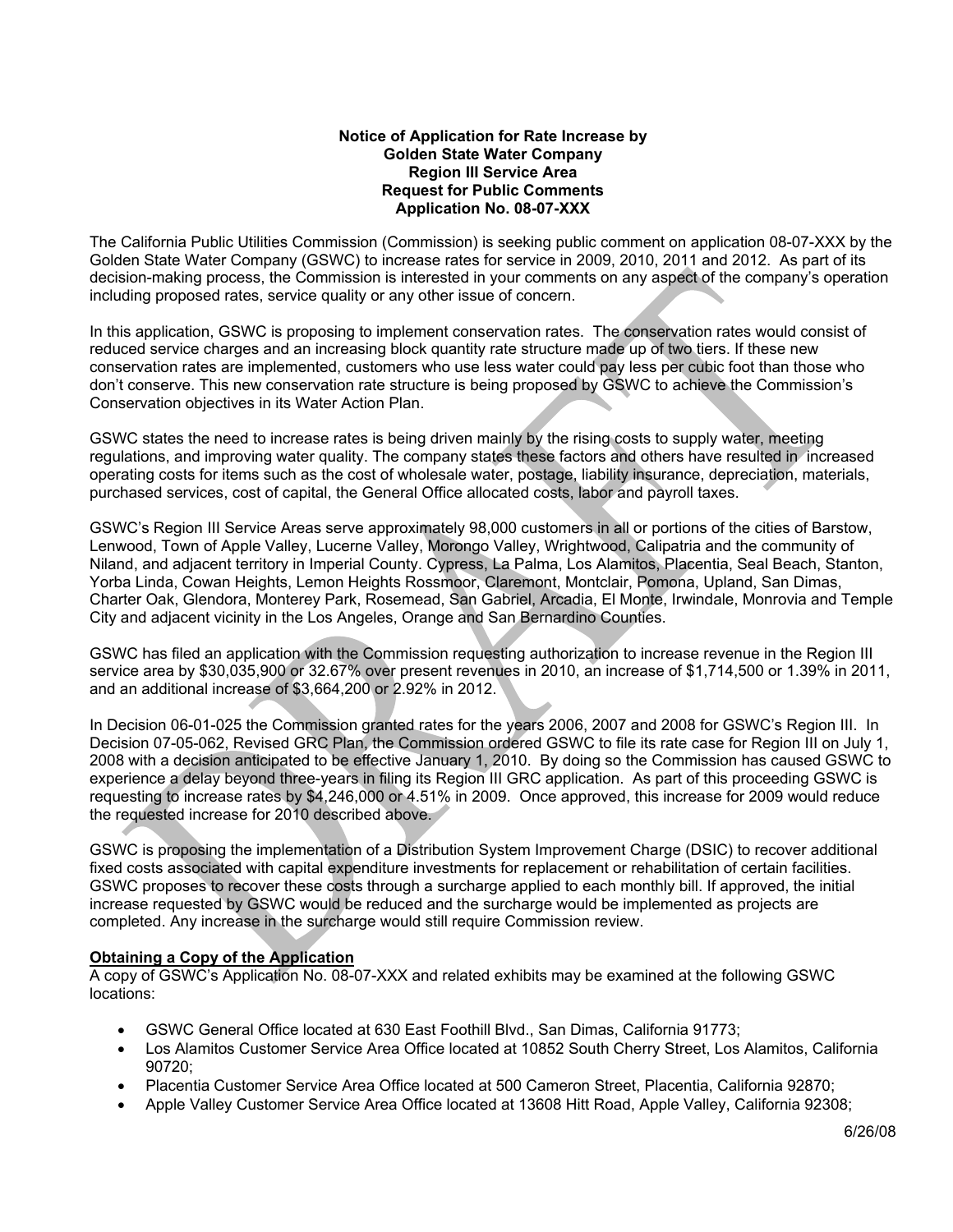- Morongo Valley Customer Service Area Office located at 49634 Twenty- Nine Palms Highway, Morongo Valley, California 92256;
- San Gabriel Customer Service Area Office located 110 East Live Oak Avenue, Arcadia, California 91006;
- San Dimas Customer Service Area Office located 121 Exchange Place, San Dimas, California 91773;
- Claremont Customer Service Area Office located at 689 West Foothill Blvd, Suite D, Claremont, California 91711;
- Barstow Customer Service Area Office located at 1521 East Main Street, Barstow, California 92311;
- Calipatria-Niland Customer Service Area Office located at 631 South Sorensen Avenue, Calipatria, California 92233;
- Wrightwood Customer Service Area Office located at 1500 State Highway #2, Wrightwood, California 92397

Copies are also available for review at the California Public Utilities Commission offices at 320 West Fourth Street, Suite 500, Los Angeles and 505 Van Ness Avenue, San Francisco.

## **Protesting the Application**

Protests to this application must be filed with the Commission no later than August XX, 2008. The Commission's Public Advisor's Office was established to assist members of the public who want to protest or otherwise participate in the Commission's proceedings. For assistance in filing a protest with the Commission or otherwise participating in the proceeding, please contact the Public Advisor's Office, 320 West 4<sup>th</sup> Street, Suite 500, Los Angeles, California 90013, or by email to public.advisor.la@cpuc.ca.gov. Please refer to Golden State Water Company's Application No. 08-07-XXX in any communications.

## **Public Comment**

Written public comment by GSWC customers is very much desired by the Commission and may be sent to the Public Advisor's Office at the address shown above. These comments will become part of the formal correspondence file of the proceeding and will be circulated to the assigned Administrative Law Judge, the Commissioners and appropriate Commission staff.

Si necesita asistencia en Español, tenemos representantes de servicio al cliente disponibles para ayudarle cuando lo solicite.

## **GOLDEN STATE WATER COMPANY**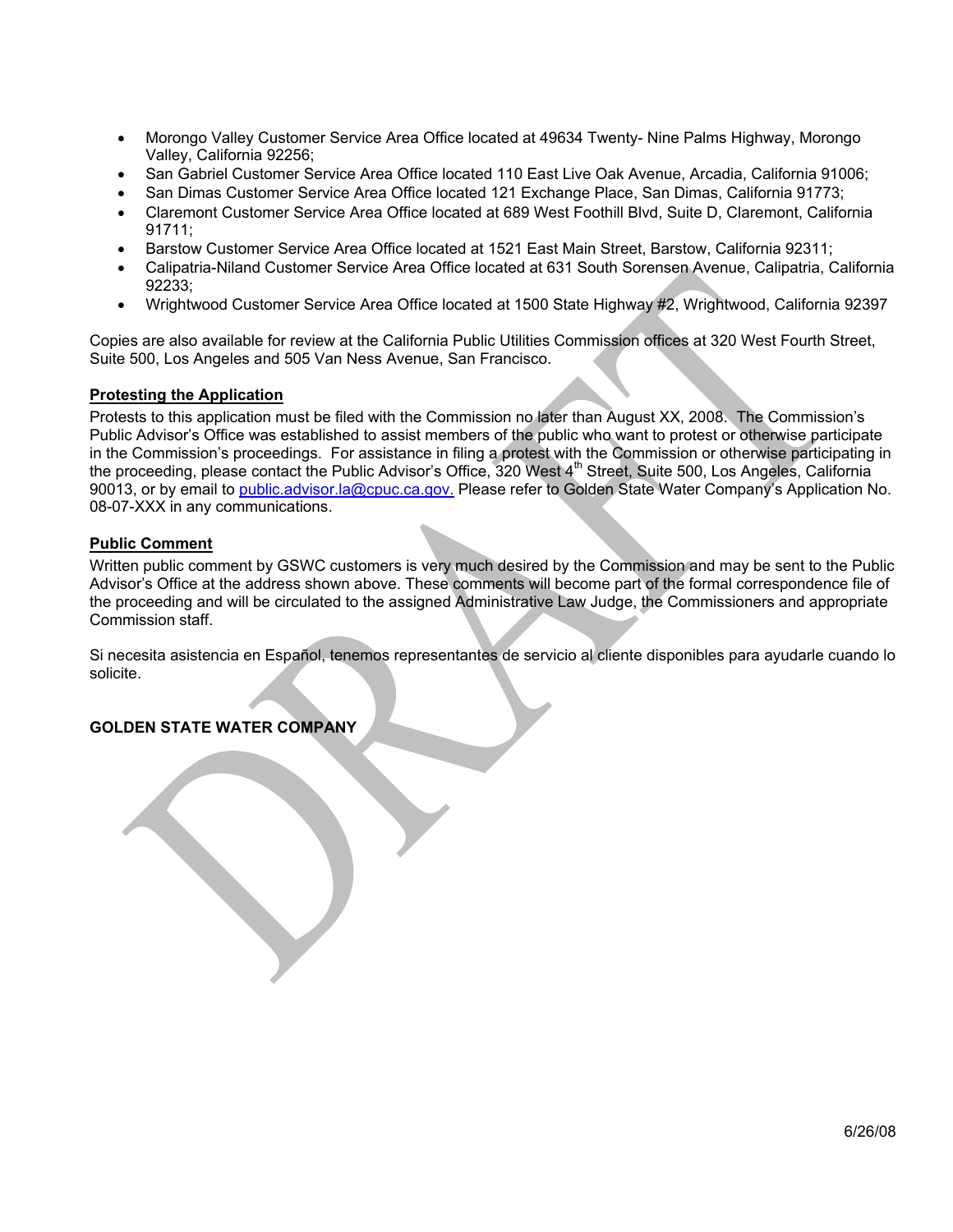Table 5-B Page1 of 6

#### Schedule No. ME-1-R

## Metropolitan District

## GENERAL METERED SERVICE

#### APPLICABILITY

Applicable to all residential metered water services defined under special condition no. 2

#### **TERRITORY**

 Portions of the Cities of Artesia, Bell, Bell Gardens, Carson, Cerritos, Compton, Cudahy, Culver City, Downey, El Segundo, Gardena, Hawaiian Gardens, Hawthorne, Huntington Park, Inglewood, Lakewood, La Mirada, Lawndale, Long Beach, Norwalk, Paramount, Santa Fe Springs, South Gate, and the communities of Athens, Lennox, and Moneta and vicinity, Los Angeles County and portions of the City of Los Alamitos, Orange County.

|                                      | <b>Present Rate</b> | 2010 Proposed |
|--------------------------------------|---------------------|---------------|
|                                      | Per Month           | Per Month     |
| <b>RATES</b>                         |                     |               |
| <b>Quantity Rates:</b>               |                     |               |
| First 1,200 cu. ft., per 100 cu. ft. | \$2.298             | \$3.342       |
| over 1,200 cu. ft., per 100 cu. ft.  | \$2.298             | \$3.843       |
| Service Charge:                      |                     |               |
| For $5/8 \times 3/4$ -inch meter     | \$18.65             | \$13.45       |
| 3/4-inch meter<br>For                | \$27.95             | \$20.15       |
| For<br>1-inch meter                  | \$46.60             | \$33.60       |
| For<br>1 1/2 inch meter              | \$93.15             | \$67.15       |
| For<br>2-inch meter                  | \$149.00            | \$107.00      |
| For<br>3-inch meter                  | \$279.00            | \$201.00      |
| For<br>4-inch meter                  | \$466.00            | \$336.00      |
| For<br>6-inch meter                  | \$932.00            | \$672.00      |
| For<br>8-inch meter                  | \$1,490.00          | \$1,075.00    |
| For<br>10-inch meter                 | \$2,142.00          | \$1,545.00    |
| <b>Sprinkler System Services</b>     | \$20.50             | \$14.80       |
|                                      |                     |               |

 The service charge is a readiness-to-serve charge applicable to all metered service and to which is added the charge for water used computed at the Quantity Rates.

- 1. All bills are subject to the reimbursement fee set forth on Schedule No. UF.
- 2. Residential customers are defined as all single family customers with one dwelling unit and are individually metered.
- 3. Effective xxx x, xxxx, pursuant to Decision No. xx-xx-xxx, a surcharge of \$x.xxx per Ccf will be applied all metered Customer bills excluding customers that are receiving the CARW credit. This surcharge will offset the CARW credits and CARW administrative program costs recorded in the CARW Balancing Account.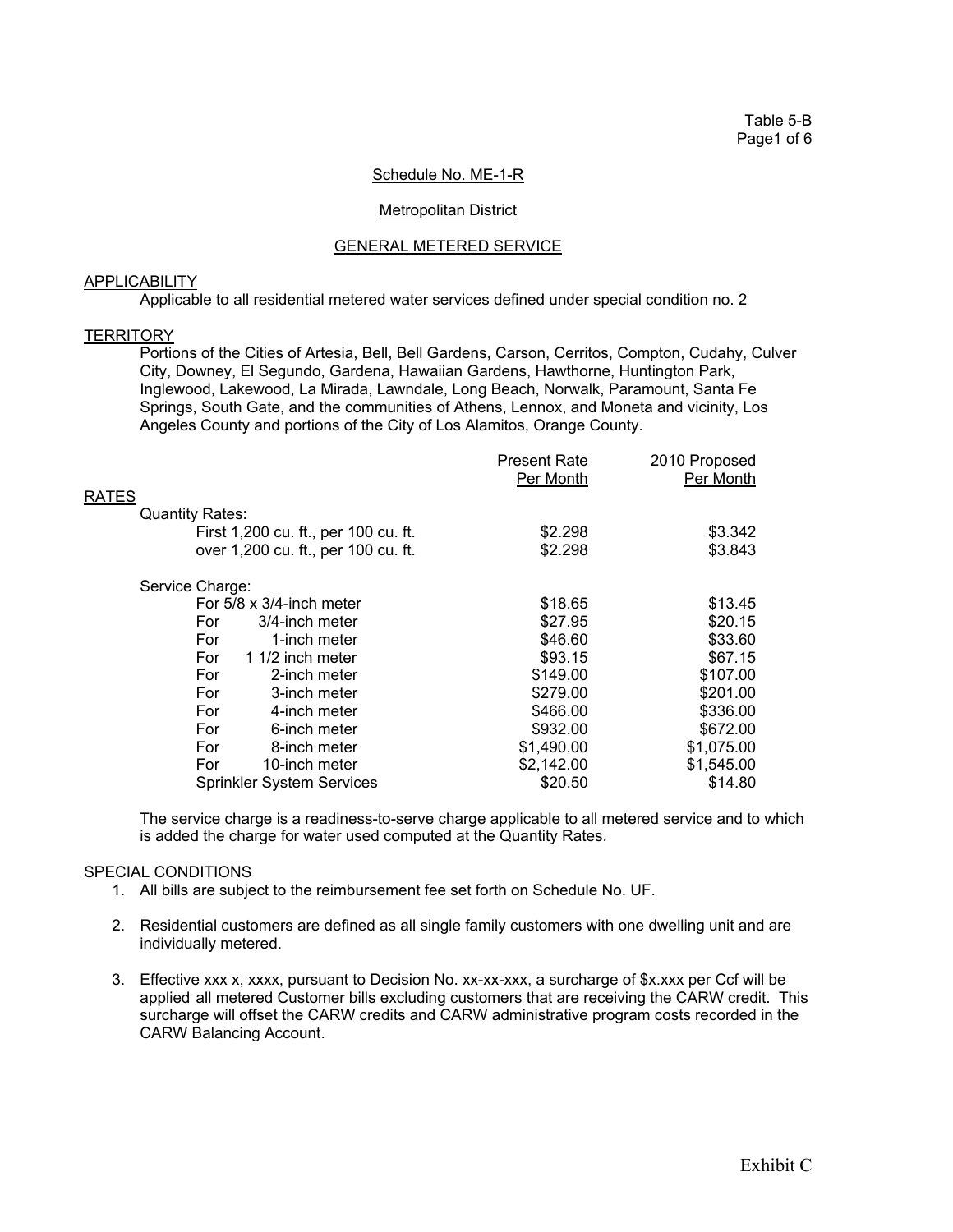Table 5-B Page 2 of 6

#### Schedule No. ME-1-NR

## Metropolitan District

## GENERAL METERED SERVICE

#### APPLICABILITY

Applicable to all metered water services except those covered under ME-1-R

#### **TERRITORY**

 Portions of the Cities of Artesia, Bell, Bell Gardens, Carson, Cerritos, Compton, Cudahy, Culver City, Downey, El Segundo, Gardena, Hawaiian Gardens, Hawthorne, Huntington Park, Inglewood, Lakewood, La Mirada, Lawndale, Long Beach, Norwalk, Paramount, Santa Fe Springs, South Gate, and the communities of Athens, Lennox, and Moneta and vicinity, Los Angeles County and portions of the City of Los Alamitos, Orange County.

|                                          | <b>Present Rate</b><br>Per Month | 2010 Proposed<br>Per Month |
|------------------------------------------|----------------------------------|----------------------------|
| RATES                                    |                                  |                            |
| Quantity Rates:                          |                                  |                            |
| For all water delivered, per 100 cu. ft. | \$2.298                          | \$2.707                    |
| Service Charge:                          |                                  |                            |
| For $5/8 \times 3/4$ -inch meter         | \$18.65                          | \$23.35                    |
| For<br>3/4-inch meter                    | \$27.95                          | \$35.00                    |
| For<br>1-inch meter                      | \$46.60                          | \$58.30                    |
| 1 1/2 inch meter<br>For                  | \$93.15                          | \$117.00                   |
| For<br>2-inch meter                      | \$149.00                         | \$187.00                   |
| For<br>3-inch meter                      | \$279.00                         | \$350.00                   |
| For<br>4-inch meter                      | \$466.00                         | \$583.00                   |
| For<br>6-inch meter                      | \$932.00                         | \$1,166.00                 |
| For<br>8-inch meter                      | \$1,490.00                       | \$1,866.00                 |
| For<br>10-inch meter                     | \$2,142.00                       | \$2,683.00                 |
|                                          |                                  |                            |

 The service charge is a readiness-to-serve charge applicable to all metered service and to which is added the charge for water used computed at the Quantity Rates.

- 1. All bills are subject to the reimbursement fee set forth on Schedule No. UF.
- 2. Effective xxx x, xxxx, pursuant to Decision No. xx-xx-xxx, a surcharge of \$x.xxx per Ccf will be applied all metered Customer bills excluding customers that are receiving the CARW credit. This surcharge will offset the CARW credits and CARW administrative program costs recorded in the CARW Balancing Account.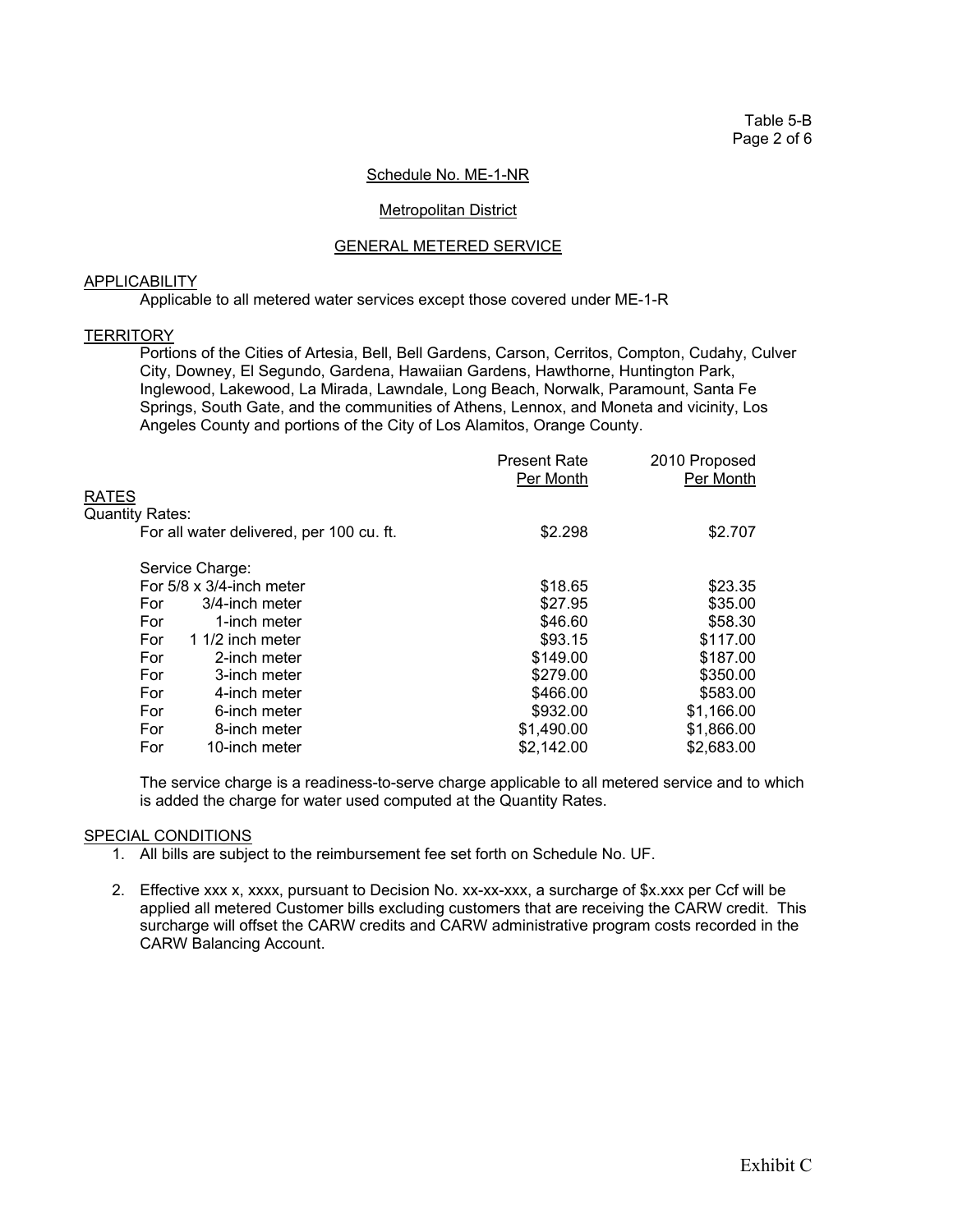Table 5-B Page 3 of 6

## Schedule No. ME-3

## Metropolitan District

## RECLAIMED WATER SERVICE

## **APPLICABILITY**

Applicable to all metered reclaimed (non-potable) water service for irrigation and/or industrial use.

#### **TERRITORY**

 Portions of the Cities of Artesia, Bell, Bell Gardens, Carson, Cerritos, Compton, Cudahy, Culver City, Downey, El Segundo, Gardena, Hawaiian Gardens, Hawthorne, Huntington Park, Inglewood, Lakewood, La Mirada, Lawndale, Long Beach, Norwalk, Paramount, Santa Fe Springs, South Gate, and the communities of Athens, Lennox, and Moneta and vicinity, Los Angeles County and portions of the City of Los Alamitos, Orange County.

|                                          | <b>Present Rate</b> | 2010 Proposed |
|------------------------------------------|---------------------|---------------|
|                                          | Per Month           | Per Month     |
| <b>RATES</b>                             |                     |               |
| <b>Quantity Rates:</b>                   |                     |               |
| For all water delivered, per 100 cu. ft. | \$1.558             | \$1.895       |
| Service Charge:                          |                     |               |
| For $5/8 \times 3/4$ -inch meter         | \$10.00             | 16.35         |
| For<br>3/4-inch meter                    | \$14.55             | \$24.50       |
| For<br>1-inch meter                      | \$23.00             | 40.80         |
| For<br>1 1/2 inch meter                  | \$45.30             | \$81.65       |
| For<br>2-inch meter                      | \$69.75             | \$131.00      |
| For<br>3-inch meter                      | \$164.00            | \$245.00      |
| For<br>4-inch meter                      | \$269.00            | \$408.00      |
| For<br>6-inch meter                      | \$496.00            | \$816.00      |
| For<br>8-inch meter                      | \$763.00            | \$1,306.00    |
| For<br>10-inch meter                     | \$1,072.00          | \$1,878.00    |

 The service charge is a readiness-to-serve charge applicable to all metered service and to which is added the charge for water used computed at the Quantity Rates.

- 1. All bills are subject to the reimbursement fee set forth on Schedule No. UF.
- 2. Effective xxx x, xxxx, pursuant to Decision No. xx-xx-xxx, a surcharge of \$x.xxx per Ccf will be applied all metered Customer bills excluding customers that are receiving the CARW credit. This surcharge will offset the CARW credits and CARW administrative program costs recorded in the CARW Balancing Account.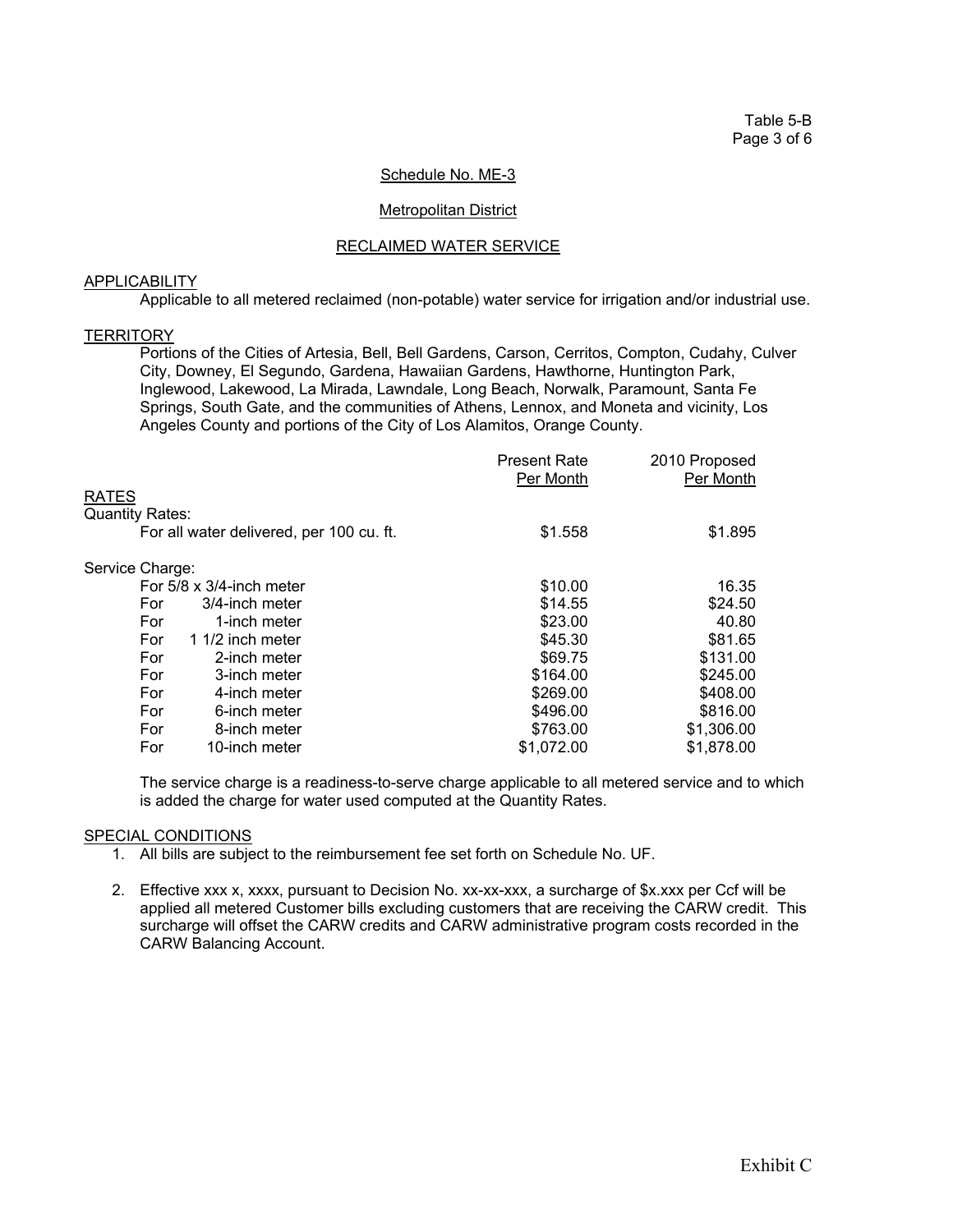Table 5-B Page 4 of 6

## Schedule No. ME-1-R

## Metropolitan District

## GENERAL METERED SERVICE

#### APPLICABILITY

Applicable to all residential metered water services defined under special condition no. 2

#### **TERRITORY**

 Portions of the Cities of Artesia, Bell, Bell Gardens, Carson, Cerritos, Compton, Cudahy, Culver City, Downey, El Segundo, Gardena, Hawaiian Gardens, Hawthorne, Huntington Park, Inglewood, Lakewood, La Mirada, Lawndale, Long Beach, Norwalk, Paramount, Santa Fe Springs, South Gate, and the communities of Athens, Lennox, and Moneta and vicinity, Los Angeles County and portions of the City of Los Alamitos, Orange County.

| 2011 Proposed | 2012 Proposed |
|---------------|---------------|
| Per Month     | Per Month     |
|               |               |
|               |               |
| \$3.413       | \$3.529       |
| \$3.925       | \$4.058       |
|               |               |
| \$13.70       | \$14.20       |
| \$20.55       | \$21.25       |
| \$34.30       | \$35.45       |
| \$68.55       | \$70.90       |
| \$110.00      | \$113.00      |
| \$206.00      | \$213.00      |
| \$343.00      | \$355.00      |
| \$686.00      | \$709.00      |
|               | \$1,134.00    |
| \$1,577.00    | \$1,631.00    |
| \$15.10       | \$15.60       |
|               | \$1,097.00    |

 The service charge is a readiness-to-serve charge applicable to all metered service and to which is added the charge for water used computed at the Quantity Rates.

- 1. All bills are subject to the reimbursement fee set forth on Schedule No. UF.
- 2. Residential customers are defined as all single family customers with one dwelling unit and are individually metered.
- 3. Effective xxx x, xxxx, pursuant to Decision No. xx-xx-xxx, a surcharge of \$x.xxx per Ccf will be applied all metered Customer bills excluding customers that are receiving the CARW credit. This surcharge will offset the CARW credits and CARW administrative program costs recorded in the CARW Balancing Account.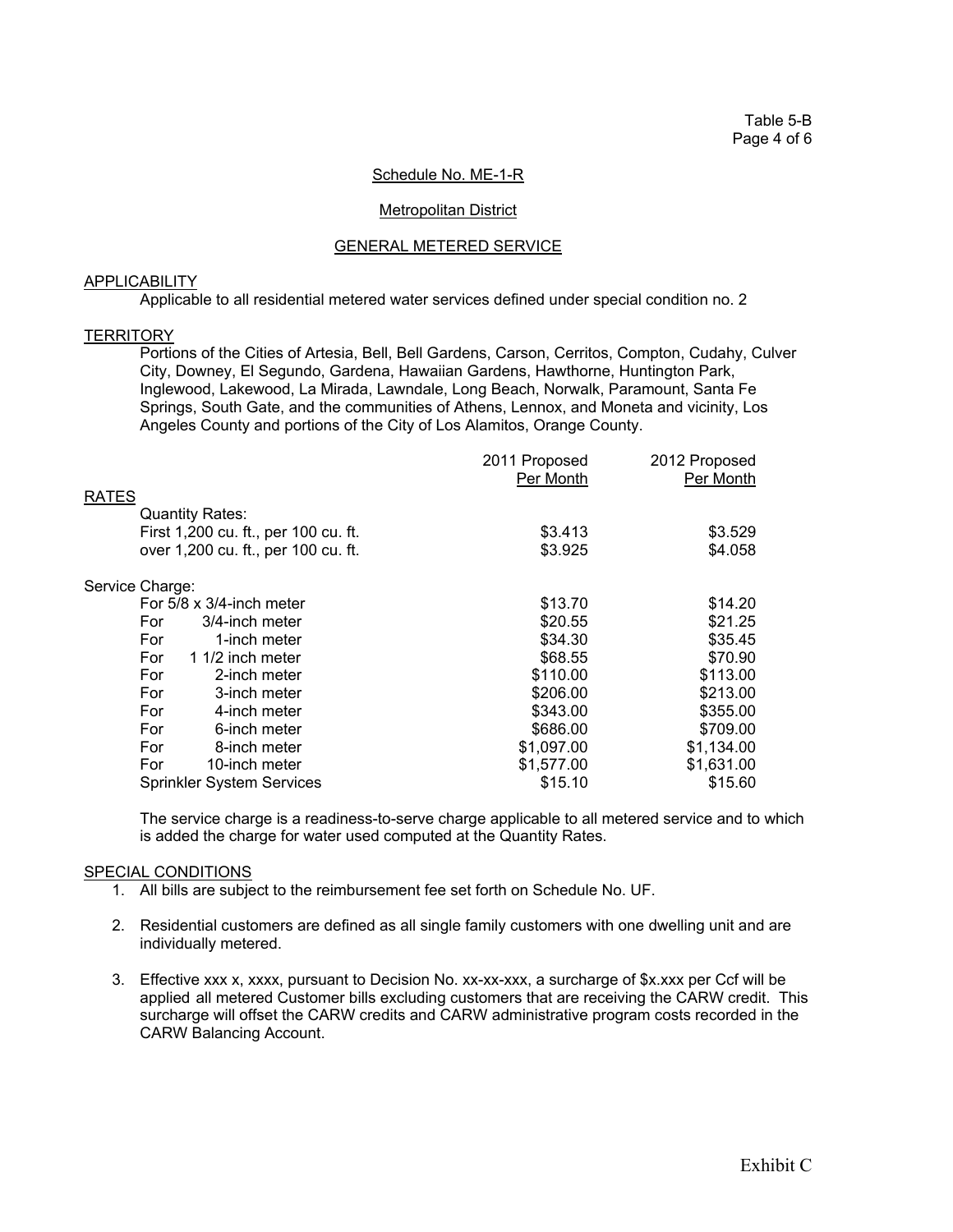Table 5-B Page 5 of 6

## Schedule No. ME-1-NR

## Metropolitan District

## GENERAL METERED SERVICE

## **APPLICABILITY**

Applicable to all metered water services except those covered under ME-1-R

#### **TERRITORY**

 Portions of the Cities of Artesia, Bell, Bell Gardens, Carson, Cerritos, Compton, Cudahy, Culver City, Downey, El Segundo, Gardena, Hawaiian Gardens, Hawthorne, Huntington Park, Inglewood, Lakewood, La Mirada, Lawndale, Long Beach, Norwalk, Paramount, Santa Fe Springs, South Gate, and the communities of Athens, Lennox, and Moneta and vicinity, Los Angeles County and portions of the City of Los Alamitos, Orange County.

| 2011 Proposed | 2012 Proposed |
|---------------|---------------|
|               | Per Month     |
|               |               |
|               |               |
| \$2.773       | \$2.867       |
|               |               |
| \$23.90       | \$24.70       |
| \$35.85       | \$37.05       |
| \$59.70       | \$61.75       |
| \$119.00      | \$123.00      |
| \$191.00      | \$198.00      |
| \$358.00      | \$370.00      |
| \$597.00      | \$617.00      |
| \$1,194.00    | \$1,235.00    |
| \$1,911.00    | \$1,976.00    |
| \$2,747.00    | \$2,840.00    |
|               | Per Month     |

 The service charge is a readiness-to-serve charge applicable to all metered service and to which is added the charge for water used computed at the Quantity Rates.

- 1. All bills are subject to the reimbursement fee set forth on Schedule No. UF.
- 2. Effective xxx x, xxxx, pursuant to Decision No. xx-xx-xxx, a surcharge of \$x.xxx per Ccf will be applied all metered Customer bills excluding customers that are receiving the CARW credit. This surcharge will offset the CARW credits and CARW administrative program costs recorded in the CARW Balancing Account.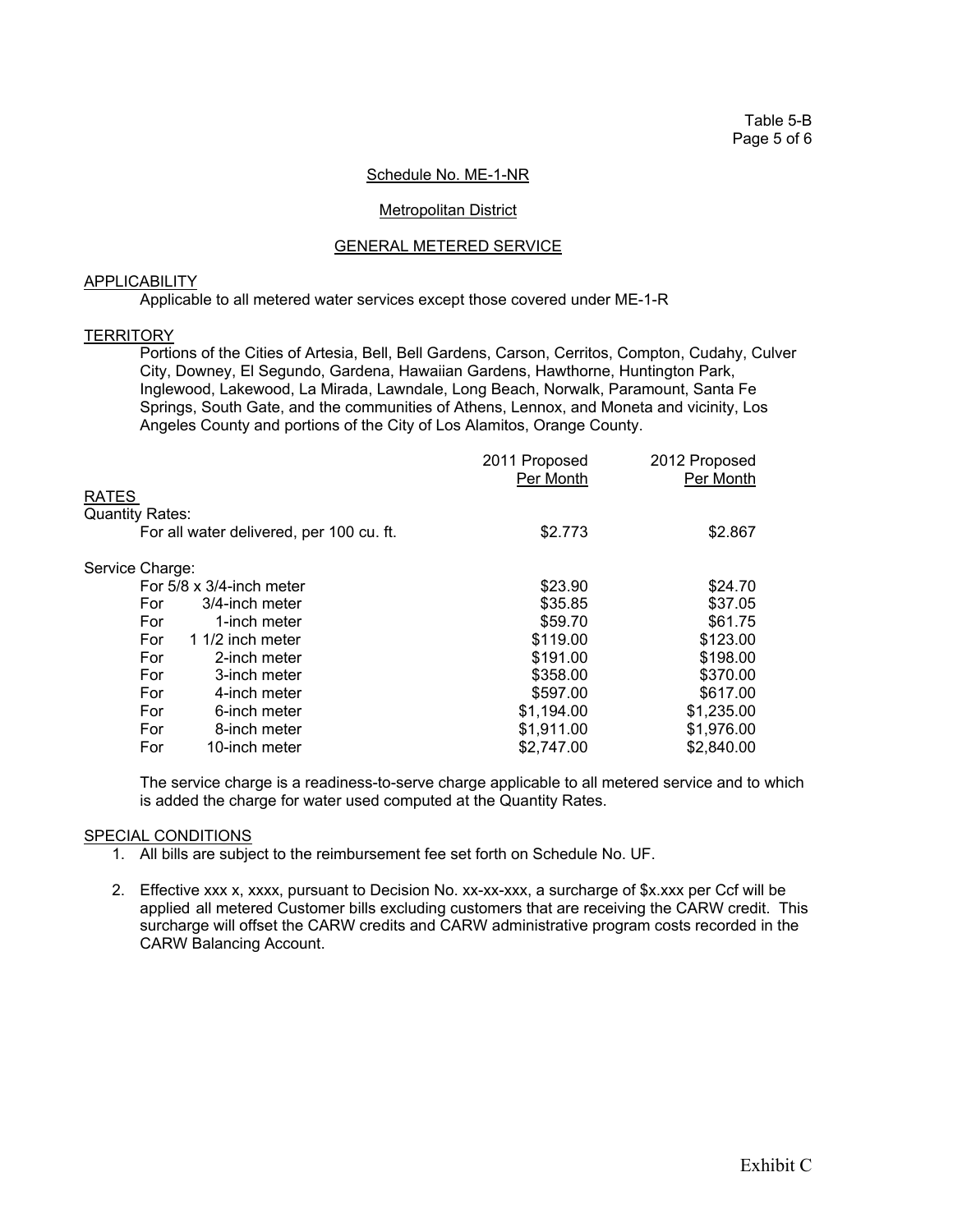Table 5-B Page 6 of 6

## Schedule No. ME-3

#### Metropolitan District

## RECLAIMED WATER SERVICE

## **APPLICABILITY**

Applicable to all metered reclaimed (non-potable) water service for irrigation and/or industrial use.

#### **TERRITORY**

 Portions of the Cities of Artesia, Bell, Bell Gardens, Carson, Cerritos, Compton, Cudahy, Culver City, Downey, El Segundo, Gardena, Hawaiian Gardens, Hawthorne, Huntington Park, Inglewood, Lakewood, La Mirada, Lawndale, Long Beach, Norwalk, Paramount, Santa Fe Springs, South Gate, and the communities of Athens, Lennox, and Moneta and vicinity, Los Angeles County and portions of the City of Los Alamitos, Orange County.

|                                          | 2011 Proposed | 2012 Proposed |
|------------------------------------------|---------------|---------------|
|                                          | Per Month     | Per Month     |
| RATES:                                   |               |               |
| <b>Quantity Rates:</b>                   |               |               |
| For all water delivered, per 100 cu. ft. | \$1.941       | \$2.007       |
| Service Charge:                          |               |               |
| For $5/8 \times 3/4$ -inch meter         | \$16.70       | \$17.30       |
| For<br>3/4-inch meter                    | \$25.10       | \$25.95       |
| For<br>1-inch meter                      | \$41.80       | \$43.20       |
| 1 1/2 inch meter<br>For                  | \$83.60       | \$86.45       |
| For<br>2-inch meter                      | \$134.00      | \$138.00      |
| For<br>3-inch meter                      | \$251.00      | \$259.00      |
| For<br>4-inch meter                      | \$418.00      | \$432.00      |
| For<br>6-inch meter                      | \$836.00      | \$864.00      |
| For<br>8-inch meter                      | \$1,338.00    | \$1,383.00    |
| For<br>10-inch meter                     | \$1,923.00    | \$1,988.00    |

 The service charge is a readiness-to-serve charge applicable to all metered service and to which is added the charge for water used computed at the Quantity Rates.

- 1. All bills are subject to the reimbursement fee set forth on Schedule No. UF.
- 2. Effective xxx x, xxxx, pursuant to Decision No. xx-xx-xxx, a surcharge of \$x.xxx per Ccf will be applied all metered Customer bills excluding customers that are receiving the CARW credit. This surcharge will offset the CARW credits and CARW administrative program costs recorded in the CARW Balancing Account.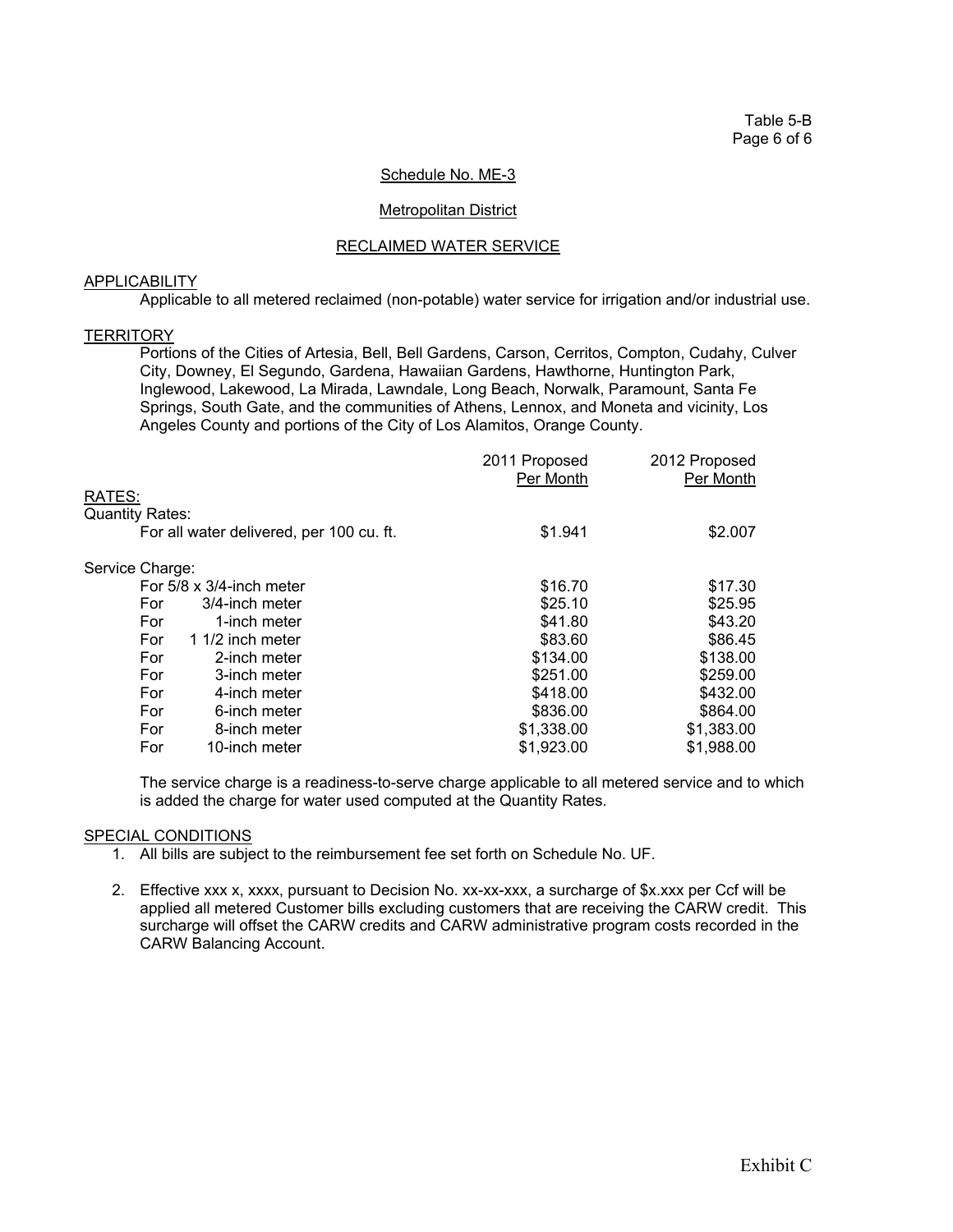Table 5-A Page 1 of 16

## Schedule No. R3-1-R

#### Region 3 Customer Service Areas

#### GENERAL METERED SERVICE

#### APPLICABILITY

Applicable to all residential metered water services defined under special condition No. 2

#### **TERRITORY**

Barstow and vicinity, San Bernardino County, the city of Claremont, portions of Montclair, Pomona, Upland, within the areas north of Thompson Creek and the Padua Hills Service Area, and adjacent unincorporated territory in Los Angeles and San Bernardino Counties, the City of Calipatria and community of Niland, and the adjacent territory in Imperial County, the vicinity of Victorville and Lucerne, San Bernardino County, all or portions of the Cities of Cypress, La Palma, Los Alamitos, Placentia, Seal Beach, Stanton, Yorba-Linda and Vicinity, Cowan Heights, Peacock Hills, Orange County, San Dimas, Charter Oak and Vicinity, Los Angeles County, and Portions of the Cities of Arcadia, El Monte, Irwindale, Monrovia, Monterey Park, Rosemead, San Gabriel, Temple City and vicinity, Los Angeles County

|                                      | <b>Present Rate</b> | 2010 Proposed |
|--------------------------------------|---------------------|---------------|
| RATES                                | Per Month           | Per Month     |
| Quantity Rates:                      |                     |               |
| First 1,600 cu. ft., per 100 cu. ft. | \$1.864             | \$2.791       |
| over 1,600 cu. ft., per 100 cu. ft.  | \$1.864             | \$3.210       |
| Service Charge:                      |                     |               |
| For $5/8 \times 3/4$ -inch meter     | \$16.10             | \$15.50       |
| 3/4-inch meter<br>For                | \$24.10             | \$23.20       |
| For<br>1-inch meter                  | \$40.20             | \$38.70       |
| 1 1/2 inch meter<br>For              | \$80.40             | \$77.40       |
| For<br>2-inch meter                  | \$129.00            | \$124.00      |
| For<br>3-inch meter                  | \$241.00            | \$232.00      |
| For<br>4-inch meter                  | \$402.00            | \$387.00      |
| For<br>6-inch meter                  | \$804.00            | \$774.00      |
| For<br>8-inch meter                  | \$1,286.00          | \$1,239.00    |
| For<br>10-inch meter                 | \$1,849.00          | \$1,780.00    |
| <b>Sprinkler System Services</b>     | \$17.70             | \$17.05       |
|                                      |                     |               |

The service charge is a readiness-to-serve charge applicable to all metered service and to which is added the charge for water used computed at the Quantity Rates.

- 1. All bills are subject to the reimbursement fee set forth on Schedule No. UF.
- 2. Residential customers are defined as all single family customers with one dwelling unit and are individually metered.
- 3. Effective xxx x, xxxx, pursuant to Decision No. xx-xx-xxx, a surcharge of \$x.xxx per Ccf will be appliedall metered Customer bills excluding customers that are receiving the CARW credit. This surcharge will offset the CARW credits and CARW administrative program costs recorded in the CARW Balancing Account.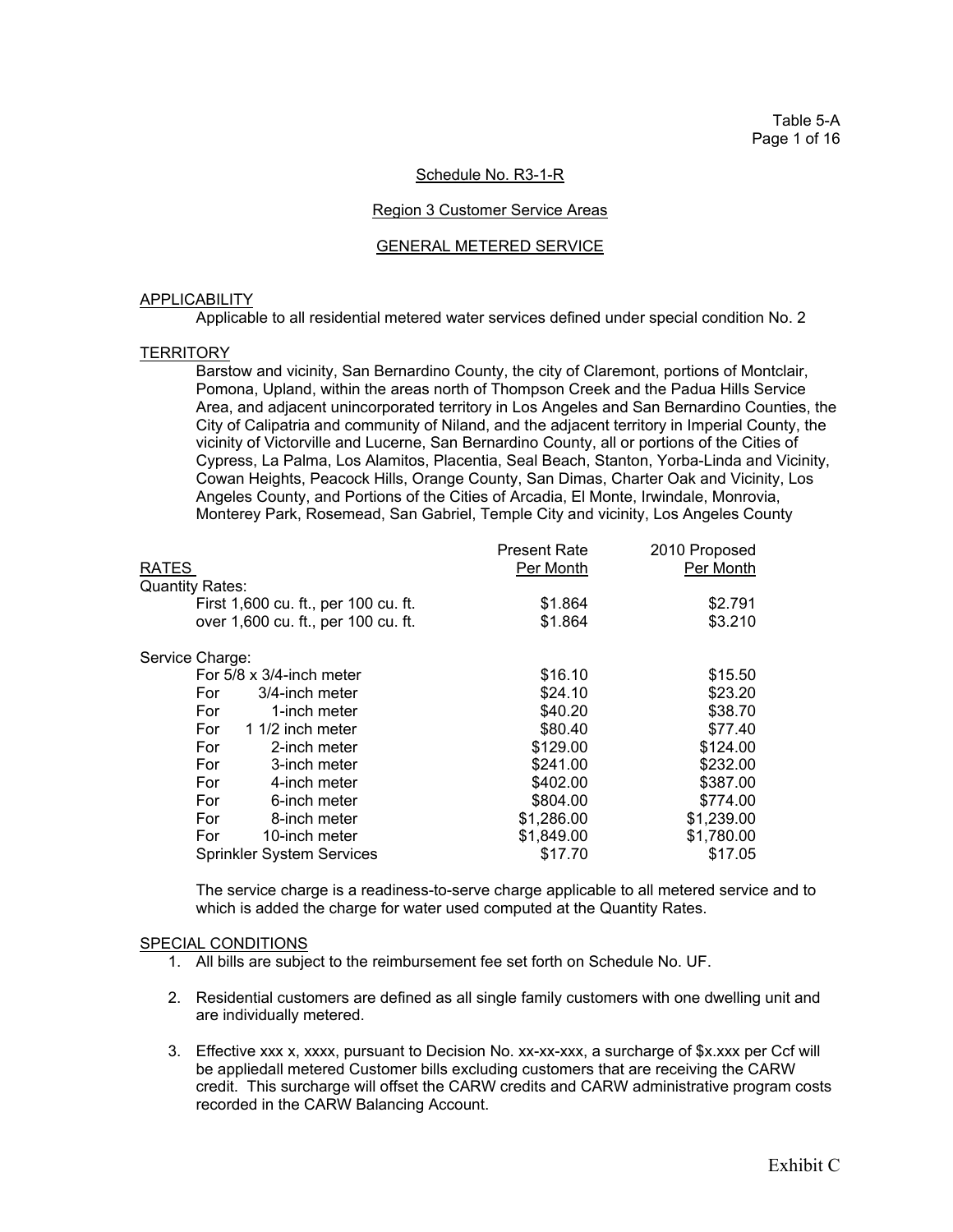## Schedule No. R3-1-NR

#### Region 3 Customer Service Areas

#### GENERAL METERED SERVICE

#### APPLICABILITY

Applicable to all metered water services except those covered under R3-1-R

#### **TERRITORY**

 Barstow and vicinity, San Bernardino County, the city of Claremont, portions of Montclair, Pomona, Upland, within the areas north of Thompson Creek and the Padua Hills Service Area, and adjacent unincorporated territory in Los Angeles and San Bernardino Counties, the City of Calipatria and community of Niland, and the adjacent territory in Imperial County, the vicinity of Victorville and Lucerne, San Bernardino County, all or portions of the Cities of Cypress, La Palma, Los Alamitos, Placentia, Seal Beach, Stanton, Yorba-Linda and Vicinity, Cowan Heights, Peacock Hills, Orange County, San Dimas, Charter Oak and Vicinity, Los Angeles County, and Portions of the cities of Arcadia, El Monte, Irwindale, Monrovia, Monterey Park, Rosemead, San Gabriel, Temple City and vicinity, Los Angeles County

| RATES                                    | <b>Present Rate</b><br>Per Month | 2010 Proposed<br>Per Month |
|------------------------------------------|----------------------------------|----------------------------|
| Quantity Rates:                          |                                  |                            |
| For all Water delivered, per 100 cu. ft. | \$1.864                          | \$2.446                    |
| Service Charge:                          |                                  |                            |
| For $5/8 \times 3/4$ -inch meter         | \$16.10                          | \$23.10                    |
| 3/4-inch meter<br>For                    | \$24.10                          | \$34.60                    |
| For<br>1-inch meter                      | \$40.20                          | \$57.70                    |
| 1 1/2 inch meter<br>For                  | \$80.40                          | \$115.00                   |
| For<br>2-inch meter                      | \$129.00                         | \$185.00                   |
| For<br>3-inch meter                      | \$241.00                         | \$346.00                   |
| For<br>4-inch meter                      | \$402.00                         | \$577.00                   |
| For<br>6-inch meter                      | \$804.00                         | \$1,154.00                 |
| For<br>8-inch meter                      | \$1,286.00                       | \$1,846.00                 |
| For<br>10-inch meter                     | \$1,849.00                       | \$2,654.00                 |
|                                          |                                  |                            |

The service charge is a readiness-to-serve charge applicable to all metered service and to which is added the charge for water used computed at the Quantity Rates.

- 1. All bills are subject to the reimbursement fee set forth on Schedule No. UF.
- 2. Effective xxx x, xxxx, pursuant to Decision No. xx-xx-xxx, a surcharge of \$x.xxx per Ccf will be applied all metered Customer bills excluding customers that are receiving the CARW credit. This surcharge will offset the CARW credits and CARW administrative program costs recorded in the CARW Balancing Account.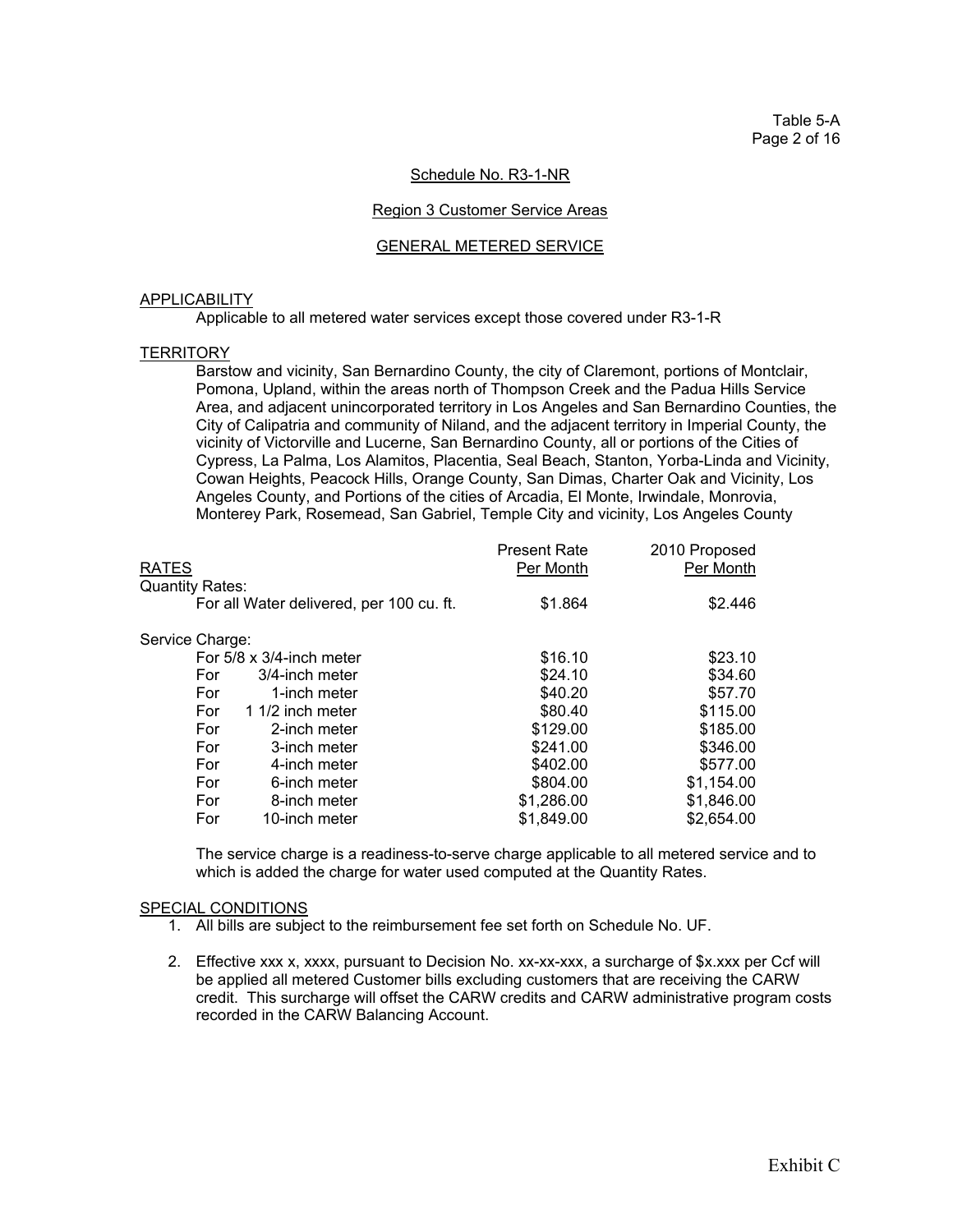## Schedule No. R3-CM-7ML

## Claremont Customer Service Area

## LIMIITED METERED SERVICE

#### APPLICABILITY

Applicable to all metered water service. To the City of Claremont

## **TERRITORY**

The City of Claremont, Los Angeles County

|                                          | <b>Present Rate</b><br>Per Month | 2010 Proposed<br>Per Month |
|------------------------------------------|----------------------------------|----------------------------|
| RATES                                    |                                  |                            |
| <b>Quantity Rates:</b>                   |                                  |                            |
| For all Water delivered, per 100 cu. ft. | \$0.932                          | \$1.223                    |
| Service Charge:                          |                                  |                            |
| For $5/8 \times 3/4$ -inch meter         | \$16.10                          | \$23.10                    |
| 3/4-inch meter<br>For                    | \$24.10                          | \$34.60                    |
| For<br>1-inch meter                      | \$40.20                          | \$57.70                    |
| For<br>1 1/2 inch meter                  | \$80.40                          | \$115.00                   |
| For<br>2-inch meter                      | \$129.00                         | \$185.00                   |
| For<br>3-inch meter                      | \$241.00                         | \$346.00                   |
| For<br>4-inch meter                      | \$402.00                         | \$577.00                   |
| For<br>6-inch meter                      | \$804.00                         | \$1,154.00                 |
| For<br>8-inch meter                      | \$1,286.00                       | \$1,846.00                 |
| For<br>10-inch meter                     | \$1,849.00                       | \$2,654.00                 |
|                                          |                                  |                            |

 The service charge is a readiness-to-serve charge applicable to all metered service and to which is added the charge for water used computed at the Quantity Rates.

- 1. Parkway Irrigation service provided to the City of Claremont under this tariff is limited to between the hours of 14:00 p.m. and 6:00 a.m.
- 2. All bills are subject to the reimbursement fee set forth on Schedule No. UF.
- 3. Effective xxx x, xxxx, pursuant to Decision No. xx-xx-xxx, a surcharge of \$x.xxx per Ccf will be applied all metered Customer bills excluding customers that are receiving the CARW credit. This surcharge will offset the CARW credits and CARW administrative program costs recorded in the CARW Balancing Account.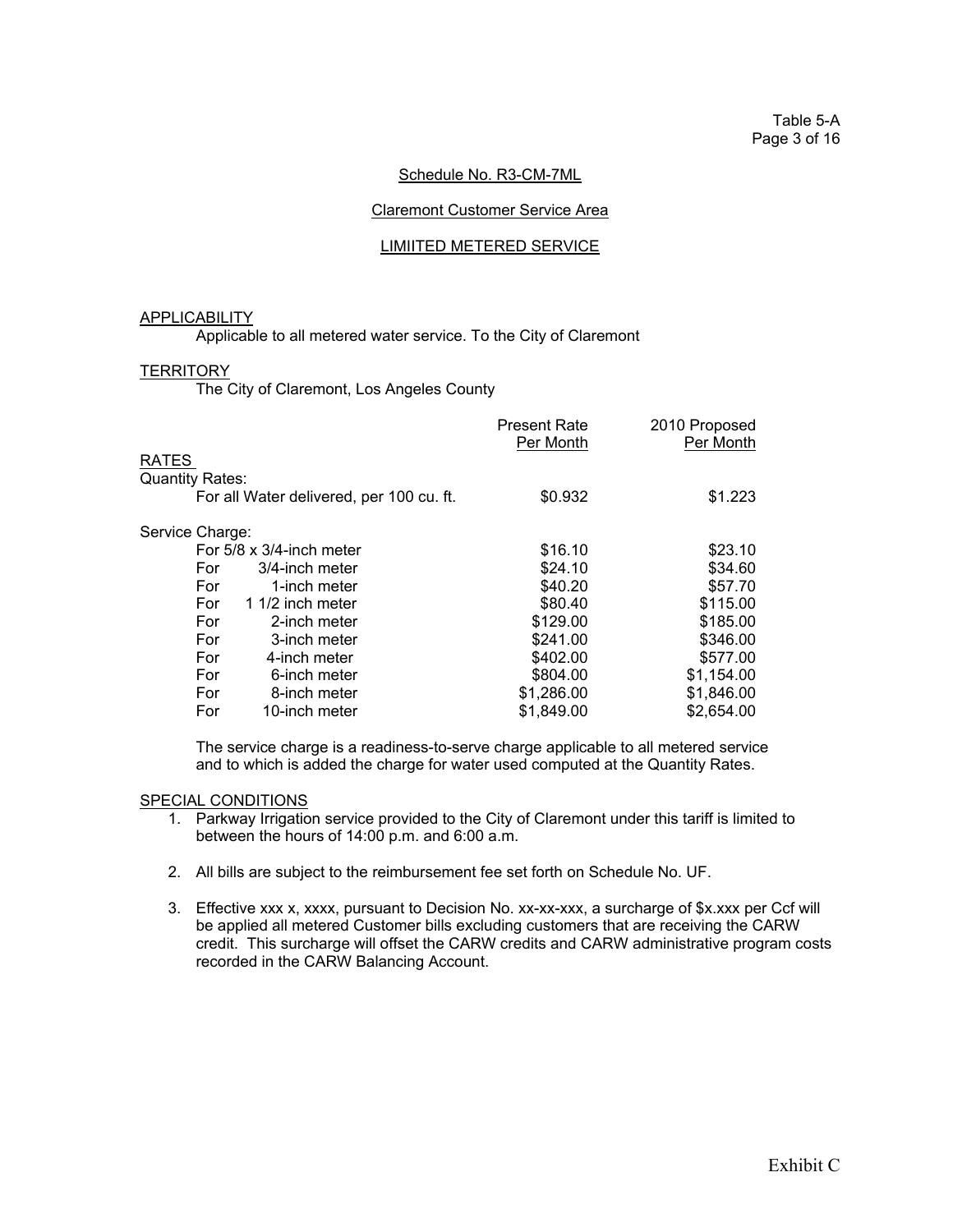Table 5-A Page 4 of 16

#### Schedule No. R3-CMH-3M

#### Claremont Customer Service Area

#### MEASURED IRRIGATION SERVICE

#### APPLICABILITY

Applicable to all metered water service. To the City of Claremont

#### **TERRITORY**

 Within the City of Claremont, in Los Angeles County, bounded on the east by the County Line, on the south by Bluefield Drive and its easterly extension, on the west by Bonnie Brea Avenue and its northerly extension, on the north by the westerly extension of 21st Street.

| <b>RATES</b><br><b>Quantity Rates:</b>   | <b>Present Rate</b><br>Per Month | 2010 Proposed<br>Per Month |
|------------------------------------------|----------------------------------|----------------------------|
| For all Water delivered, per 100 cu. ft. | \$0.330                          | \$0.438                    |
| Turn-on Charge:<br>For each turn-on      | \$3.00                           | \$3.00                     |

The service charge is a readiness-to-serve charge applicable to all metered service and to which is added the charge for water used computed at the Quantity Rates.

- 1. Consumption shall be computed for billing in units of hundred cubic feet for all water delivered.
- 2. Service shall be rendered according to a schedule of delivery to be set up annually by the utility.
- 3. The utility does not represent or guarantee that any water delivered hereunder is potable or of a quality suitable for human consumption. Any customer who uses said water or makes it available to others for human consumption shall take all necessary precautions to make the same potable and shall assume all risks and liabilities in connection therewith.
- 4. The utility does not guarantee a continuous and uninterrupted supply under this schedule and reserves the right to temporarily suspend the delivery of water when it is necessary to take the whole or part of the system out of service for the purpose of cleaning, maintaining and repairing or other essential improvements thereon; or for domestic purpose.
- 5. Water delivered to customers will be made and measured at the utility's conduits, or as near thereto as practicable.
- 6. This service is limited to existing irrigation customers of record who irrigate all or a reasonable part of their acreage each and every year.
- 7. The utility is not required to provide service under this schedule for the watering of lawns, golf courses, parks, memorial parks or cemeteries.
- 8. All bills are subject to the reimbursement fee set forth on Schedule No. UF.
- 9. Effective xxx x, xxxx, pursuant to Decision No. xx-xx-xxx, a surcharge of \$x.xxx per Ccf will be applied all metered Customer bills excluding customers that are receiving the CARW credit. This surcharge will offset the CARW credits and CARW administrative program costs recorded in the CARW Balancing Account.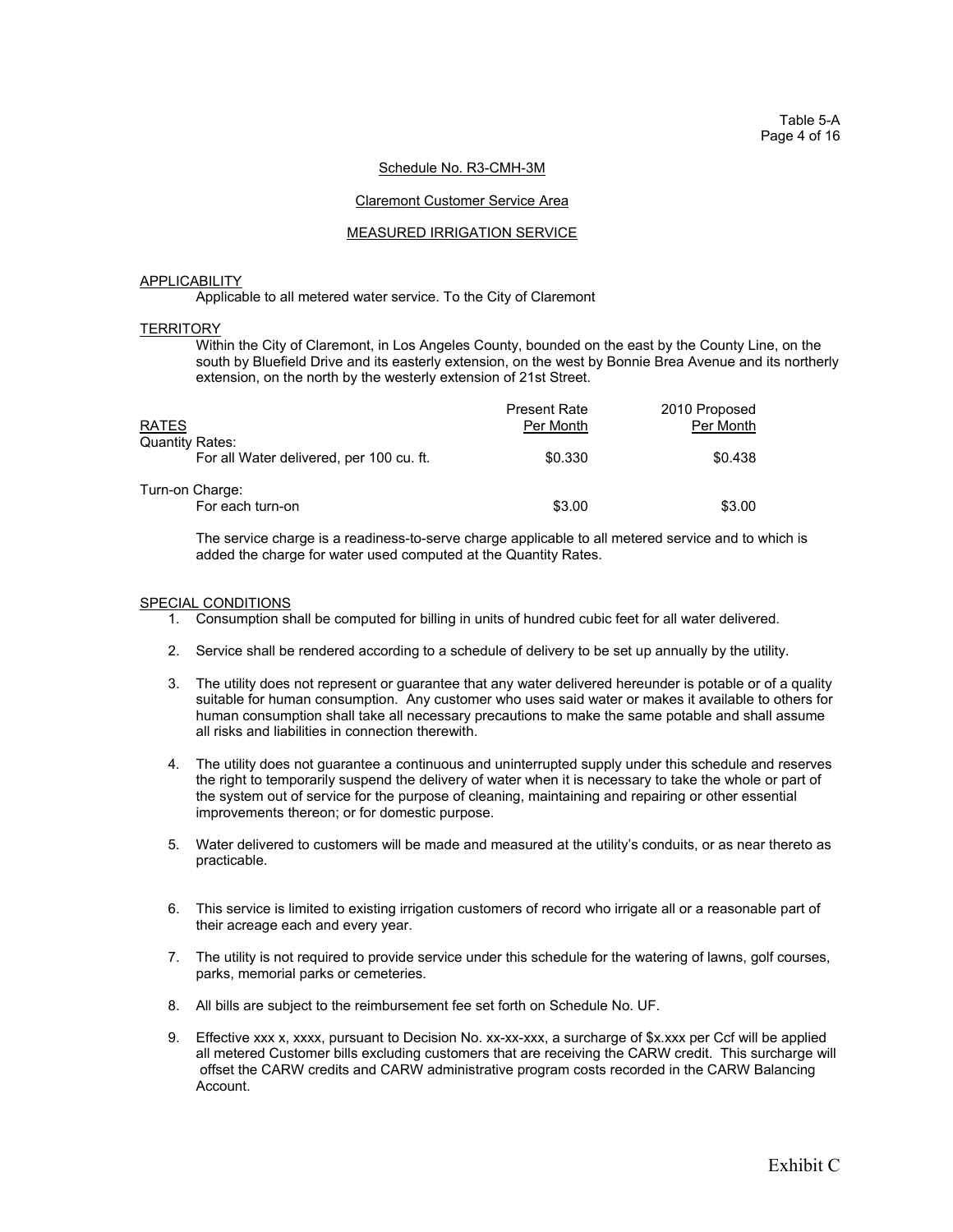## Schedule No. R3-CMP-3M

#### Claremont Customer Service Area

## METERED IRRIGATION SERVICE

#### APPLICABILITY

 Limited to irrigation service provided to Seyfarth Nursery, Severin Garth (or 4153 Mt. Baldy Road) and Larry Sloan only.

#### **TERRITORY**

 Padua Hills and vicinity, located approximately 3 miles northeast of Claremont, Los Angeles County.

| <b>RATES</b>                                | <b>Present Rate</b><br>Per Month | 2010 Proposed<br>Per Month |
|---------------------------------------------|----------------------------------|----------------------------|
| <b>Quantity Rates:</b>                      |                                  |                            |
| For all water delivered:<br>Per 100 cu. ft. | \$0.551                          | \$0.731                    |
| Service Charge:                             | \$169.00                         | \$224.21                   |

 The Service Charge is a readiness-to-serve charge which is applicable to all metered service and to which is to be added to the charge for water used computed at the Quantity Rates.

- 1. Service under this schedule is for Commercial usage only and may be provided through more than one meter combined for monthly billing.
- 2. Residential service will be provided only through a separate meter and billed under Schedule No. R3-1, General Metered Service.
- 3. All bills are subject to the reimbursement fee set forth on Schedule No. UF.
- 4. As authorized by the California Public Utilities Commission, an amount of \$0.02341 per Ccf is to be added to the Quantity Rate for a period of 12 months, beginning on the effective date of Advice Letter 1232-W. This surcharge will recover the undercollection in the CARW Balancing Account, as of December 31, 2004. This surcharge will expire on December 31, 2007.
- 5. Effective xxx x, xxxx, pursuant to Decision No. xx-xx-xxx, a surcharge of \$x.xxx per Ccf will be applied all metered Customer bills excluding customers that are receiving the CARW credit. This surcharge will offset the CARW credits and CARW administrative program costs recorded in the CARW Balancing Account.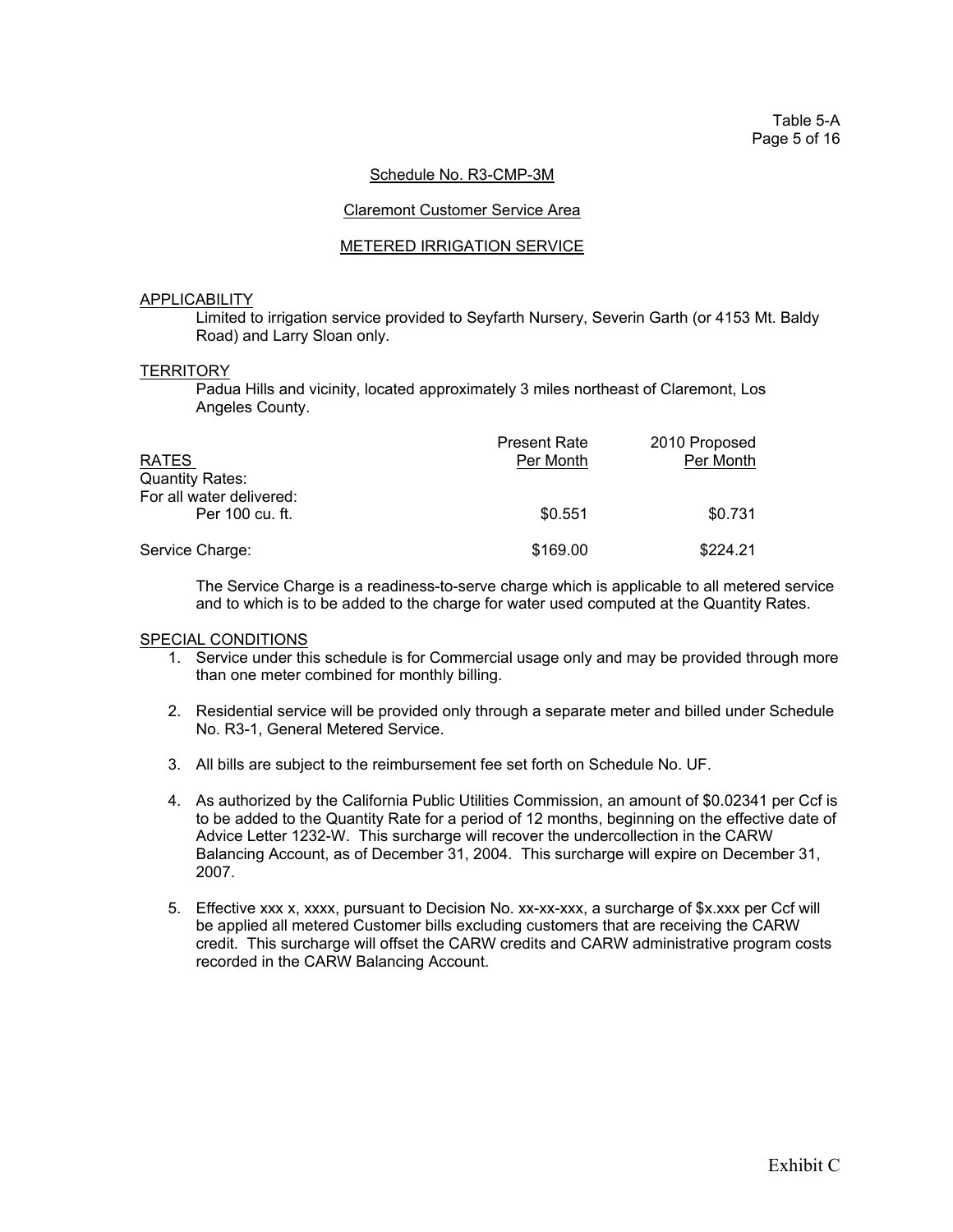Table 5-A Page 6 of 16

## Schedule No. R3-SD-3

## Region 3 San Dimas Customer Service Area

## MEASURED IRRIGATION SERVICE

#### APPLICABILITY

Applicable to all measured irrigation service.

#### **TERRITORY**

San Dimas, Charter Oak and vicinity, Los Angeles County.

|                                          | <b>Present Rate</b> | 2010 Proposed |
|------------------------------------------|---------------------|---------------|
| <b>RATES</b>                             | Per Month           | Per Month     |
| <b>Quantity Rates:</b>                   |                     |               |
| For all water delivered, per 100 cu. ft. | \$0.879             | \$1.166       |

- 1. The Minor's inch is defined as a rate of flow equal to one-fiftieth of a cubic foot per second, or 72 cubic feet.
- 2. The minimum rate of delivery under this schedule is ten miner's inches.
- 3. A twenty-four (24) hour advance notice may be required before water is turned on under this schedule.
- 4. The utility does not represent or guarantee that any water delivered hereunder is potable or of a quality suitable for human consumption. Any consumer who uses said water or makes it available to others for human consumption shall take all necessary precautions to make the same potable and shall assume all risks and liabilities in connection therewith.
- 5. The utility does not guarantee a continuous and uninterrupted supply under this schedule and reserves the right to temporarily suspend the delivery of water when it is necessary to take the whole or part of the system out of service for the purpose of cleaning, maintaining and repairing or other essential improvements thereon; or for domestic purposes.
- 6. Water deliveries to customers will be made and measured at the utility's conduits, or as near thereto as practicable.
- 7. This service is limited to existing irrigation customers who irrigate all or a reasonable part of their acreage each and every year.
- 8. The utility is not required to provide service under this schedule for the watering of lawns, golf courses, parks, memorial parks or cemeteries.
- 9. Turn on and turn off service will only be provided during the hours of 8:00 a.m. to 5:00 p.m. Monday through Friday. No irrigation service will be provided on weekends or holidays.
- 10. Effective xxx x, xxxx, pursuant to Decision No. xx-xx-xxx, a surcharge of \$x.xxx per Ccf will be applied all metered Customer bills excluding customers that are receiving the CARW credit. This surcharge will offset the CARW credits and CARW administrative program costs recorded in the CARW Balancing Account.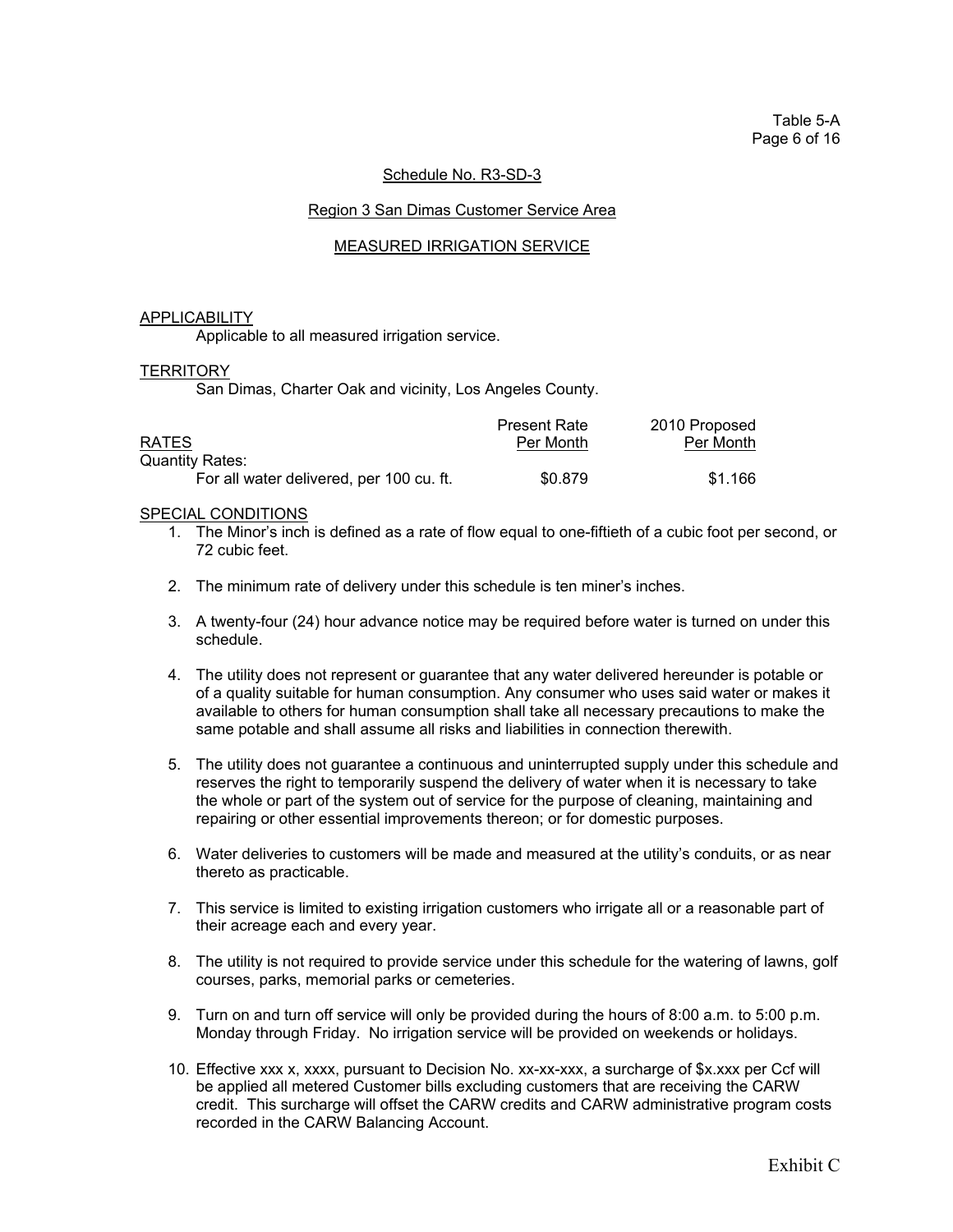## Schedule No. R3-OC-3M

#### Region 3 Orange County Customer Service Area

#### METERED IRRIGATION SERVICE

#### APPLICABILITY

Applicable to irrigation service furnished on a metered basis to territory in this schedule.

#### **TERRITORY**

The incorporated City of Placentia.

|                        |                                          | <b>Present Rate</b> | 2010 Proposed |
|------------------------|------------------------------------------|---------------------|---------------|
| <b>RATES</b>           |                                          | Per Month           | Per Month     |
| <b>Quantity Rates:</b> |                                          |                     |               |
|                        | For all water delivered, per 100 cu. ft. | \$1.550             | \$2.056       |
| Service Charge:        |                                          |                     |               |
| For                    | 2-inch meter                             | \$236.00            | \$313.10      |
| For                    | 3-inch meter                             | \$269.00            | \$356.88      |
| For                    | 4-inch meter                             | \$634.00            | \$841.12      |
| For                    | 6-inch meter                             | \$856.00            | \$1,135.65    |
| For                    | 8-inch meter                             | \$1,428.00          | \$1,894.51    |
|                        |                                          |                     |               |

 The Service Charge is a readiness-to-serve charge applicable to all metered service and to which is added the charge for water used computed at the Quantity Rates.

- 1. All bills are subject to the reimbursement fee set forth on Schedule No. UF.
- 2. The company shall not be required to install new mains to make this service available.
- 3. The annual service charge will be paid in advance and bills will be computed and rendered monthly based on the total quantity of water delivered.
- 4. The customer, when requiring irrigation water, shall notify the Company at least twenty-four (24) hours in advance, indicating the date and hour for commencement of such service.
- 5. No customer shall be eligible for service under this schedule unless irrigating five (5) or more acres of land for citrus or other commercial crops.
- 6. Service under this schedule is subordinate to all other service schedules offered in this tariff area and is subject to interruptions in emergencies or at the Company's discretion. The Company will not be liable for damage occasioned by interruption of service supplied under this schedule.
- 7. The customer will pay, without refund, the actual cost of the irrigation service. The company will furnish the meter at its expense.
- 8. Effective xxx x, xxxx, pursuant to Decision No. xx-xx-xxx, a surcharge of \$x.xxx per Ccf will be applied all metered Customer bills excluding customers that are receiving the CARW credit. This surcharge will offset the CARW credits and CARW administrative program costs recorded in the CARW Balancing Account.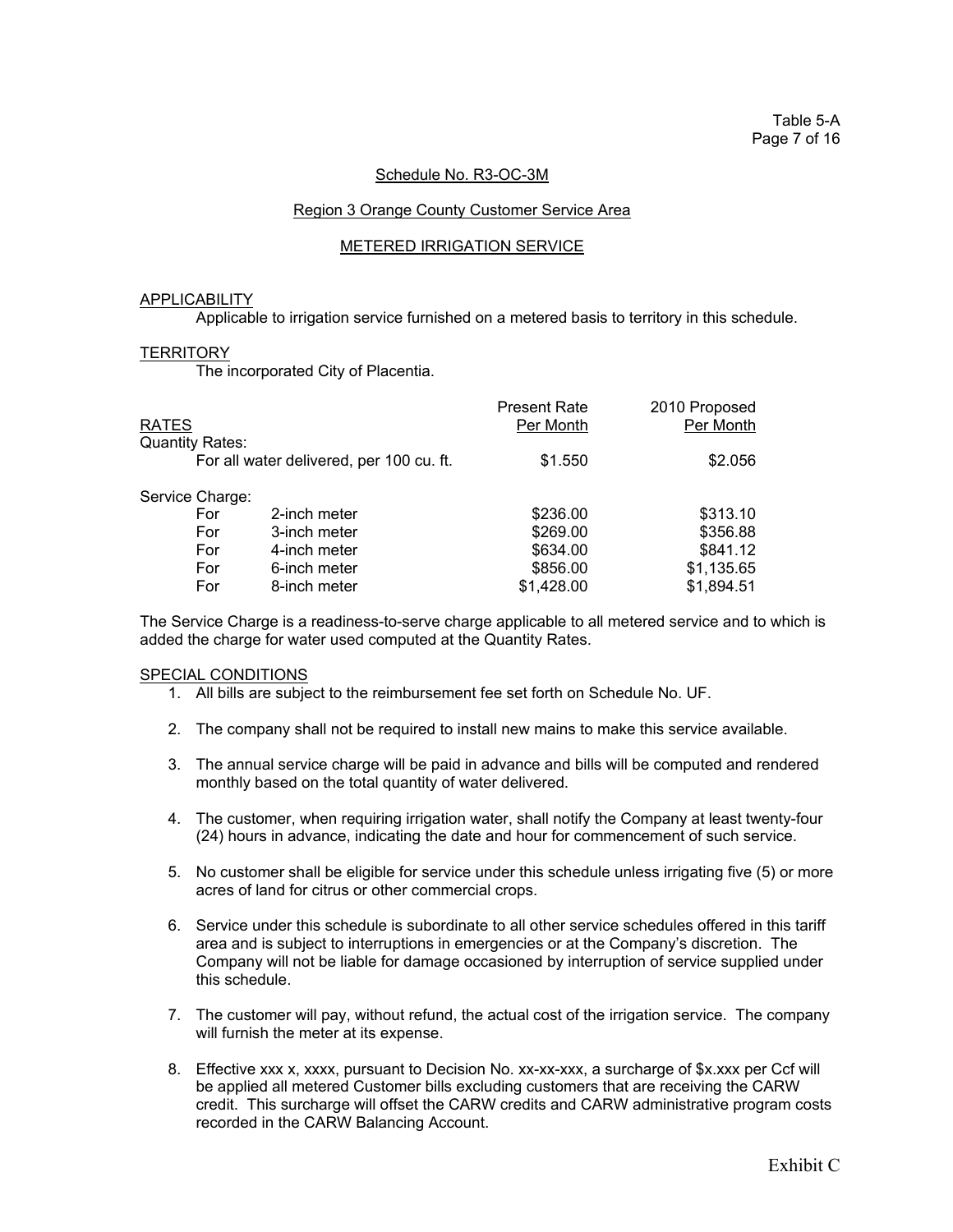Table 5-A Page 8 of 16

## Schedule No. R3-3

## **Region III Territory**

#### IRRIGATION WATER SERVICE TO FOREST LAWN MEMORIAL-PARK - COVINA HILLS

## **APPLICABILITY**

Applicable to water service supplied for back-up irrigation purposes to Forest Lawn Memorial Park Covina Hills, located in an unincorporated area of Los Angeles County, CA.

#### **TERRITORY**

In the vicinity of San Dimas, Los Angeles County.

|                                                                                                                          | <b>Present Rate</b><br>Per Month | 2010 Proposed<br>Per Month |
|--------------------------------------------------------------------------------------------------------------------------|----------------------------------|----------------------------|
| <b>RATES</b>                                                                                                             |                                  |                            |
| Potable Water Quantity Fee<br>All potable water used, per 100 cu. ft<br>(See Special Condition No. 6 for applicability): | \$0.914                          | \$1.453                    |
| <b>Water Service Fee</b><br>Service to Forest Lawn Memorial Park, Covina Hills \$2,755.00                                |                                  | \$2,755.00                 |

 The service charge is a readiness-to-serve charge which is applicable to all metered service and to which is added the charge for water used computed at the Quantity Rates.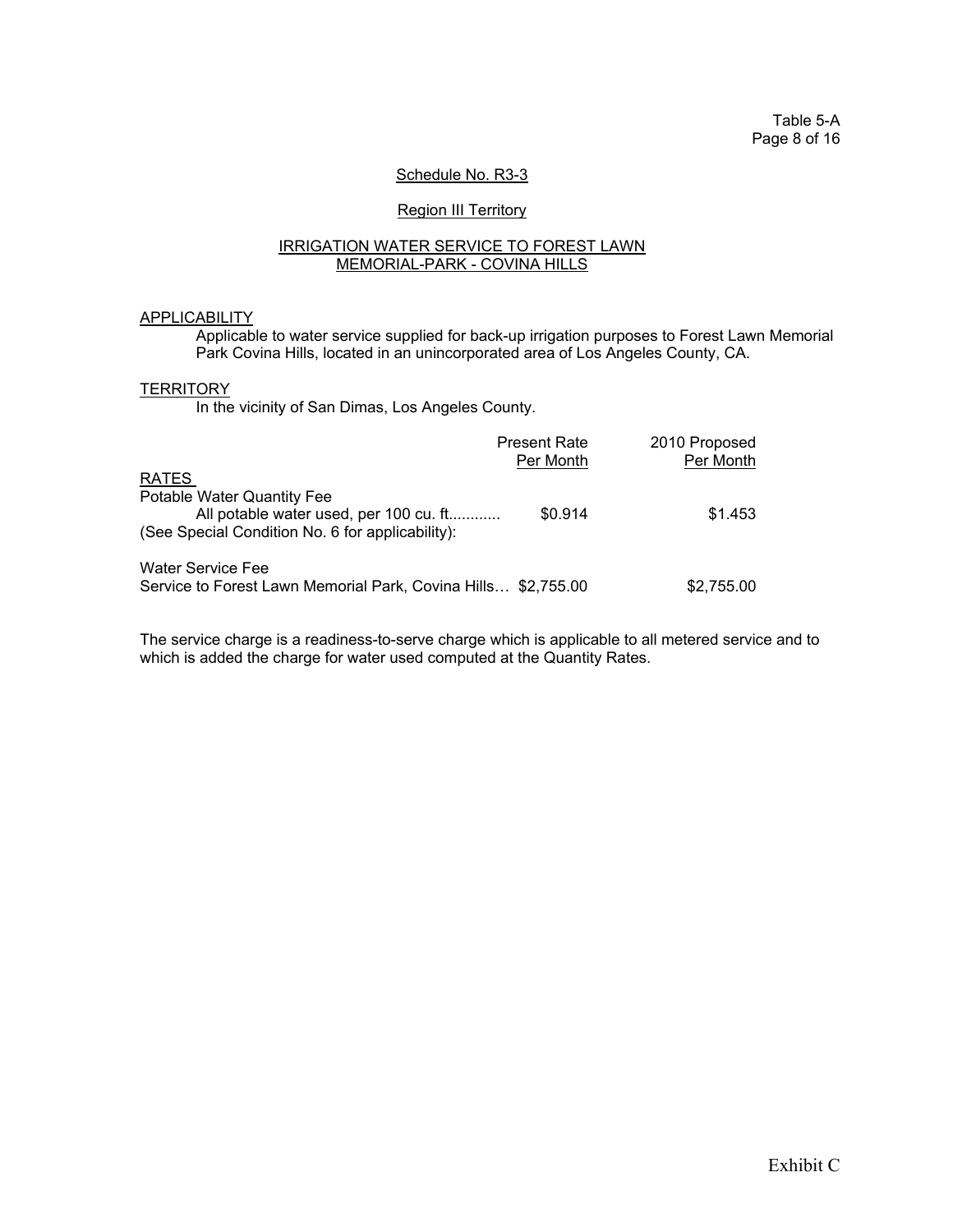Table 5-A Page 9 of 16

## Schedule No. R3-1-R

#### Region 3 Customer Service Areas

#### GENERAL METERED SERVICE

#### APPLICABILITY

Applicable to all residential metered water services defined under special condition no. 2

#### **TERRITORY**

Barstow and vicinity, San Bernardino County, the city of Claremont, portions of Montclair, Pomona, Upland, within the areas north of Thompson Creek and the Padua Hills Service Area, and adjacent unincorporated territory in Los Angeles and San Bernardino Counties, the City of Calipatria and community of Niland, and the adjacent territory in Imperial County, the vicinity of Victorville and Lucerne, San Bernardino County, all or portions of the Cities of Cypress, La Palma, Los Alamitos, Placentia, Seal Beach, Stanton, Yorba-Linda and Vicinity, Cowan Heights, Peacock Hills, Orange County, San Dimas, Charter Oak and Vicinity, Los Angeles County, and Portions of the Cities of Arcadia, El Monte, Irwindale, Monrovia, Monterey Park, Rosemead, San Gabriel, Temple City and vicinity, Los Angeles County

|                                      | 2011 Proposed | 2012 Proposed |
|--------------------------------------|---------------|---------------|
| RATES                                | Per Month     | Per Month     |
| <b>Quantity Rates:</b>               |               |               |
| First 1,600 cu. ft., per 100 cu. ft. | \$2.839       | \$2.927       |
| over 1,600 cu. ft., per 100 cu. ft.  | \$3.265       | \$3.366       |
| Service Charge:                      |               |               |
| For $5/8 \times 3/4$ -inch meter     | \$15.75       | \$16.30       |
| 3/4-inch meter<br>For                | \$23.65       | \$24.45       |
| For<br>1-inch meter                  | \$39.40       | \$40.75       |
| For<br>1 1/2 inch meter              | \$78.80       | \$81.50       |
| For<br>2-inch meter                  | \$126.00      | \$130.00      |
| For<br>3-inch meter                  | \$236.00      | \$245.00      |
| For<br>4-inch meter                  | \$394.00      | \$408.00      |
| For<br>6-inch meter                  | \$788.00      | \$815.00      |
| For<br>8-inch meter                  | \$1,260.00    | \$1,304.00    |
| For<br>10-inch meter                 | \$1,812.00    | \$1,875.00    |
| <b>Sprinkler System Services</b>     | \$17.35       | \$17.95       |

 The service charge is a readiness-to-serve charge applicable to all metered service and to which is added the charge for water used computed at the Quantity Rates.

- 1. All bills are subject to the reimbursement fee set forth on Schedule No. UF.
- 2. Residential customers are defined as all single family customers with one dwelling unit and are individually metered.
- 3. Effective xxx x, xxxx, pursuant to Decision No. xx-xx-xxx, a surcharge of \$x.xxx per Ccf will be applied all metered Customer bills excluding customers that are receiving the CARW credit. This surcharge will offset the CARW credits and CARW administrative program costs recorded in the CARW Balancing Account.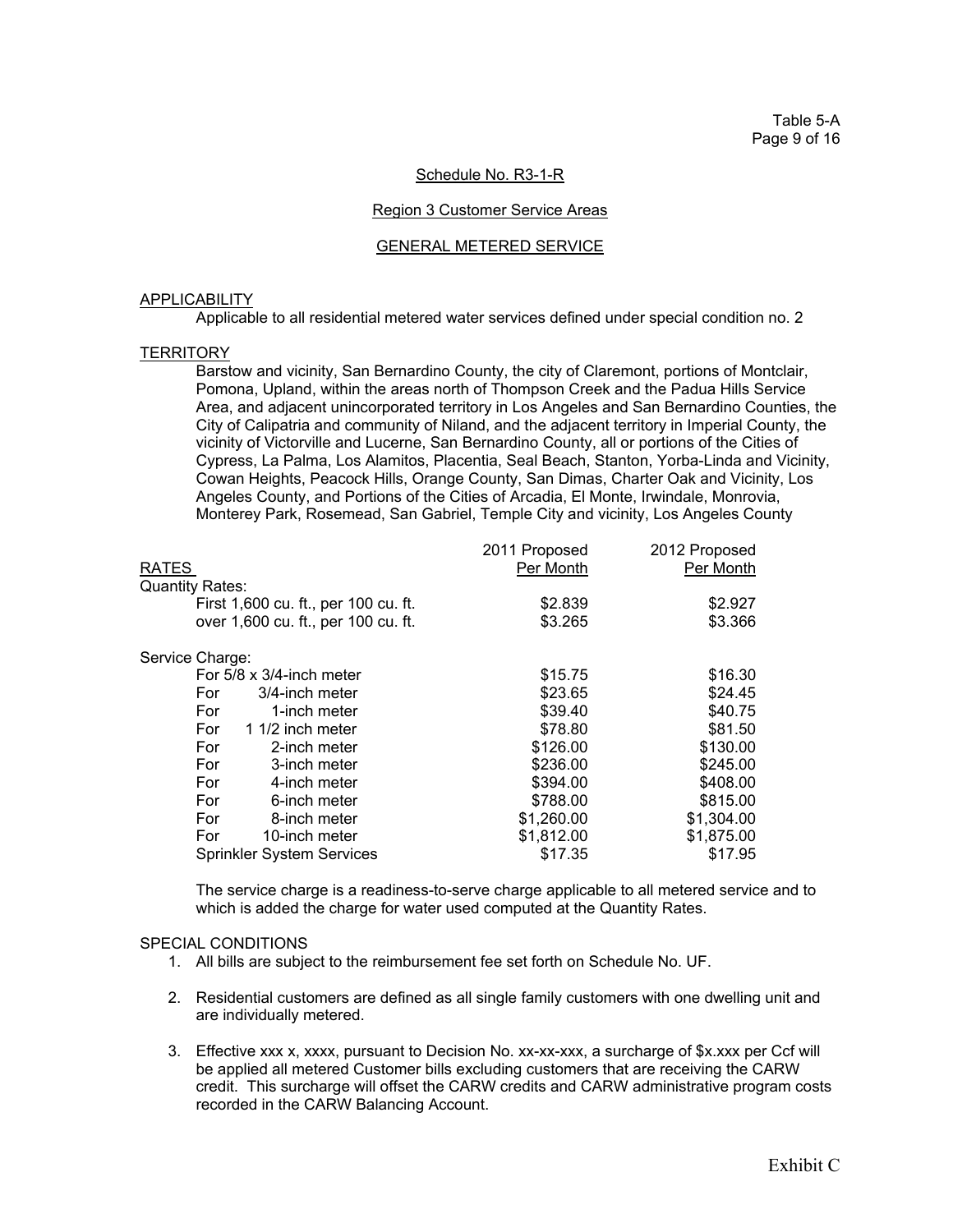Table 5-A Page 10 of 16

## Schedule No. R3-1-NR

#### Region 3 Customer Service Areas

#### GENERAL METERED SERVICE

#### APPLICABILITY

Applicable to all metered water services except those covered under R3-1-R

#### **TERRITORY**

 Barstow and vicinity, San Bernardino County, the city of Claremont, portions of Montclair, Pomona, Upland, within the areas north of Thompson Creek and the Padua Hills Service Area, and adjacent unincorporated territory in LosAngeles and San Bernardino Counties, the City of Calipatria and community of Niland, and the adjacent territory in in Imperial County, the vicinity of Victorville and Lucerne, San Bernardino County, all or portions of the Cities of Cypress, La Palma, Los Alamitos, Placentia, Seal Beach, Stanton, Yorba-Linda and Vicinity, Cowan Heights, Peacock Hills, Orange County, San Dimas, Charter Oak and Vicinity, Los Angeles County, and Portions of theCities of Arcadia, El Monte, Irwindale, Monrovia, Monterey Park, Rosemead, San Gabriel, Temple City and vicinity, Los Angeles County

|                                                 | 2011 Proposed<br>Per Month | 2012 Proposed<br>Per Month |
|-------------------------------------------------|----------------------------|----------------------------|
| <b>RATES</b>                                    |                            |                            |
| <b>Quantity Rates:</b>                          |                            |                            |
| For all Water delivered, per 100 cu. ft.        | \$2.471                    | \$2.535                    |
|                                                 |                            |                            |
| Service Charge:                                 |                            |                            |
| For $5/8 \times 3/4$ -inch meter                | \$23.30                    | \$23.90                    |
| For<br>3/4-inch meter                           | \$34.90                    | \$35.85                    |
| For<br>1-inch meter                             | \$58.20                    | \$59.75                    |
| For<br>1 1/2 inch meter                         | \$116.00                   | \$119.00                   |
| For<br>2-inch meter                             | \$186.00                   | \$191.00                   |
| For<br>3-inch meter                             | \$349.00                   | \$358.00                   |
| For<br>4-inch meter                             | \$582.00                   | \$597.00                   |
| For<br>6-inch meter                             | \$1,164.00                 | \$1,195.00                 |
| For<br>8-inch meter                             | \$1,862.00                 | \$1,912.00                 |
| For<br>10-inch meter                            | \$2,677.00                 | \$2,748.00                 |
| Fire Service Charge:                            |                            |                            |
| For each inch of diameter of service connection | \$5.00                     | \$5.00                     |

 The service charge is a readiness-to-serve charge applicable to all metered service and to which is added the charge for water used computed at the Quantity Rates.

- 1. All bills are subject to the reimbursement fee set forth on Schedule No. UF.
- 2. Effective xxx x, xxxx, pursuant to Decision No. xx-xx-xxx, a surcharge of \$x.xxx per Ccf will be applied all metered Customer bills excluding customers that are receiving the CARW credit. This surcharge willoffset the CARW credits and CARW administrative program costs recorded in the CARW Balancing Account.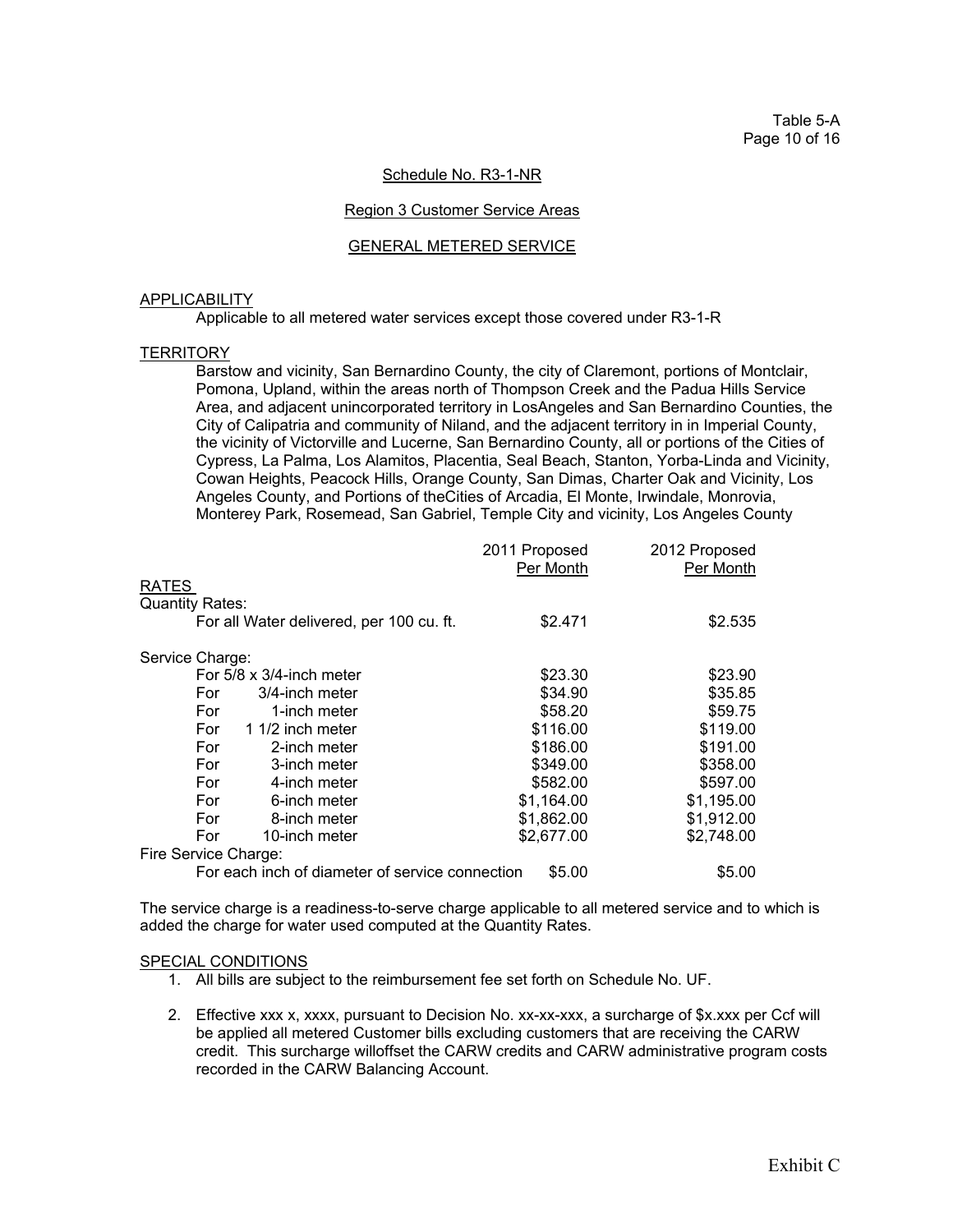#### Schedule No. R3-CM-7ML

## Claremont Customer Service Area

## LIMITED METERED SERVICE

## **APPLICABILITY**

Applicable to all metered water service. To the City of Claremont

#### **TERRITORY**

The City of Claremont, Los Angeles County

|                                          | 2011 Proposed<br>Per Month | 2012 Proposed<br>Per Month |
|------------------------------------------|----------------------------|----------------------------|
| <b>RATES</b>                             |                            |                            |
| <b>Quantity Rates:</b>                   |                            |                            |
| For all Water delivered, per 100 cu. ft. | \$1.236                    | \$1.268                    |
| Service Charge:                          |                            |                            |
| For 5/8 x 3/4-inch meter                 | \$23.30                    | \$23.90                    |
| For<br>3/4-inch meter                    | \$34.90                    | \$35.85                    |
| For<br>1-inch meter                      | \$58.20                    | \$59.75                    |
| For<br>1 1/2 inch meter                  | \$116.00                   | \$119.00                   |
| For<br>2-inch meter                      | \$186.00                   | \$191.00                   |
| For<br>3-inch meter                      | \$349.00                   | \$358.00                   |
| For<br>4-inch meter                      | \$582.00                   | \$597.00                   |
| For<br>6-inch meter                      | \$1,164.00                 | \$1,195.00                 |
| For<br>8-inch meter                      | \$1,862.00                 | \$1,912.00                 |
| For<br>10-inch meter                     | \$2,677.00                 | \$2,748.00                 |

 The service charge is a readiness-to-serve charge applicable to all metered service and to which is added the charge for water used computed at the Quantity Rates.

- 1. Parkway Irrigation service provided to the City of Claremont under this tariff is limited to between the hours of 7:00 p.m. and 6:00 a.m.
- 2. All bills are subject to the reimbursement fee set forth on Schedule No. UF.
- 3. Effective xxx x, xxxx, pursuant to Decision No. xx-xx-xxx, a surcharge of \$x.xxx per Ccf will be applied all metered Customer bills excluding customers that are receiving the CARW credit. This surcharge will offset the CARW credits and CARW administrative program costs recorded in the CARW Balancing Account.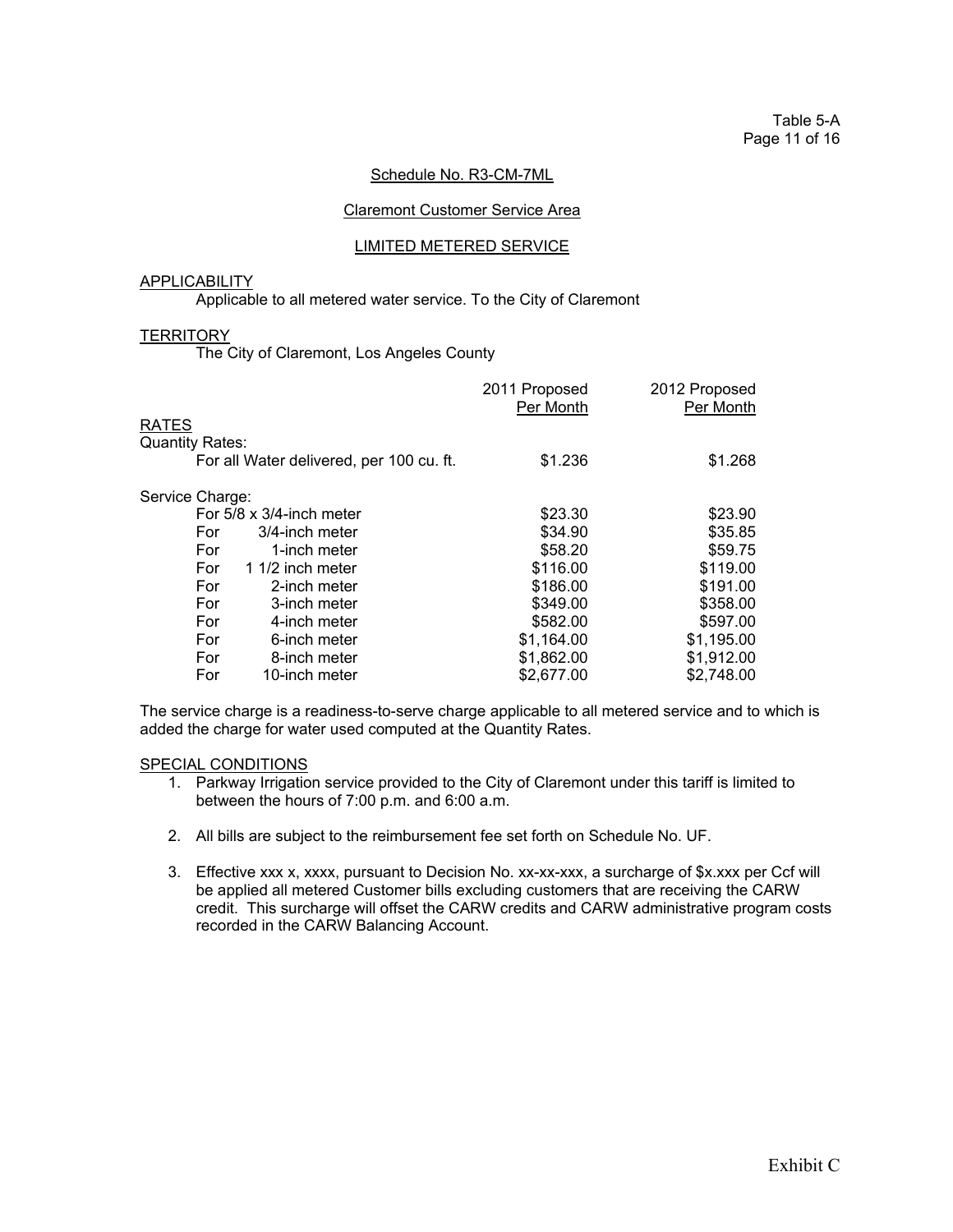Table 5-A Page 12 of 16

#### Schedule No. R3-CMH-3M

#### Claremont Customer Service Area

#### MEASURED IRRIGATION SERVICE

#### **APPLICABILITY**

Applicable to all metered water service. To the City of Claremont

#### **TERRITORY**

 Within the City of Claremont, in Los Angeles County, bounded on the east by the County Line, on the south by Bluefield Drive and its easterly extension, on the west by Bonnie Brea Avenue and its northerly extension, on the north by the westerly extension of 21st Street

|                                          | 2011 Proposed<br>Per Month | 2012 Proposed<br>Per Month |
|------------------------------------------|----------------------------|----------------------------|
| <b>RATES</b><br><b>Quantity Rates:</b>   |                            |                            |
| For all Water delivered, per 100 cu. ft. | \$0.447                    | \$0.464                    |
| Turn-on Charge<br>For each turn-on       | \$3.00                     | \$3.00                     |

 The service charge is a readiness-to-serve charge applicable to all metered service and to which is added the charge for water used computed at the Quantity Rates.

- 1. Consumption shall be computed for billing in units of hundred cubic feet for all water delivered.
- 2. Service shall be rendered according to a schedule of delivery to be set up annually by the utility.
- 3. The utility does not represent or guarantee that any water delivered hereunder is potable or of a quality suitable for human consumption. Any customer who uses said water or makes it available to others for human consumption shall take all necessary precautions to make the same potable and shall assume all risks and liabilities in connection therewith.
- 4. The utility does not guarantee a continuous and uninterrupted supply under this schedule and reserves the right to temporarily suspend the delivery of water when it is necessary to take the whole or part of the system out of service for the purpose of cleaning, maintaining and repairing or other essential improvements thereon; or for domestic purpose.
- 5. Water delivered to customers will be made and measured at the utility's conduits, or as near thereto as practicable.
- 6. This service is limited to existing irrigation customers of record who irrigate all or a reasonable part of their acreage each and every year.
- 7. The utility is not required to provide service under this schedule for the watering of lawns, golf courses, parks, memorial parks or cemeteries.
- 8. All bills are subject to the reimbursement fee set forth on Schedule No. UF.
- 9. Effective xxx x, xxxx, pursuant to Decision No. xx-xx-xxx, a surcharge of \$x.xxx per Ccf will be applied all metered Customer bills excluding customers that are receiving the CARW credit. This surcharge will offset the CARW credits and CARW administrative program costs recorded in the CARW Balancing Account.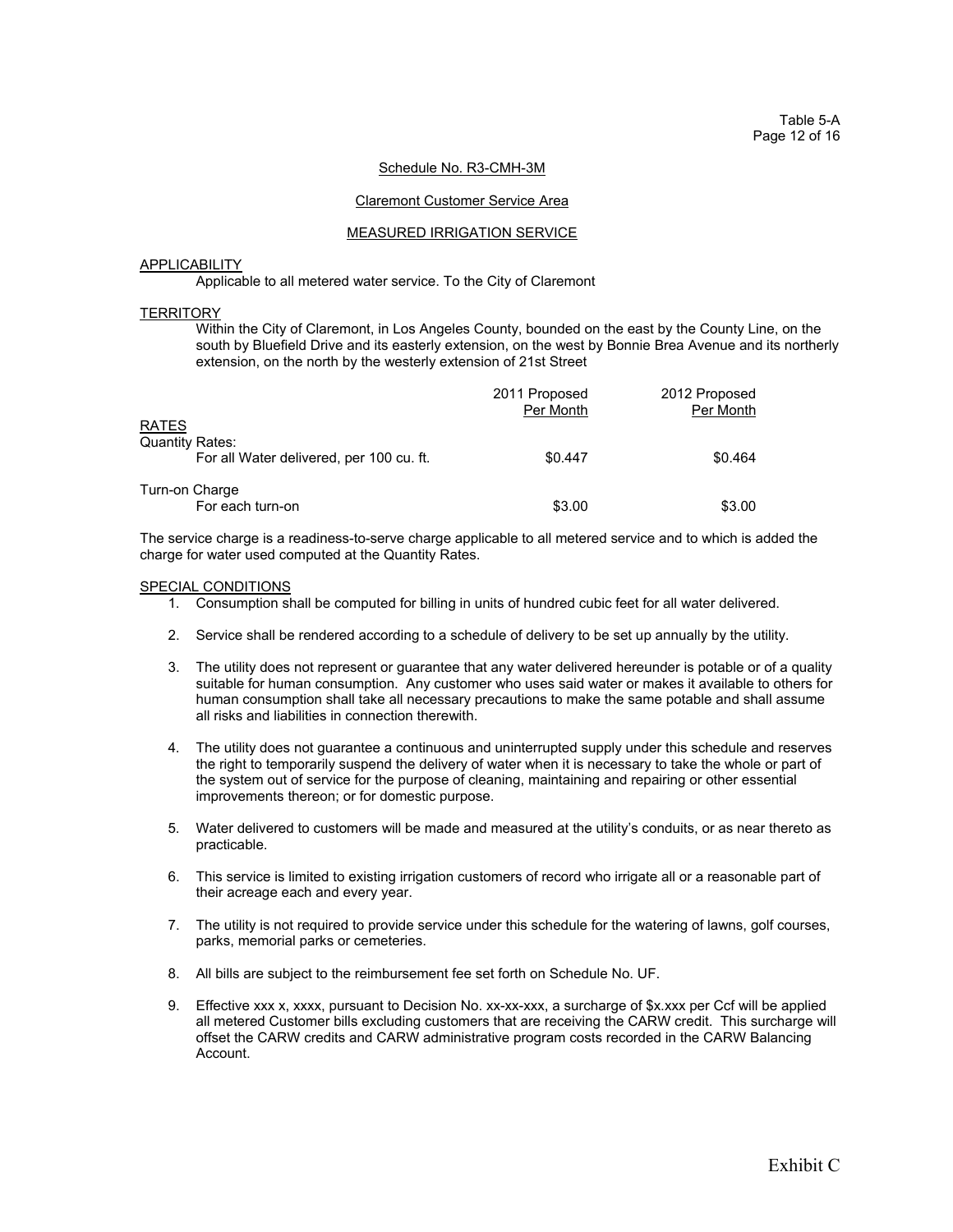## Schedule No. R3-CMP-3M

#### Claremont Customer Service Area

#### METERED IRRIGATION SERVICE

## **APPLICABILITY**

 Limited to irrigation service provided to Seyfarth Nursery, Severin Garth (or 4153 Mt. Baldy Road) and Larry Sloan only.

#### **TERRITORY**

 Padua Hills and vicinity, located approximately 3 miles northeast of Claremont, Los Angeles County.

| <b>RATES</b>                                                       | 2011 Proposed<br>Per Month | 2012 Proposed<br>Per Month |
|--------------------------------------------------------------------|----------------------------|----------------------------|
| <b>Quantity Rates:</b><br>For all water delivered, per 100 cu. ft. | \$0.747                    | \$0.774                    |
| Service Charge                                                     | \$229.11                   | \$237.48                   |

 The Service Charge is a readiness-to-serve charge which is applicable to all metered service and to which is to be added to the charge for water used computed at the Quantity Rates.

- 1. Service under this schedule is for Commercial usage only and may be provided through more than one meter combined for monthly billing.
- 2. Residential service will be provided only through a separate meter and billed under Schedule No. R3-1, General Metered Service.
- 3. All bills are subject to the reimbursement fee set forth on Schedule No. UF.
- 4. As authorized by the California Public Utilities Commission, an amount of \$0.02341 per Ccf is to be added to the Quantity Rate for a period of 12 months, beginning on the effective date of Advice Letter 1232-W. This surcharge will recover the undercollection in the CARW Balancing Account, as of December 31, 2004. This surcharge will expire on December 31, 2007
- 5. Effective xxx x, xxxx, pursuant to Decision No. xx-xx-xxx, a surcharge of \$x.xxx per Ccf will be applied all metered Customer bills excluding customers that are receiving the CARW credit. This surcharge will offset the CARW credits and CARW administrative program costs recorded in the CARW Balancing Account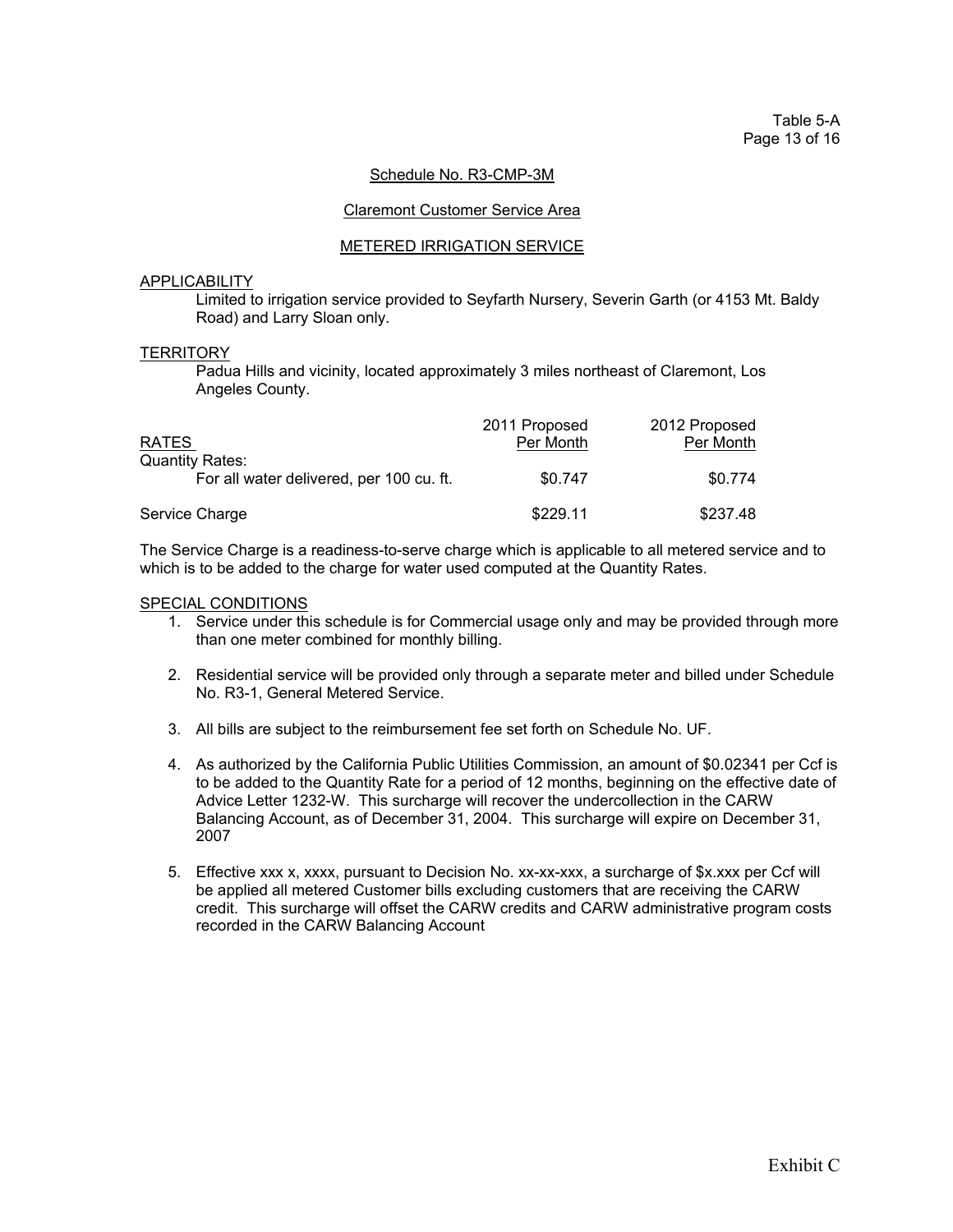## Schedule No. R3-SD-3

#### Region 3 San Dimas Customer Service Area

#### MEASURED IRRIGATION SERVICE

## **APPLICABILITY**

Applicable to all measured irrigation service.

#### **TERRITORY**

San Dimas, Charter Oak and vicinity, Los Angeles County.

|                                          | 2011 Proposed | 2012 Proposed |
|------------------------------------------|---------------|---------------|
| <b>RATES</b>                             | Per Month     | Per Month     |
| Quantity Rates:                          |               |               |
| For all water delivered, per 100 cu. ft. | \$0.879       | \$1.166       |

- 1. The Minor's inch is defined as a rate of flow equal to one-fiftieth of a cubic foot per second or 72 cubic feet.
- 2. The minimum rate of delivery under this schedule is ten miner's inches.
- 3. A twenty-four (24) hour advance notice may be required before water is turned on under this schedule.
- 4. The utility does not represent or guarantee that any water delivered hereunder is potable or of a quality suitable for human consumption. Any consumer who uses said water or makes it available to others for human consumption shall take all necessary precautions to make the same potable and shall assume all risks and liabilities in connection therewith.
- 5. The utility does not guarantee a continuous and uninterrupted supply under this schedule and reserves the right to temporarily suspend the delivery of water when it is necessary to take the whole or part of the system out of service for the purpose of cleaning, maintaining and repairing or other essential improvements thereon; or for domestic purposes.
- 6. Water deliveries to customers will be made and measured at the utility's conduits, or as near thereto as practicable.
- 7. This service is limited to existing irrigation customers who irrigate all or a reasonable part of their acreage each and every year.
- 8. The utility is not required to provide service under this schedule for the watering of lawns, courses, parks, memorial parks or cemeteries.
- 9. Turn on and turn off service will only be provided during the hours of 8:00 a.m. to 5:00 p.m. Monday through Friday. No irrigation service will be provided on weekends or holidays.
- 10. Effective xxx x, xxxx, pursuant to Decision No. xx-xx-xxx, a surcharge of \$x.xxx per Ccf will be applied all metered Customer bills excluding customers that are receiving the CARW credit. This surcharge will offset the CARW credits and CARW administrative program costs recorded in the CARW Balancing Account.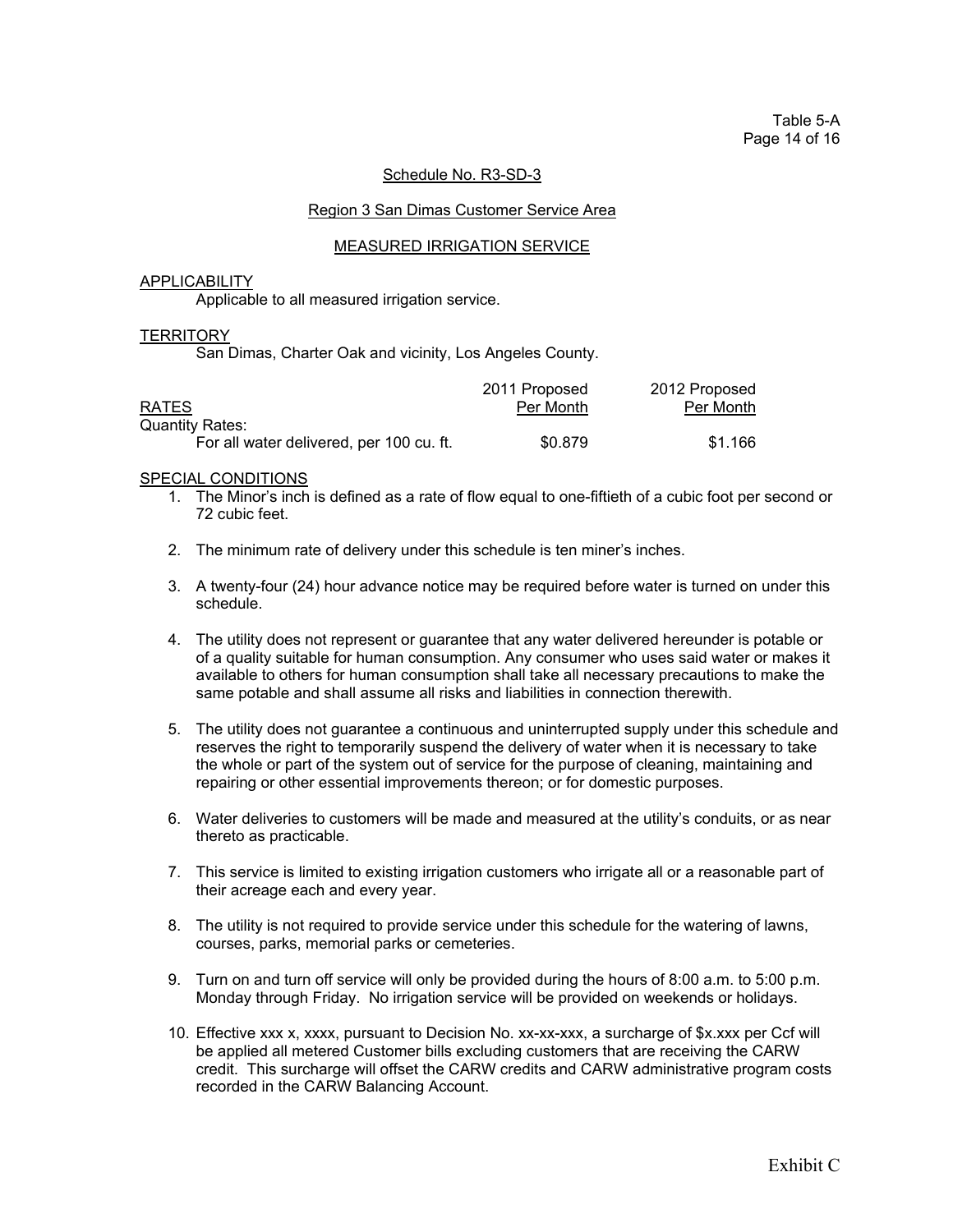## Schedule No. R3-OC-3M

#### Region 3 Orange County Customer Service Area

#### METERED IRRIGATION SERVICE

## **APPLICABILITY**

Applicable to irrigation service furnished on a metered basis to territory in this schedule.

#### **TERRITORY**

The incorporated City of Placentia.

| 2012 Proposed<br>Per Month |
|----------------------------|
|                            |
| \$2.178                    |
|                            |
| \$331.63                   |
| \$378.00                   |
| \$890.89                   |
| \$1,202.85                 |
| \$2,006.62                 |
|                            |

 The Service Charge is a readiness-to-serve charge applicable to all metered service and to which is added the charge for water used computed at the Quantity Rates.

- 1. All bills are subject to the reimbursement fee set forth on Schedule No. UF.
- 2. The company shall not be required to install new mains to make this service available.
- 3. The annual service charge will be paid in advance and bills will be computed and rendered monthly based on the total quantity of water delivered.
- 4. The customer, when requiring irrigation water, shall notify the Company at least twenty-four (24) hours in advance, indicating the date and hour for commencement of such service.
- 5. No customer shall be eligible for service under this schedule unless irrigating five (5) or more acres of land for citrus or other commercial crops.
- 6. Service under this schedule is subordinate to all other service schedule offered in these tariff areas and is subject to interruptions in emergencies or at the Company's discretion. The Company will not be liable for damage occasioned by interruption of service supplied under this schedule.
- 7. The customer will pay, without refund, the actual cost of the irrigation service. The company will furnish the meter at its expense.
- 8. Effective xxx x, xxxx, pursuant to Decision No. xx-xx-xxx, a surcharge of \$x.xxx per Ccf will be applied all metered Customer bills excluding customers that are receiving the CARW credit. This surcharge will offset the CARW credits and CARW administrative program costs recorded in the CARW Balancing Account.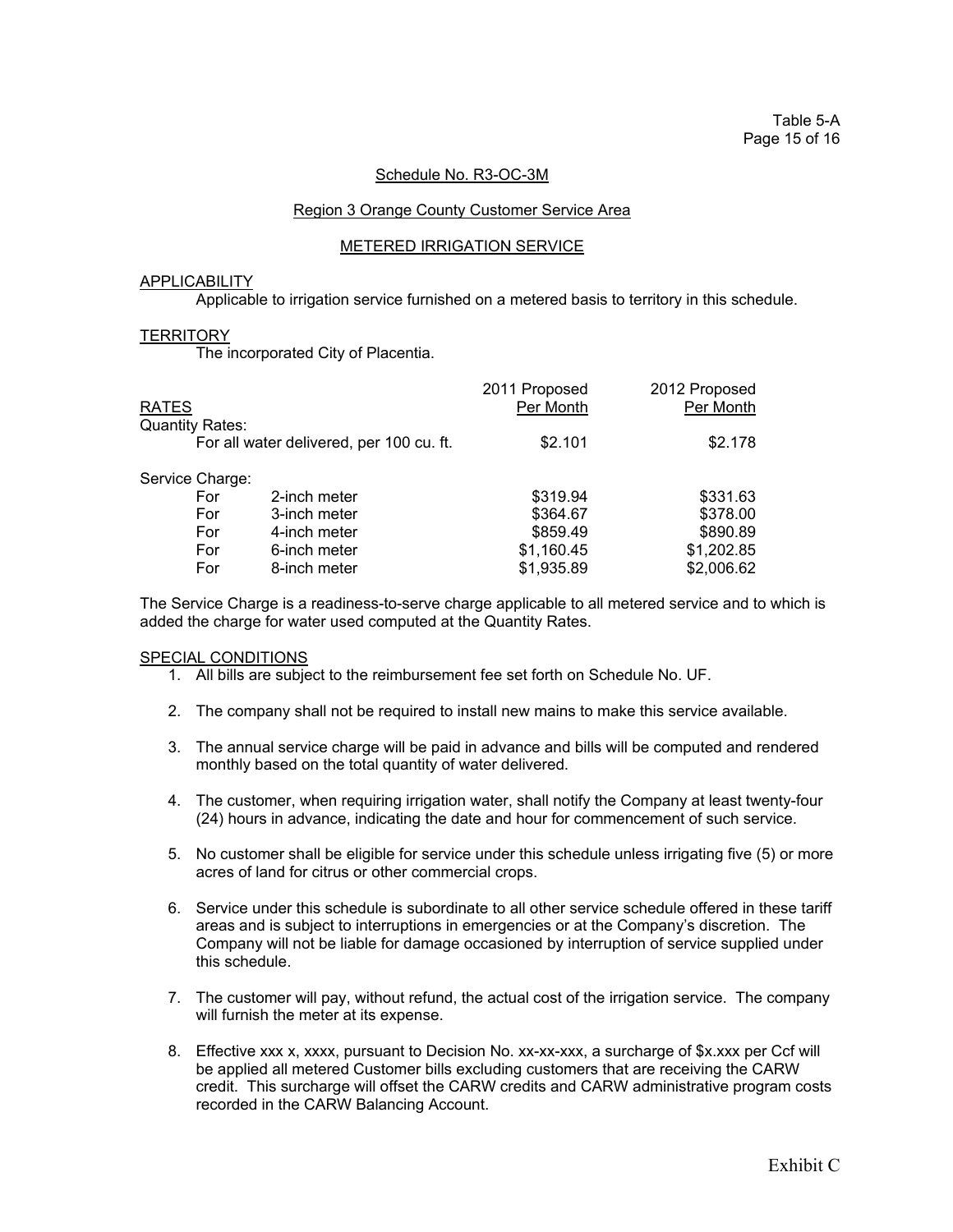Table 5-A Page 16 of 16

## Schedule No. R3-3

## **Region III Territory**

#### IRRIGATION WATER SERVICE TO FOREST LAWN MEMORIAL-PARK - COVINA HILLS

#### APPLICABILITY

 Applicable to water service supplied for back-up irrigation purposes to Forest Lawn Memorial Park - Covina Hills, located in an unincorporated area of Los Angeles County, CA.

## **TERRITORY**

In the vicinity of San Dimas, Los Angeles County.

|                                                                                            | 2011 Proposed<br>Per Month | 2012 Proposed<br>Per Month |
|--------------------------------------------------------------------------------------------|----------------------------|----------------------------|
| <b>RATES</b>                                                                               |                            |                            |
| Potable Water Quantity Fee                                                                 |                            |                            |
| All potable water used, per 100 cu. ft<br>(See Special Condition No. 6 for applicability): | \$1.478                    | \$1.524                    |
| <b>Water Service Fee</b><br>For service to Forest Lawn Memorial-Park - Covina Hills.       |                            |                            |
|                                                                                            | \$2,700.00                 | \$2,695,00                 |

 The service charge is a readiness-to-serve charge which is applicable to all metered service and to which is added the charge for water used computed at the Quantity Rates.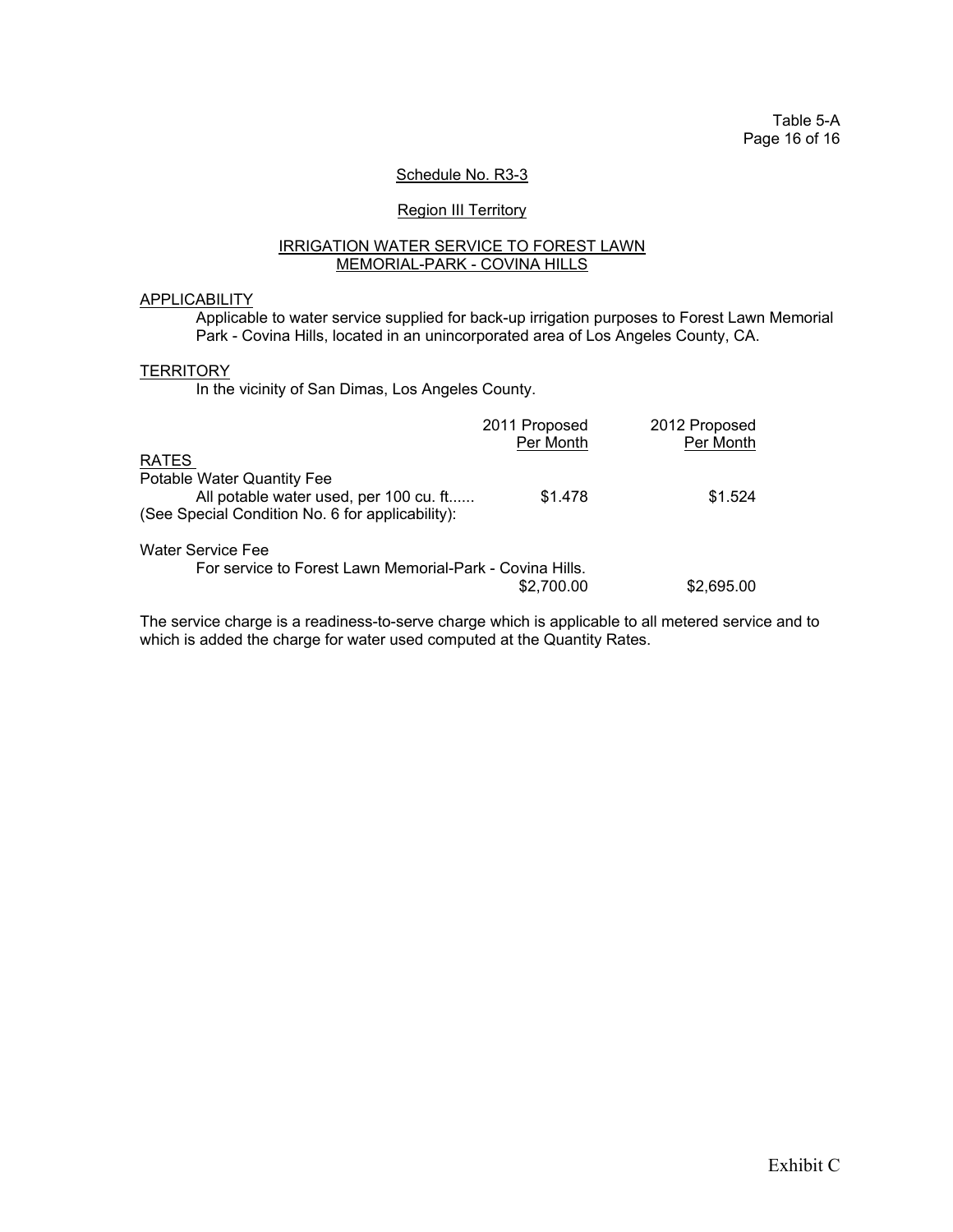# **GOLDEN STATE WATER COMPANY PROPOSED RATE CASE PLAN SCHEDULE FOR 2008**

# **GO, Regions II and III**

|                                            | Date      | Seven - Eight<br><b>CSAs</b><br><b>Schedule</b> | Shift Due to Items<br>Scheduled for<br>Saturdays/Sundays<br>and Holidays |
|--------------------------------------------|-----------|-------------------------------------------------|--------------------------------------------------------------------------|
| <b>Proposed Application Tendered</b>       | 01-May-08 | $-60$                                           |                                                                          |
| <b>Deficiency Letter Mailed</b>            | 02-Jun-08 | $-30$                                           | 1                                                                        |
| <b>Appeal to Executive Director</b>        | 06-Jun-08 | $-25$                                           |                                                                          |
| <b>Executive Director Acts</b>             | 11-Jun-08 | $-20$                                           |                                                                          |
| <b>Application Filed</b>                   | 01-Jul-08 | 0                                               |                                                                          |
| PHC & PPH, start if any                    | 11-Jul-08 | 10                                              |                                                                          |
| PHC finish if any                          | 15-Sep-08 | 75                                              | 1                                                                        |
| <b>Update Applicant Showing</b>            | 09-Oct-08 | 100                                             |                                                                          |
| PPH finish if any                          | 07-Jan-09 | 190                                             |                                                                          |
| DRA testimony                              | 21-Jan-09 | 204                                             |                                                                          |
| Intervenor testimony                       | 04-Feb-09 | 218                                             |                                                                          |
| Utility Distributes Rebuttal to            | 23-Mar-09 | 264                                             | 1                                                                        |
| Formal Settlement Negotiations (ADR)       | 30-Mar-09 | 270                                             | $\overline{2}$                                                           |
| Formal Settlement Negotiations (ADR)       | 17-Apr-09 | 290                                             |                                                                          |
| <b>Evidentiary Hearings Start</b>          | 17-Apr-09 | 290                                             |                                                                          |
| <b>Evidentiary Hearings End</b>            | 07-May-09 | 310                                             |                                                                          |
| Opening Briefs Filed and Served            | 08-Jun-09 | 340                                             | 2                                                                        |
| Motion for interim rates and Status Confe  | 08-Jun-09 | 340                                             | $\overline{2}$                                                           |
| Reply Briefs Filed and Served              | 16-Jun-09 | 350                                             |                                                                          |
| <b>Water Division Technical Conference</b> | 06-Jul-09 | 370                                             |                                                                          |
| <b>ALJ's Proposed Decision Mailed</b>      | 05-Oct-09 | 460                                             | 1                                                                        |
| <b>Comments on Proposed Decision</b>       | 26-Oct-09 | 480                                             | $\overline{2}$                                                           |
| <b>Reply Comments</b>                      | 29-Oct-09 | 485                                             |                                                                          |
| <b>Commission Meeting</b>                  | 13-Nov-09 | 500                                             |                                                                          |

1/ Last date applicable.

HBW 06/30/08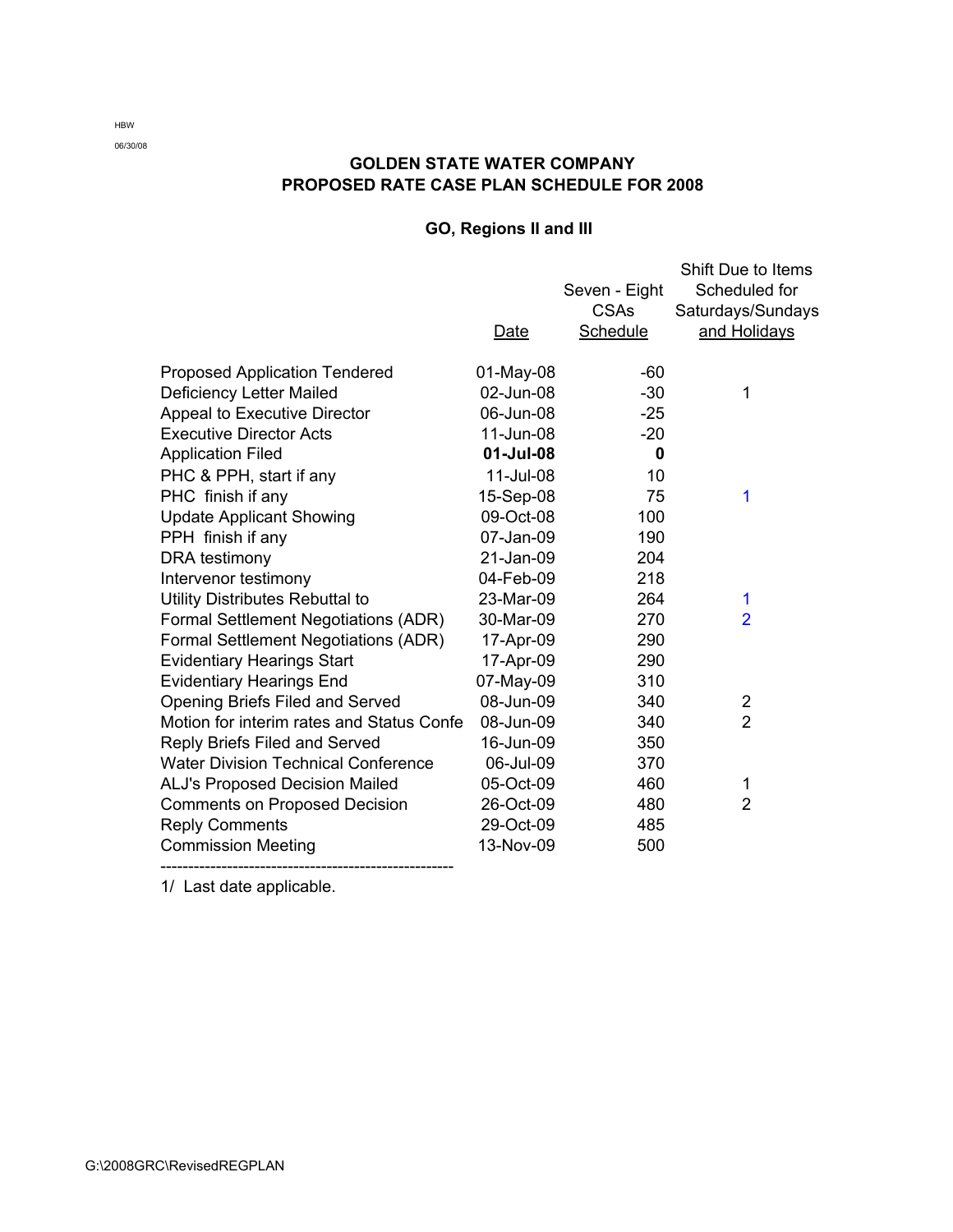# A0634227

#### **ENDORSED - FILED CERTIFICATE OF AMENDMENT** OF **30205 RESTATED ARTICLES OF INCORPORATION** OF SOUTHERN CALIFORNIA WATER COMPANY. a California corporation

Floyd E. Wicks and Robert J. Sprowls certify that:

1. They are the duly elected and acting President and Chief Executive Officer and Chief Financial Officer, Senior Vice President-Finance and Secretary, respectively, of the corporation named above.

2. The Restated Articles of Incorporation of the corporation are amended by amending Article One to read as follows:

**NAME** 

One: The name of the corporation is Golden State Water Company.

3. The above amendment has been approved by the Board of Directors of the corporation.

4. The above amendment was approved by the vote of the sole shareholder of the corporation in accordance with Section 902 of the California Corporations Code; the total number of outstanding shares of each class entitled to vote with respect to the amendment was 122 Common Shares, all of which voted in favor of the above amendment.

We further declare under penalty of perjury under the law of the State of California that the matters set forth in this certificate are true and correct of our own knowledge:

September  $/6$ , 2005

Hoyd E. W.

Floyd E. Wicks President and Chief Executive Officer

Robert J. Sprouls

Chief Financial Officer, Senior Vice President-Finance and Secretary



**Exhibit E** 

LA1:1082458.1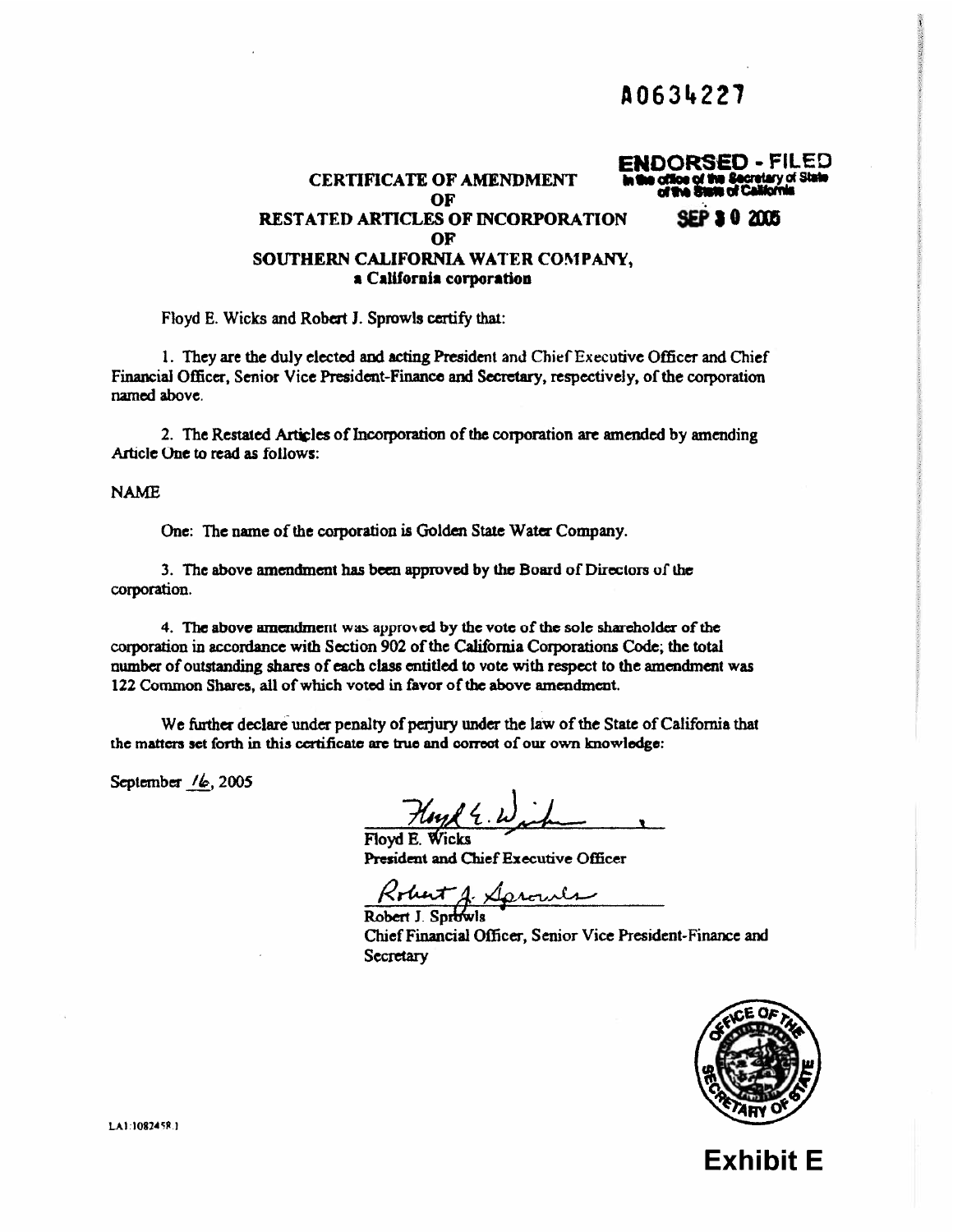#### **GOLDEN STATE WATER COMPANY**

#### **BALANCE SHEET**

|                                                           | <b>May 31</b><br>2008 | December 31<br>2007 |                                                   | May 31<br>2008 | December 31<br>2007 |
|-----------------------------------------------------------|-----------------------|---------------------|---------------------------------------------------|----------------|---------------------|
| Assets                                                    | (in thousands)        |                     | <b>Capitalization and Liabilities</b>             |                | (in thousands)      |
|                                                           |                       |                     |                                                   |                |                     |
| <b>Utility Plant, at cost</b>                             |                       |                     | Capitalization                                    |                |                     |
|                                                           | 935.873               | 922.459<br>\$       |                                                   | 285.778        | \$<br>278.441       |
|                                                           | 65,352                | 65,078              |                                                   | 260,793        | 260,941             |
|                                                           | 1,001,225             | 987,537             | Total capitalization                              | 546,571        | 539,382             |
|                                                           | (311, 219)            | (298, 856)          |                                                   |                |                     |
|                                                           | 690,006               | 688,681             |                                                   |                |                     |
|                                                           | 58,883                | 43,552              |                                                   |                |                     |
| Net utility plant                                         | 748,889               | 732,233             |                                                   |                |                     |
| <b>Other Property and Investments</b>                     |                       |                     | <b>Current Liabilities</b>                        |                |                     |
|                                                           | 5.731                 | 5.818               |                                                   | 301            | 309                 |
|                                                           | 698                   | 698                 |                                                   | 22,160         | 24.402              |
|                                                           | 1,183                 | 1,097               |                                                   | 31,297         | 23,603              |
|                                                           | 225                   | 225                 |                                                   |                | 161                 |
| Total other property and investments                      | 7,837                 | 7,838               |                                                   | 6.104          | 2.469               |
|                                                           |                       |                     |                                                   | 5,419          | 5,677               |
| <b>Current Assets</b>                                     |                       |                     |                                                   | 6,700          | 2,424               |
|                                                           | 1.404                 | 1,389               |                                                   |                |                     |
| Accounts receivable - customers (less allowance for       |                       |                     |                                                   |                | 173                 |
| doubtful accounts of \$520 in 2008 and \$519 in 2007)     | 15.310                | 15,741              |                                                   | 12,367         | 15,013              |
| Other accounts receivable - customers (less allowance for |                       |                     | Total current liabilities                         | 84.348         | 74,231              |
| doubtful accounts of \$481 in 2008 and \$442 in 2007)     | 2,587                 | 3.195               |                                                   |                |                     |
|                                                           | 371                   | 563                 |                                                   |                |                     |
|                                                           | 74                    |                     |                                                   |                |                     |
|                                                           |                       |                     |                                                   |                |                     |
|                                                           | 20,444                | 15,701              |                                                   |                |                     |
|                                                           | 1,570                 | 1,562               |                                                   |                |                     |
|                                                           | 7,500                 | 5,116               |                                                   |                |                     |
|                                                           | 3,510                 | 2,595               | <b>Other Credits</b>                              |                |                     |
|                                                           | 2,731                 | 3,845               |                                                   | 79.566         | 78.917              |
| Total current assets                                      | 55,501                | 49,707              |                                                   | 88,425         | 87,323              |
|                                                           |                       |                     |                                                   | 78.163         | 78,805              |
| <b>Regulatory and Other Assets</b>                        |                       |                     |                                                   | 2,298          | 2,336               |
| Unamortized debt expense and redemption                   |                       |                     | Accrued pension and other postretirement benefits | 23,035         | 20,851              |
|                                                           | 5,203                 | 5,226               |                                                   |                |                     |
|                                                           | 80.287                | 82,539              |                                                   | 8,084          | 8,128               |
|                                                           | 9,923                 | 9,723               | Total other credits                               | 279,571        | 276,360             |
|                                                           | 2.850                 | 2.707               |                                                   |                |                     |

Total deferred charges and the state of the state of the state of the state of the state of the state of the state of the state of the state of the state of the state of the state of the state of the state of the state of

 **Total Assets**

| May 31<br>December 31<br>2008<br>2007 |            |    |            | May 31<br>2008                        |         | December 31<br>2007 |         |
|---------------------------------------|------------|----|------------|---------------------------------------|---------|---------------------|---------|
| (in thousands)                        |            |    |            | (in thousands)                        |         |                     |         |
|                                       |            |    |            | <b>Capitalization and Liabilities</b> |         |                     |         |
|                                       |            |    |            | Capitalization                        |         |                     |         |
| \$                                    | 935.873    | \$ | 922.459    |                                       | 285,778 | \$                  | 278.441 |
|                                       | 65.352     |    | 65.078     |                                       | 260,793 |                     | 260,941 |
|                                       | 1,001,225  |    | 987.537    | Total capitalization                  | 546.571 |                     | 539,382 |
|                                       | (311, 219) |    | (298, 856) |                                       |         |                     |         |
|                                       | 690.006    |    | 688,681    |                                       |         |                     |         |
|                                       | 58,883     |    | 43,552     |                                       |         |                     |         |
|                                       | 748,889    |    | 732,233    |                                       |         |                     |         |
|                                       |            |    |            | <b>Current Liabilities</b>            |         |                     |         |

| литепс старшиеs                  |        |        |
|----------------------------------|--------|--------|
|                                  | 301    | 309    |
|                                  | 22.160 | 24.402 |
|                                  | 31.297 | 23.603 |
|                                  |        | 161    |
|                                  | 6.104  | 2.469  |
|                                  | 5.419  | 5.677  |
|                                  | 6.700  | 2.424  |
|                                  |        |        |
|                                  |        | 173    |
|                                  | 12,367 | 15,013 |
| <b>Total current liabilities</b> | 84.348 | 74.231 |
|                                  |        |        |

#### **Other Credits.**

| rent assets                   | 2.731<br>55,501 | 3,845<br>49,707 |                                                   | 79.566<br>88.425 | 78.917<br>87.323 |
|-------------------------------|-----------------|-----------------|---------------------------------------------------|------------------|------------------|
|                               |                 |                 |                                                   | 78.163           | 78.805           |
| ınd Other Assets              |                 |                 |                                                   | 2.298            | 2.336            |
| d debt expense and redemption |                 |                 | Accrued pension and other postretirement benefits | 23.035           | 20.851           |
|                               | 5.203           | 5.226           |                                                   |                  |                  |
|                               | 80.287          | 82.539          |                                                   | 8.084            | 8.128            |
|                               | 9.923           | 9.723           | Total other credits                               | 279.571          | 276,360          |
|                               | 2.850           | 2.707           |                                                   |                  |                  |
| rred charges                  | 98.263          | 100,195         |                                                   |                  |                  |
|                               | 910.490         | 889.973         | <b>Total Capitalization and Liabilities</b>       | 910.490          | 889.973          |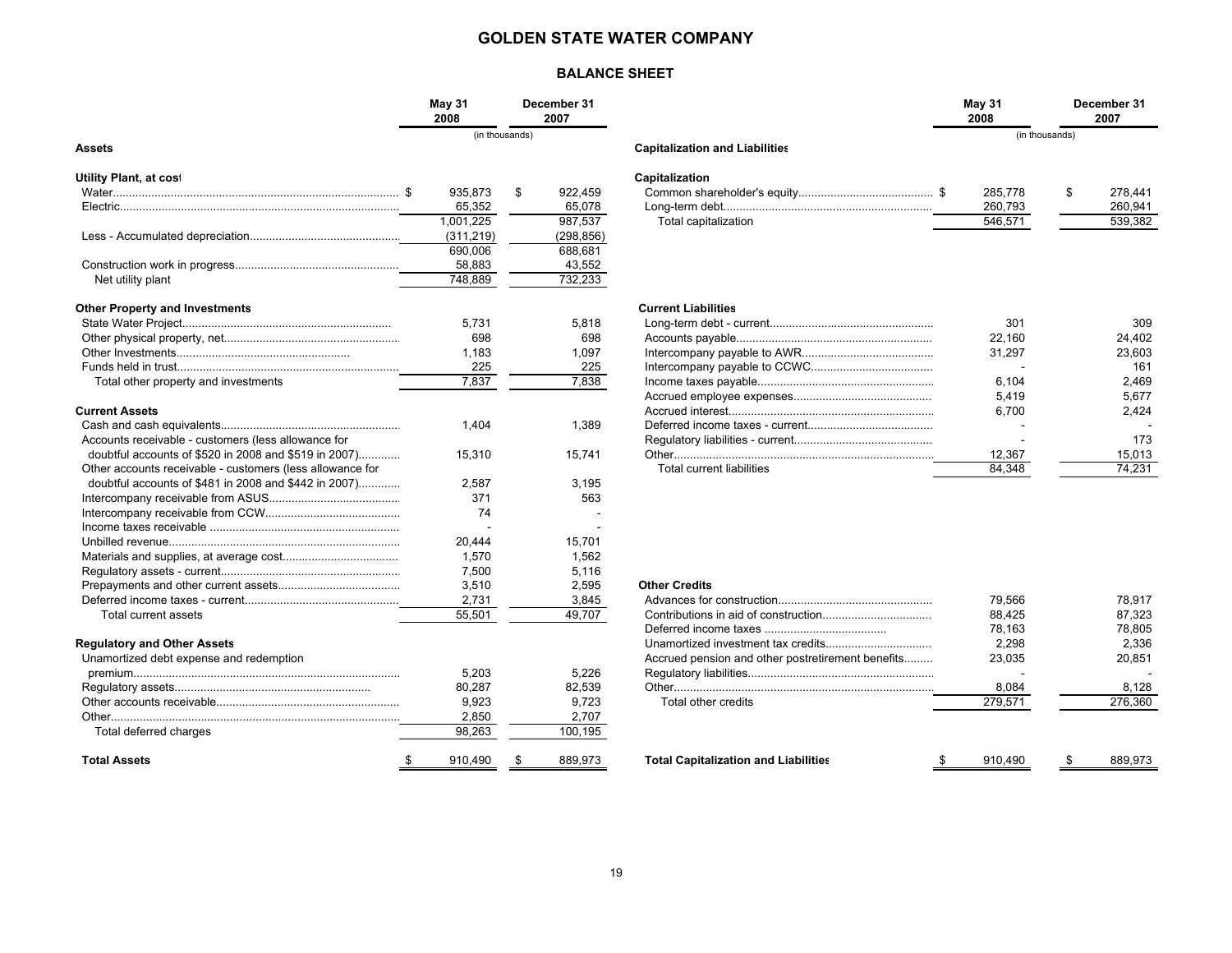#### **GOLDEN STATE WATER COMPANY STATEMENT OF INCOME MONTH, YEAR TO DATE AND TWELVE MONTHS ENDED May 31, 2008 AND 2007**

|                                                     | <b>THIS MONTH</b>  |                    | Increase        | Percent    |             | YEAR TO DATE           | Increase         | Percent    | <b>TWELVE MONTHS ENDED</b> |                     | Increase         | Percent   |
|-----------------------------------------------------|--------------------|--------------------|-----------------|------------|-------------|------------------------|------------------|------------|----------------------------|---------------------|------------------|-----------|
|                                                     | May, 2008          | May, 2007          | (Decrease)      | Change     | May, 2008   | May, 2007              | (Decrease)       | Change     | May, 2008                  | May, 2007           | (Decrease)       | Change    |
| <b>Operating Revenues</b>                           |                    |                    |                 |            |             |                        |                  |            |                            |                     |                  |           |
| Water                                               | 22.350.117<br>- \$ | 19.809.038<br>- \$ | 2.541.079<br>£. | 12.83%     | 91.303.453  | 86.036.424<br>- \$     | 5.267.029<br>\$. | 6.12%      | 233.272.396<br>- \$        | 220.169.410<br>- \$ | 13.102.986<br>S. | 5.95%     |
| Electric                                            | 2,169,765          | 2,181,814          | (12,049)        | $-0.55%$   | 13,035,250  | 13,022,582             | 12,668           | 0.10%      | 28,586,708                 | 29,060,295          | (473, 587)       | $-1.63%$  |
| Other                                               |                    |                    |                 |            |             |                        |                  |            |                            |                     |                  |           |
| <b>Total operating revenues</b>                     | 24,519,882         | 21,990,852         | 2,529,030       | 11.50%     | 104,338,703 | 99,059,006             | 5,279,697        | 5.33%      | 261,859,104                | 249,229,705         | 12,629,399       | 5.07%     |
| <b>Supply Costs</b>                                 |                    |                    |                 |            |             |                        |                  |            |                            |                     |                  |           |
| Water Purchased                                     | 4,193,660          | 4,027,316          | 166,344         | 4.13%      | 15,712,933  | 16,310,337             | (597, 404)       | $-3.66%$   | 43,985,340                 | 45,445,212          | (1,459,872)      | $-3.21%$  |
| Supply cost balancing accounts                      | (182, 077)         | (325, 884)         | 143,807         | $-44.13%$  | (490, 647)  | (1,486,838)            | 996,191          | $-67.00\%$ | (965, 899)                 | (3,215,969)         | 2,250,070        | $-69.97%$ |
| Power for pumping                                   | 784,252            | 740,724            | 43,528          | 5.88%      | 2,959,323   | 3,444,300              | (484, 977)       | $-14.08%$  | 9,486,629                  | 10,562,057          | (1,075,428)      | $-10.18%$ |
| Power for resale                                    | 704,902            | 916,581            | (211, 679)      | $-23.09%$  | 5,797,565   | 6,234,622              | (437, 057)       | $-7.01%$   | 13,761,994                 | 13,880,984          | (118,990)        | $-0.86%$  |
| Pump taxes                                          | 1,009,808          | 830,487            | 179,321         | 21.59%     | 4,292,853   | 3,921,586              | 371,267          | 9.47%      | 10,314,984                 | 9,538,993           | 775,991          | 8.13%     |
| <b>Total supply costs</b>                           | 6,510,545          | 6,189,224          | 321,321         | 5.19%      | 28,272,027  | 28,424,007             | (151,980)        | $-0.53%$   | 76,583,048                 | 76,211,277          | 371,771          | 0.49%     |
| <b>Revenues Less Supply Costs</b>                   | 18,009,337         | 15,801,628         | 2,207,709       | 13.97%     | 76,066,676  | 70,634,999             | 5,431,677        | 7.69%      | 185,276,056                | 173,018,428         | 12,257,628       | 7.08%     |
| <b>Other Operating Expenses</b>                     |                    |                    |                 |            |             |                        |                  |            |                            |                     |                  |           |
| Other operation expenses                            | 1,804,949          | 1,895,851          | (90, 902)       | $-4.79%$   | 9,785,297   | 9,013,846              | 771,451          | 8.56%      | 23.449.599                 | 21,791,828          | 1,657,771        | 7.61%     |
| Maintenance expenses                                | 1.197.773          | 1.157.459          | 40.314          | 3.48%      | 5.561.765   | 4.892.514              | 669.251          | 13.68%     | 15.182.110                 | 12.338.262          | 2.843.848        | 23.05%    |
| Administrative and general expenses                 | 3,803,242          | 3,805,904          | (2,662)         | $-0.07%$   | 19,482,100  | 18,270,393             | 1,211,707        | 6.63%      | 44,860,406                 | 43,331,760          | 1,528,646        | 3.53%     |
| Depreciation and amortization                       | 2,409,912          | 2,206,144          | 203,768         | 9.24%      | 12,039,501  | 11,030,719             | 1,008,782        | 9.15%      | 27,957,960                 | 25,275,667          | 2,682,293        | 10.61%    |
| Taxes not on income                                 | 869,996            | 840,507            | 29,489          | 3.51%      | 4,307,638   | 4,443,120              | (135, 482)       | $-3.05%$   | 10,615,780                 | 10,141,416          | 474,364          | 4.68%     |
| Total other operating expenses                      | 10,085,872         | 9,905,865          | 180,007         | 1.82%      | 51,176,301  | 47,650,592             | 3,525,709        | 7.40%      | 122,065,855                | 112,878,933         | 9,186,922        | 8.14%     |
| <b>Operating Income</b>                             | 7,923,465          | 5,895,763          | 2,027,702       | 34.39%     | 24,890,375  | 22,984,407             | 1,905,968        | 8.29%      | 63,210,201                 | 60,139,495          | 3,070,706        | 5.11%     |
| State income taxes                                  | 597,857            | 375,191            | 222,666         | 59.35%     | 1,598,339   | 1,325,172              | 273,167          | 20.61%     | 4,140,253                  | 3,784,961           | 355.292          | 9.39%     |
| Federal income taxes                                | 2,168,607          | 1,455,704          | 712,903         | 48.97%     | 5,797,656   | 5,141,532              | 656,124          | 12.76%     | 15,418,347                 | 14,084,228          | 1,334,119        | 9.47%     |
| <b>Total income taxes</b>                           | 2,766,464          | 1,830,895          | 935,569         | 51.10%     | 7,395,995   | 6,466,704              | 929,291          | 14.37%     | 19,558,600                 | 17,869,189          | 1,689,411        | 9.45%     |
| Income Before Interest Charges                      | 5,157,001          | 4,064,868          | 1,092,133       | 26.87%     | 17,494,380  | 16,517,703             | 976,677          | 5.91%      | 43,651,601                 | 42,270,306          | 1,381,295        | 3.27%     |
| Interest expenses (income)                          | 1,592,442          | 1,572,590          | 19,852          | 1.26%      | 7,964,738   | 7,714,997              | 249,741          | 3.24%      | 18,529,356                 | 17,346,839          | 1,182,517        | 6.82%     |
| Non-regulatory income (loss):                       |                    |                    |                 |            |             |                        |                  |            |                            |                     |                  |           |
| Unrealized gain (loss) on purchased power contracts | (158, 273)         | 247,548            | (405, 821)      | $-163.94%$ | 3,183,897   | 3,796,376              | (612, 479)       | $-16.13%$  | 1,487,425                  | 339,547             | 1.147.878        | 338.06%   |
| Other                                               | (46, 057)          | 180,677            | (226, 734)      | $-125.49%$ | 226,153     | 750,024                | (523, 871)       | $-69.85%$  | 1,330,379                  | 2,125,004           | (794, 625)       | $-37.39%$ |
| Income taxes on non-regulatory items                | 96,868             | (166, 899)         | 263,767         | $-158.04%$ | (1,451,929) | (1,814,558)            | 362,629          | $-19.98%$  | (1,087,257)                | (1,047,742)         | (39, 515)        | 3.77%     |
| Total non-regulatory income(loss)                   | (107, 462)         | 261,326            | (368, 788)      | $-141.12%$ | 1,958,121   | 2,731,842              | (773, 721)       | $-28.32%$  | 1,730,547                  | 1,416,809           | 313,738          | 22.14%    |
| Net Income(loss)                                    | 3,457,097          | 2.753.604<br>l \$  | 703.493         | 25.55%     | 11.487.763  | 11.534.548<br><b>S</b> | (46.785)<br>l s  | $-0.41%$   | 26.852.792                 | 26.340.276          | 512.516<br>-S    | 1.95%     |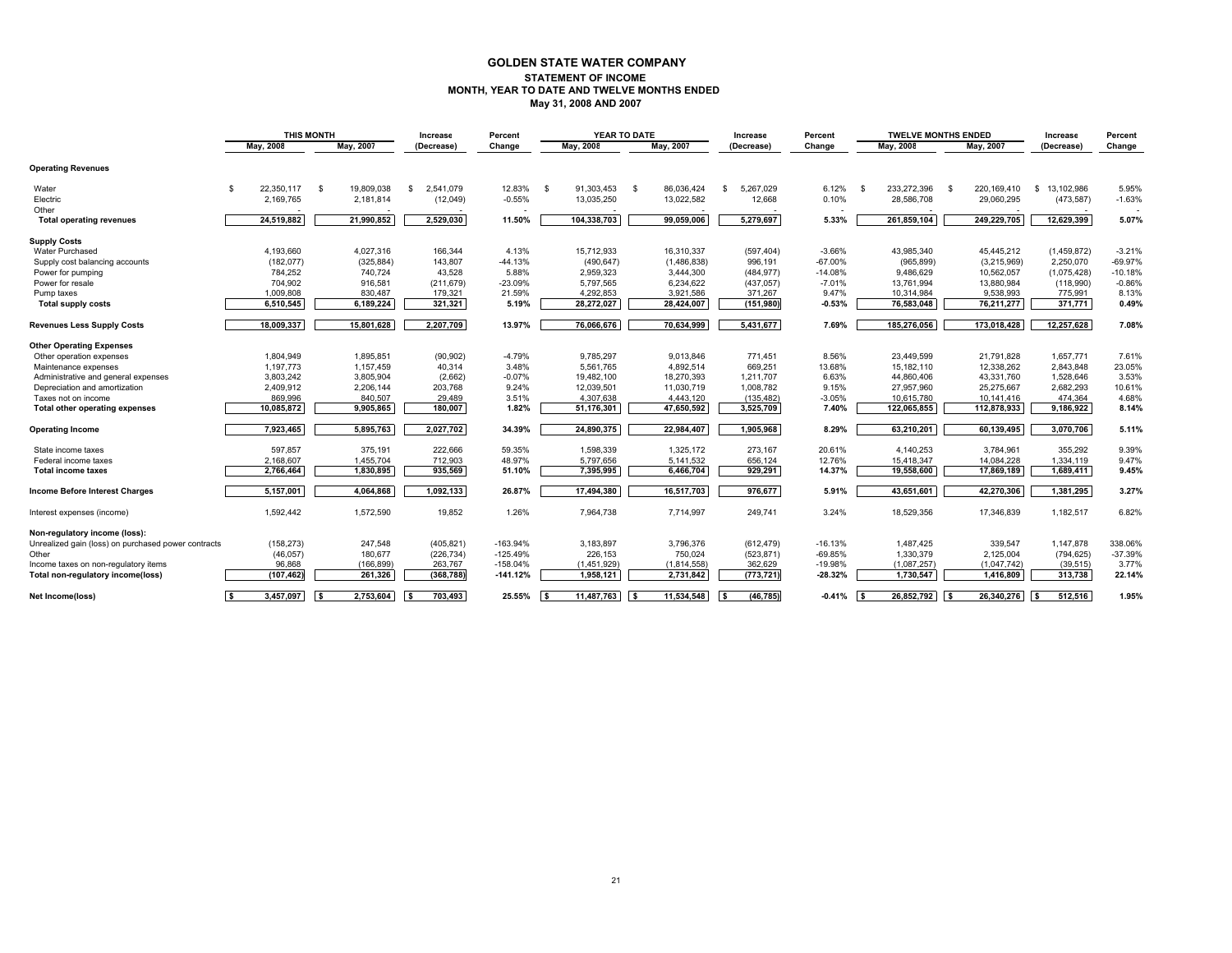City of Bellflower Water Department 16600 Civic Center Drive Bellflower, CA 90706

City of Compton P.O. Box 5118 Compton, CA 90224

Mr. Gil Busick City of El Segundo 350 Main Street El Segundo, CA 90245 gbusick@elsegundo.org

City of Huntington Park Water Department 6550 Miles Street Huntington Park, CA 90255

City of Lakewood Water Department P.O. Box 220 Lakewood, CA 90714-0220

City of Long Beach Gerald R. Miller, City Manager 333 West Ocean Blvd., 14<sup>th</sup> Floor Long Beach, CA 90802

LADWP P.O. Box 515407 Los Angeles, CA 90051-5707

City of Paramount Water Department 16420 Colorado Street Paramount, CA 90723 nmamea@paramountcity.com

 City of Cerritos Water Department P.O. Box 3130 Cerritos, CA 90703

 City of Downey Director of Public Works 11111 Brookshire Avenue Downey, CA 90241-7016

 City of Hawthorne 4455 W. 126th Street Hawthorne, CA 90250

 City of Inglewood Director of Public Works One Manchester Blvd. – Suite 300 P.O. Box 6500 Inglewood, CA 90301

 City of Long Beach Water Department 1800 E. Wardlow Rd. Long Beach, CA 90807-4994

 Honorable Antonio Villaraigosa City of Los Angeles 200 N. Spring Street, Room 303 Los Angeles, CA 90012

 City of Norwalk Water Department 12700 Norwalk Blvd. Norwalk, CA 90650 tdevoy@ci.norwalk.ca.us

 City of Santa Fe Springs Donald K. Jensen – Director of Public Works 11736 East Telegraph Road Santa Fe Springs, CA 90670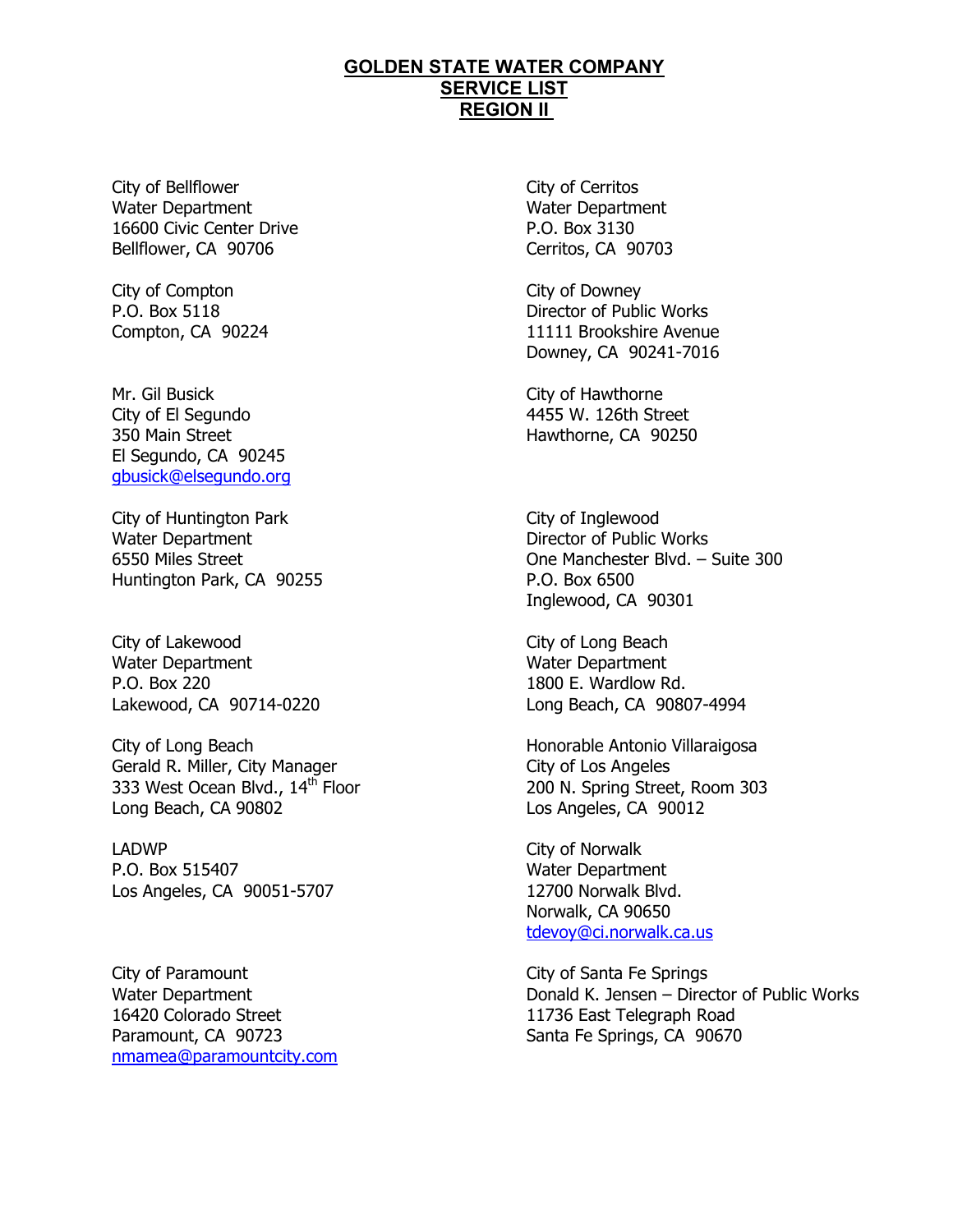City of South Gate Water Department 8650 California Street South Gate, CA 90280 RDickey@sogate.org

City Manager City of Vernon 4305 Santa Fe Avenue Vernon, CA 90058

California Water Service Rancho Dominguez District 2632 West 237<sup>th</sup> Street Torrance, CA 90505-5272 hwind@calwater.com

Maywood Mutual Water No.1 5953 Gifford Street Huntington Park, CA 90255

Maywood Mutual Water No.3 6155 Heliotrope Street Maywood, CA 90270

Park Water Company 9750 Washburn Road P. O. Box 7002 Downey, CA 90241-7002 PWCAdviceLetterService@parkwater.com

San Gabriel Valley Water 11142 Garvey Ave. El Monte, CA 91733 dadellosa@sgvwater.com

Tract 180 Mutual Water Co. 4544 E. Florence Ave. Cudahy, CA 90201

 City of Torrance Water Department 3031 Torrance Blvd. Torrance, CA 90503

 City Manager City of Whittier 13230 Penn Street Whittier, CA 90602

 Park Manager's Office – Attn: Tony Carson Harbor Village Adult Mobile Home Park 17701 Avalon Boulevard Carson, CA 90746-1554

 Maywood Mutual Water No.2 Gustavo Villa – General Manager 3521 E. Slauson Street Maywood, CA 90270 GustavonVilla@yahoo.com

 Orchard Dale County Water District 13819 East Telegraph Road Whittier, CA 90604

 Robert Kelley, Revenue Requirements Pico County Water District 6615 Passons Blvd. Pico Rivera, CA 90660-1016

 Suburban Water Company 1211 E. Center Court Drive Covina, CA 91722-5105

 Water Replenishment District General Manager 4040 Paramount Blvd. Lakewood, CA 90712-4127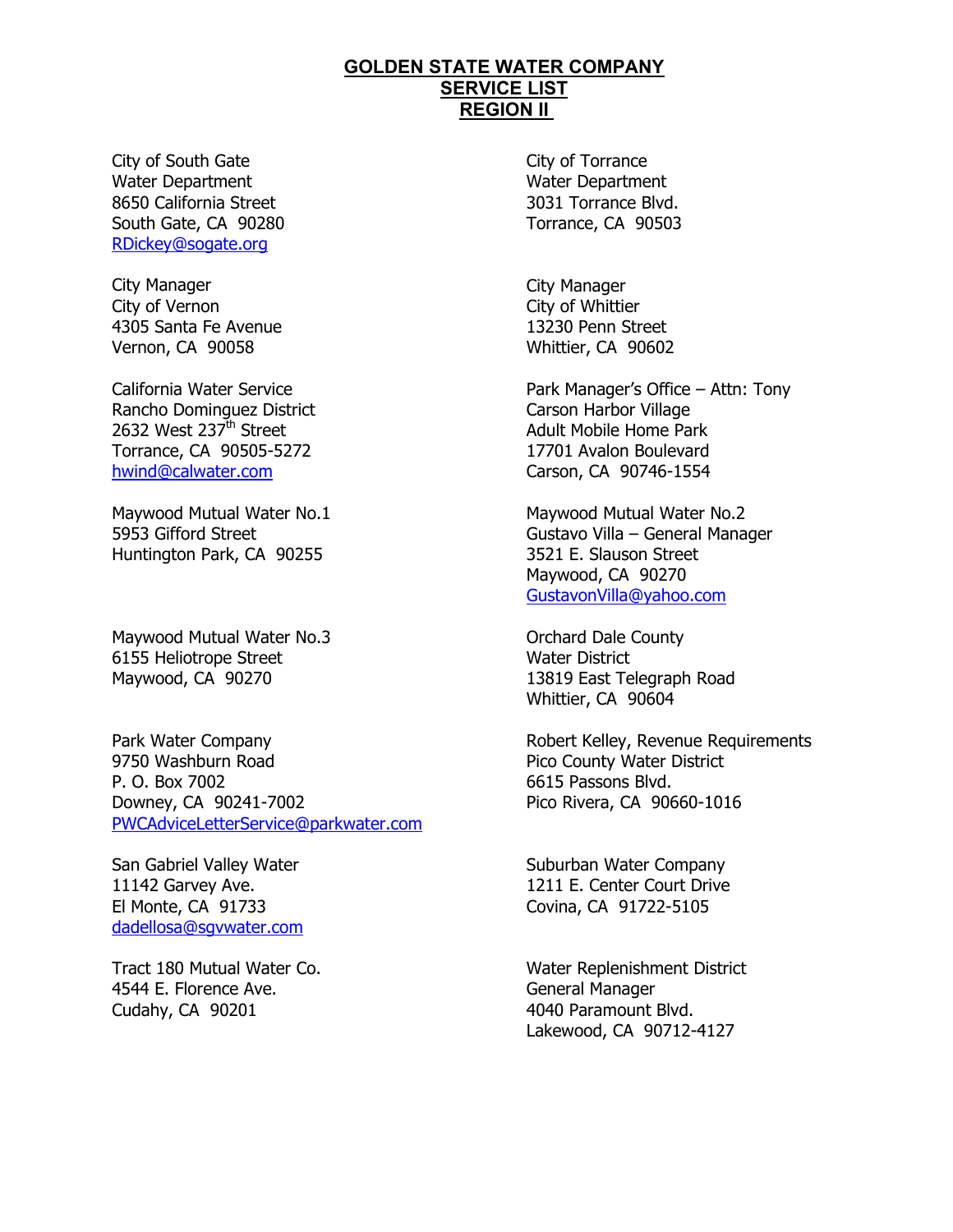Central Basin MWD Art Aguilar, General Manager 6252 Telegraph Road Commerce, CA 90040-2512

Gloria Molina –  $1<sup>st</sup>$  District L A County Board of Supervisors 856 Kenneth Hahn Hall of Administration 500 West Temple Los Angeles, CA 90012

## **To the City Attorney and City Clerk of:**

City of Artesia 18747 Clarksdale Avenue Artesia, CA 90701

City of Bell Gardens 7100 S. Garfield Ave. Bell Gardens, CA 90201

City of Cerritos P.O. Box 3130 Cerritos, CA 90703

City of Cudahy 5250 Santa Ana Cudahy, CA 90201

City of Downey P. O. Box 130 Downey, CA 90241

City of Gardena 1700 West 162<sup>nd</sup> Street Gardena, CA 90247 cityclerk@ci.gardena.ca.us

City of Hawthorne 4460 West 126th St. Hawthorne, CA 90250

City of Lakewood 5050 No. Clark Ave. Lakewood, CA 90714  West Basin MWD Harvey De La Torre, General Manager 17140 S. Avalon Blvd., Suite 210 Carson, CA 90746-1296 harveyd@westbasin.org

Yvonne Brathwaite-Burke –  $2<sup>nd</sup>$  District L A County Board of Supervisors Room 866, Hall of Administration 500 West Temple Street Los Angeles, CA 90012

 City of Bell 6330 Pine Ave. Bell, CA 90201

 City of Carson 701 East Carson Street Carson, CA 90745

 City of Compton 205 South Willowbrook Avenue Compton, CA 90220

 City of Culver City 9779 Culver Blvd. Culver City, CA 90230

 City of El Segundo 350 Main Street El Segundo, CA 90245

 City of Hawaiian Gardens 21815 Pioneer Blvd. Hawaiian Gardens, CA 90716 sunderwood@hgcity.org

 City of Huntington Park 6550 Miles Ave. Huntington Park, CA 90255

 City of La Mirada 13700 La Mirada Blvd. La Mirada, CA 90638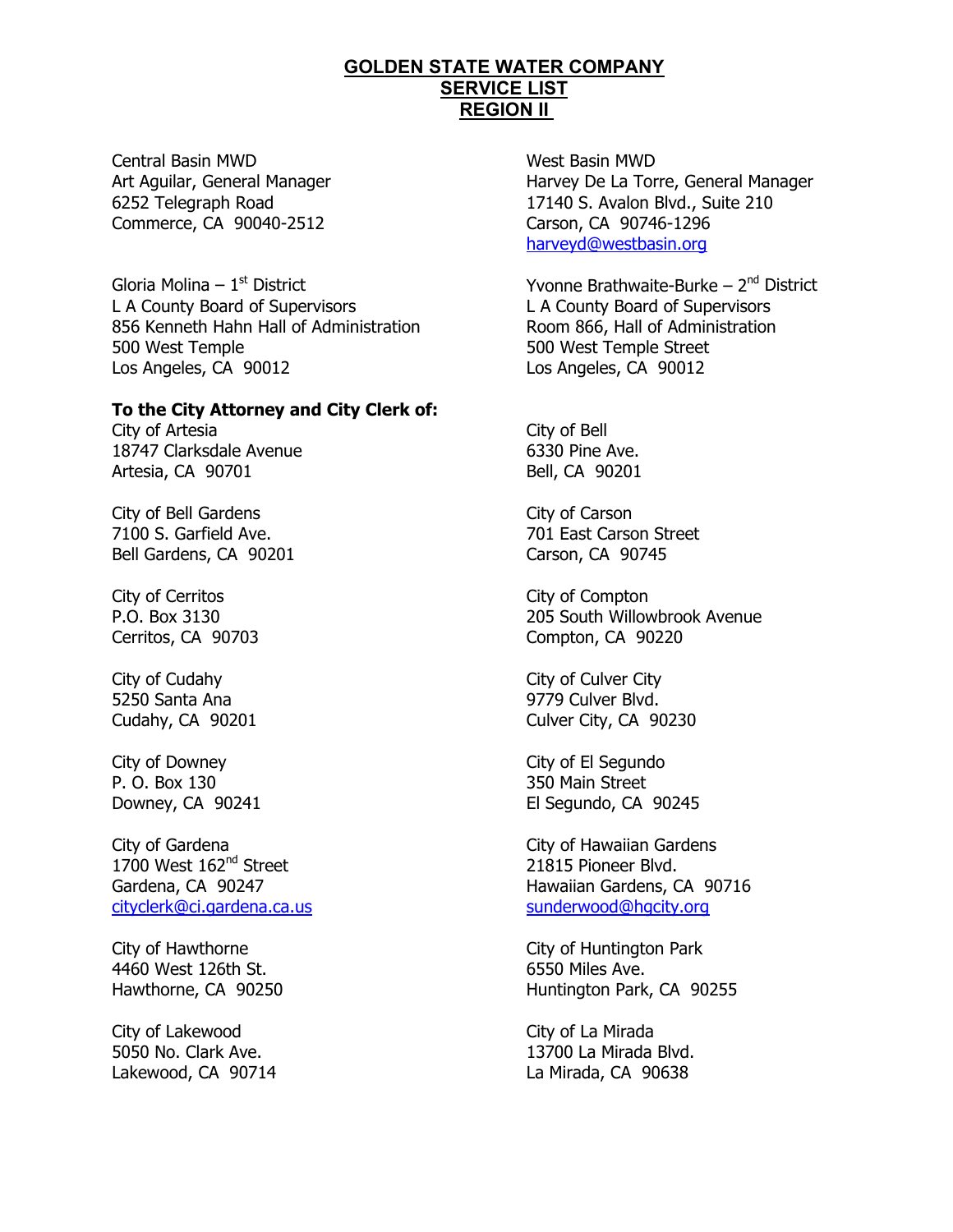City of Lawndale 14717 Burin Ave. Lawndale, CA 90260

City of Los Alamitos 3191 Katella Los Alamitos, CA 90720

City of Paramount 16420 So. Colorado Ave. Paramount, CA 90723

City of South Gate 8650 California Ave. South Gate, CA 90280

County Clerk County of Orange 10 Civic Center Plaza Santa Ana, CA 92702

County of LA Waterworks Dist. 23533 West Civic Center Way Malibu, CA 90265 Attn: Mark Carney drydman@dpw.lacounty.gov

California Dept. of General Services Office of Buildings and Grounds 1304 "O" Street, Suite 300 Sacramento, CA 95814

 City Clerk City of Long Beach 333 West Ocean Blvd. Long Beach, CA 90802

 City of Norwalk 12700 Norwalk Blvd. – Room 5 Norwalk, CA 90650

 City of Santa Fe Springs 11710 East Telegraph Rd. Santa Fe Springs, CA 90670 barbaraearl@santafesprings.org

 County Clerk County of Los Angeles 12400 Imperial Hwy Norwalk, CA 90650 Attn: Rachel Matthews, Room #5207

 County Counsel City of Orange 10 Civic Center Plaza Santa Ana, CA 92702

 Mr. Herschel T. Elkins Asst. Attorney General State of California 300 South Spring Street Los Angeles, CA 90013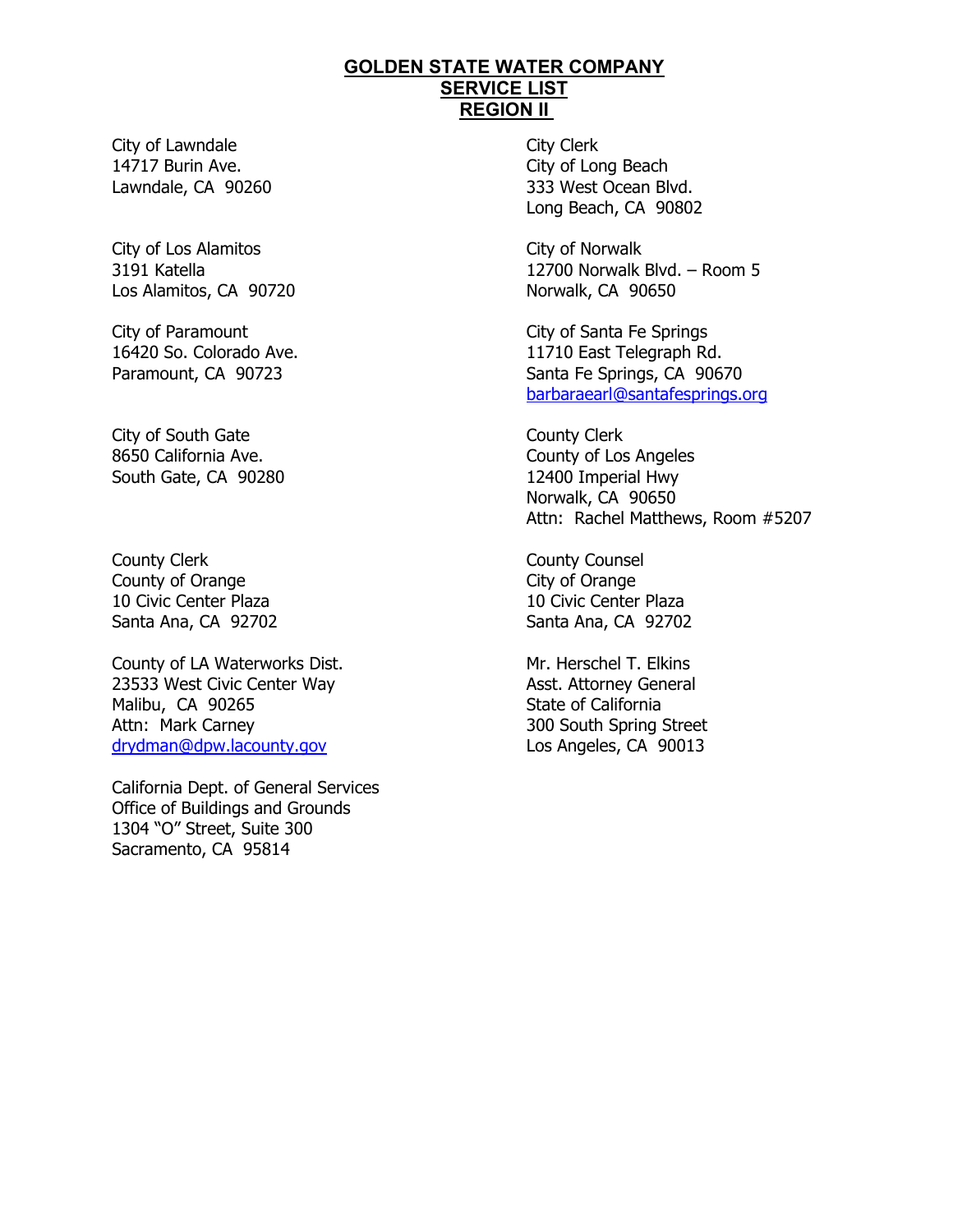Apple Valley Ranchos Water Co. 21760 Ottawa Rd. P.O. Box 7005 Apple Valley, CA 92308

Dennis Cron - Director of Public Services Town of Apple Valley 14955 Dale Evans Parkway Apple Valley, CA 92307 dcron@applevalley.org

California Department of Corrections Attn: George Wood P. O. Box 5001 Calipatria, CA 92233

Calif. Dept. Forestry Headquarters 3800 N. Sierra Way San Bernardino, CA 92405

County Water P.O. Box 5001 Victorville, CA 92393-5001

East Pasadena Water Co. 3725 Mountain View Ave. Pasadena, CA 91107

Jurg Heuberger, CEP, Executive Officer Local Agency Formation Commission 509 South 8<sup>th</sup> Street El Centro, CA 92243

Local Agency Formation Commission 215 North D Street – Suite 204 San Bernardino, CA 92415-0490

Morongo Valley Comm Serv Dist P. O. Box 46 Morongo Valley, CA 92256 marianacwd@verizon.net

Barlen Mutual Water P.O. Box 77 Barstow, CA 92311

California American Water 4701 Beloit Drive Sacramento, CA 95838-2434

Calif. Dept. of Forestry 7105 Airway Drive Yucca Valley, CA 92284

Daggett Community Service P. O. Box 308 Daggett, CA 92327 (619) 254-2415

East Orange County Water 185 N. McPherson Road Orange, CA 92669

Imperial County Board of Supervisors Attn: Wally Leimgruber, Chairman County Admin. Center 940 Main St, #212 El Centro, CA 92243-2871

Juniper Riveria CWD P. O. Box 386 Apple Valley, CA 92307 (619) 247-9818

Mariana Ranchos 9473 Manzanita Street Apple Valley, CA 92308 (619) 247-7288 marianacwd@verizon.net

Navajo Mutual Water Company P. O. Box 392 Apple Valley, CA 92307-392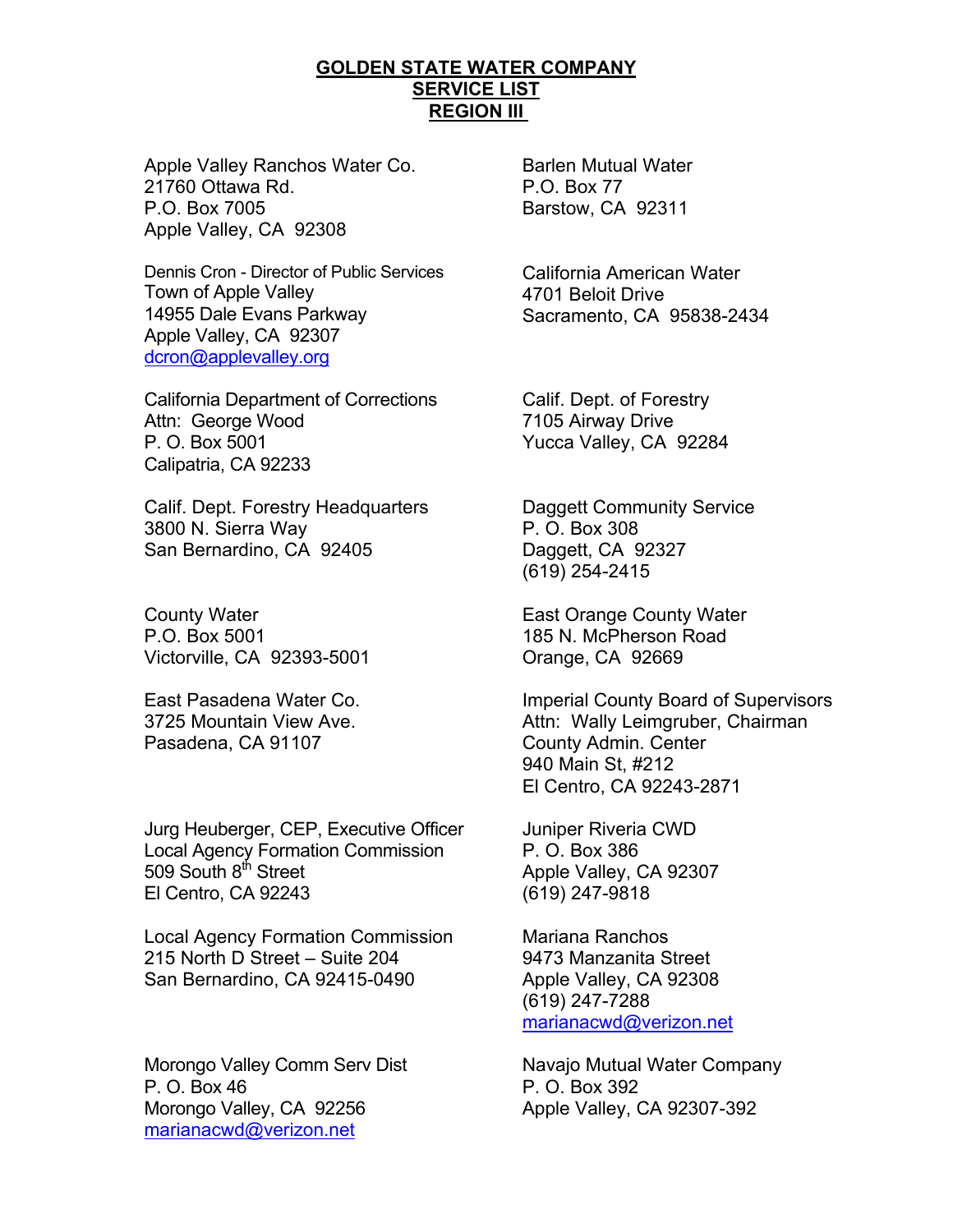NAVFAC Southwest (Code Pw6v.NV Naval Facilities Engr Command 1220 Pacific Highway San Diego, CA 92132-5190

Rancheritos Water Co. P.O. Box 348 Apple Valley, CA 92307 (619) 247-3730

San Gabriel Valley Water Co**.**  11142 Garvey Blvd. El Monte, CA 91732 dadellosa@sgvwater.com

Serrano Water Dist. - Villa Park 18021 East Lincoln Villa Park, CA 92667

Southwest Division (Code 0214) Naval Facilities Engr Command 1220 Pacific Highway San Diego, CA 92132-5190

Twentynine Palms Water Dist. 72401 Hatch Rd. (P.O. Box 1735) Twentynine Palms, CA 92277 (619) 367-7546

Walnut Valley Water Dist. 271 S. Brea Canyon Road Walnut, CA 91789 jangelico@wvwd.com

Ms. Carol Goss, Chair Water Issues Committee Wrightwood Property Owners Assoc. P. O. Box 487 Wrightwood, CA 92397 carol.goss@verizon.net

Park Water Company 9750 Washburn Road Downey, CA 90241

San Gabriel County Water Co. 8366 Grand Avenue Rosemead, CA 91770

Seeley County Water District P.O. Box 161 Seeley, CA 92273

Sheep Creek Water Company P. O. Box 291820 Phelan, CA 92329-1820 Attn: Chris Cummings sheepcreek@verizon.net

Sunny Slope Water Co. 1040 El Campo Dr. Pasadena, CA 91107-5506

Victor Valley Water District 17185 Yuma Victorville, CA 92392

Walnut Valley Water Dist. 271 S. Brea Canyon Road Walnut, CA 91789 mholmes@wvwd.com

City of Anaheim City Clerk's Office 200 S. Anaheim Blvd. – Suite 217 Anaheim, CA 92805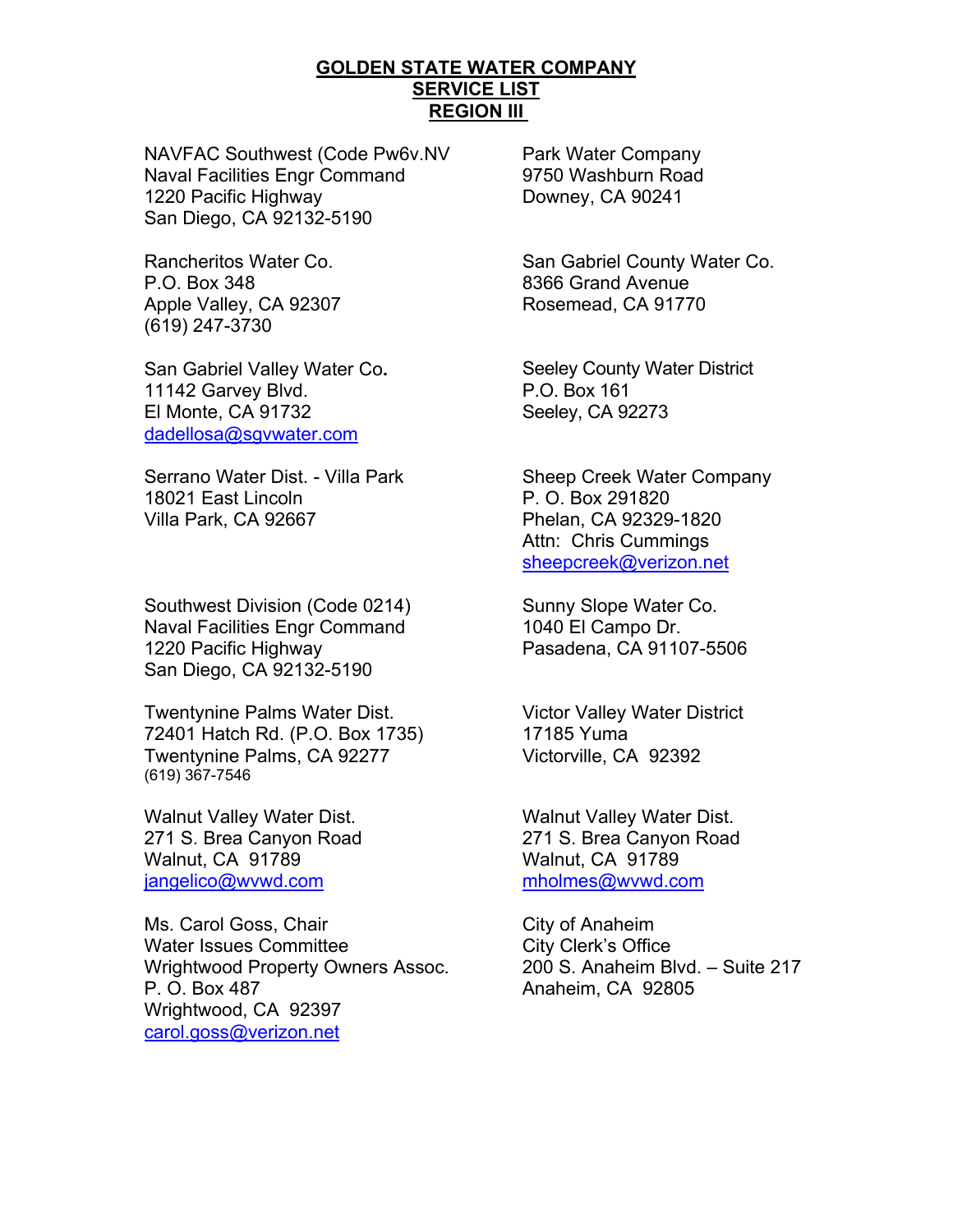City of Arcadia Water Co. 240 W. Huntington Drive P.O. Box 60021 Arcadia, CA 91066-6021

City of Brawley Water Co. 400 Main Street Brawley, CA 92227

City of Buena Park 6650 Beach Boulevard Buena Park, CA 90620

Coachella Water District P. O. BOX 1058 Coachella, CA 92236

City of El Centro Water Co P. O. Box 2328 El Centro, CA 92244

City of Fullerton Water Fullerton Water Department 303 W. Commonwealth Avenue Fullerton, CA 92631 DavidS@ci.Fullerton.ca.us

City of Glendora 116 E. Foothill Blvd. Glendora, CA 91740 DDavies@ci.Glendora.ca.us

City of Hesperia Water Department 9700 Seventh Avenue Hesperia, CA 92345 jwyman@cityofhesperia.us

City of Alhambra Water Co. 111 S. First Ave. Alhambra, CA 91801

City of Brea Water Department #1 Civic Center Drive Brea, CA 92621

City of Calexico Water Co. 608 Heber Avenue Calexico, CA 92231 vrodriguez@calexico.gov

City of Covina 125 East College Covina, CA 91723

City of El Monte Water Co. 11333 Valley Blvd. El Monte, CA 91732 jmussenden@ci.el-monte.ca.us

City of Garden Grove 13802 Newhope Street Garden Grove, CA 92643

Herber Public Utility District P. O. BOX H Heber, CA 92249

City of Holtville 121 West Fifth Street Holtville, CA 92250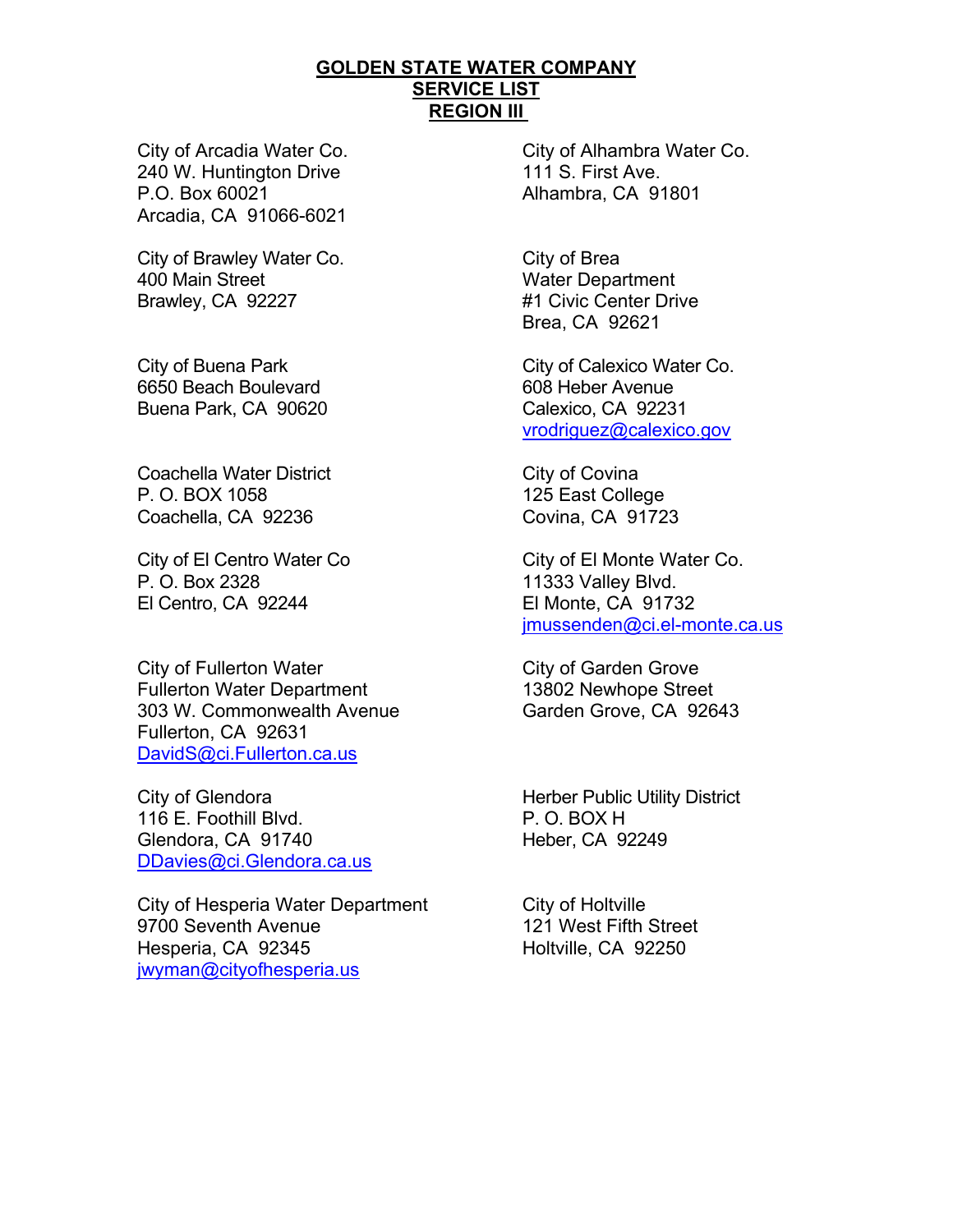City of Imperial - Water Department 420 S. Imperial Avenue Imperial, CA 92251

City of La Verne Water Department 3660 "D" St. La Verne, CA 91750

City of Monterey Park Water Co. 320 W. Newmark Ave. Monterey Park, CA 91754

City of Orange Water Dept. 189 South Water Orange, CA 92866 jdefrancesco@cityoforange.org

City of San Dimas 245 E. Bonita Avenue San Dimas, CA 91773 kduran@ci.san-dimas.ca.us

City of Seal Beach 211 Eight Street Seal Beach, CA 90740

City of Upland Water Dept. 460 N. Euclid Upland, CA 91786 mwiley@ci.Upland.ca.us

City of Westminster 8200 Westminster Boulevard Westminster, CA 92683

City Attorney City of Arcadia 240 West Huntington Drive Arcadia, CA 91006

City Attorney c/o Oswald & Associates 895 Broadway – Suite 102 El Centro, CA 92243

City of La Palma 7822 Walker Street La Palma, CA 90623

Monte Vista Water District 10575 Central Avenue Montclair, CA 91763 ttracy@mvwd.org

City of Monrovia Water Co. 415 S. Ivy Avenue Monrovia, CA 91016

City of Pomona Water Department 505 S. Garey Avenue Pomona, CA 91766 Sara\_perez@ci.pomona.ca.us

City of Santa Ana Water 20 Civic Center Plaza Santa Ana, CA 92702 tdix@santa-ana.org

City of Tustin Water Attn: Finance 300 Centennial Way Tustin, CA 92680

City of West Covina Water Dept. 825 S. Sunset Avenue West Covina, CA 91790

Yorba Linda Water District P. O. Box 309 Yorba Linda, CA 92885-309 mpayne@ylwd.com

City Attorney City of Barstow 222 East Mountain View Street Barstow, CA 92311

City Attorney City of Claremont P. O. Box 880 Claremont, CA 91711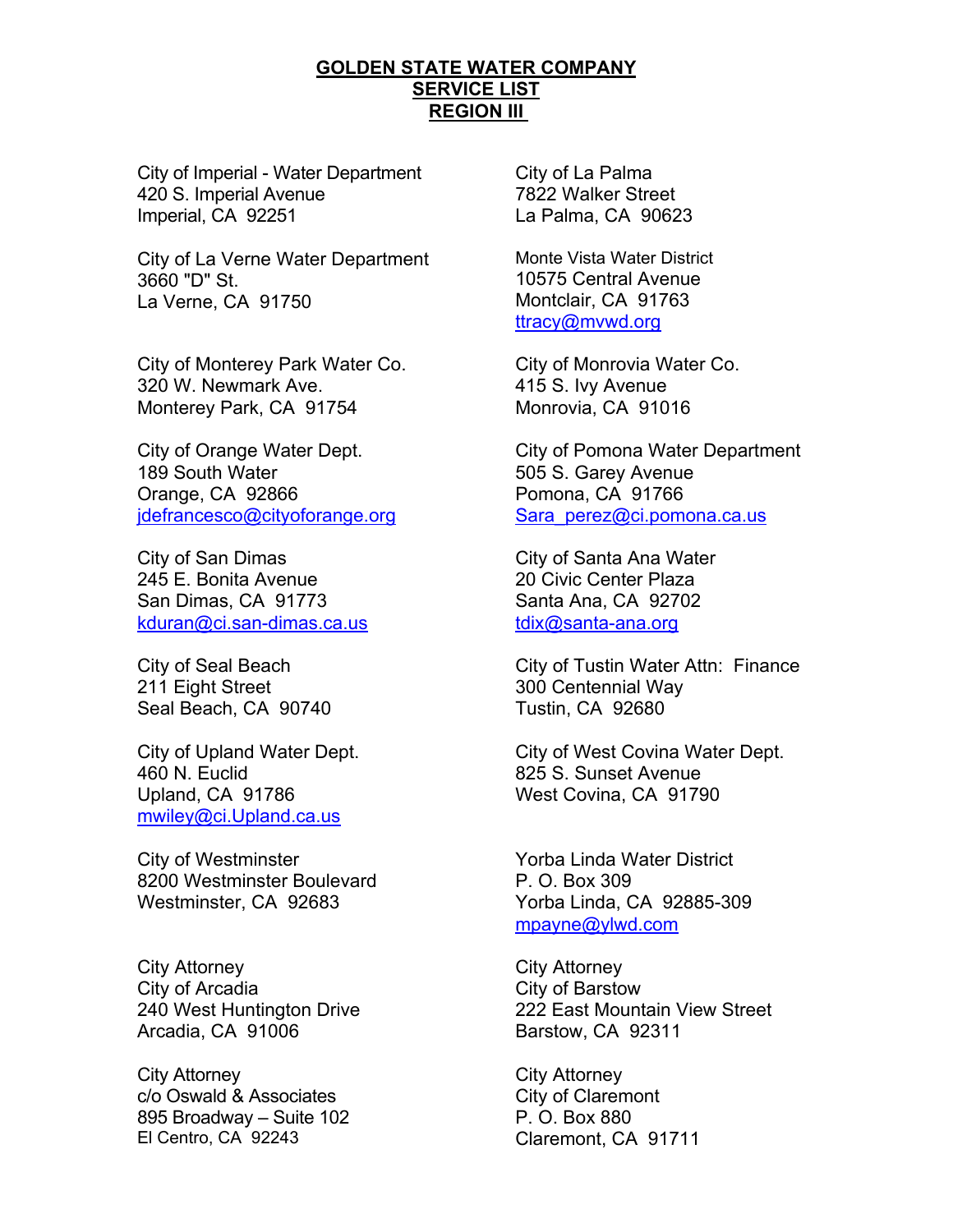City Attorney City of Covina 125 E. College Street Covina, CA 91723

City Attorney City of Duarte 1600 Huntington Drive Duarte, CA 91010

City Attorney City of Irwindale 5050 North Irwindale Avenue Irwindale, CA 91706

City Attorney City of La Verne 3660 D Street La Verne, CA 91750

City Attorney City of Monrovia 415 South Ivy Monrovia, CA 91016

City Attorney City of Monterey Park 320 West Newmark Avenue Monterey Park, CA 91754

City Attorney City of Placentia 401 East Chapman Avenue Placentia, CA 92670

City Attorney, Bonifacio Garcia City of Rosemead 8838 E. Valley Blvd. Rosemead, CA 91770

City Attorney City of Cypress 5275 Orange Cypress, CA 90630

City Attorney City of El Monte 11333 Valley Blvd. El Monte, CA 91731-3293 cmoseley@ci.el-monte.ca.us

City Attorney City of La Palma 7822 Walker La Palma, CA 90680 jkuperberg@rutan.com

City Attorney City of Los Alamitos 3191 Katella Avenue Los Alamitos, CA 90720

City Attorney City of Montclair 5111 Benito Avenue Montclair, CA 91763

City Attorney City of Orange 300 E. Chapman Avenue Orange, CA 92666

City Attorney City of Pomona 505 S. Garey Avenue Pomona, CA 91766

City Attorney City of San Dimas 245 East Bonita Avenue San Dimas, CA 91773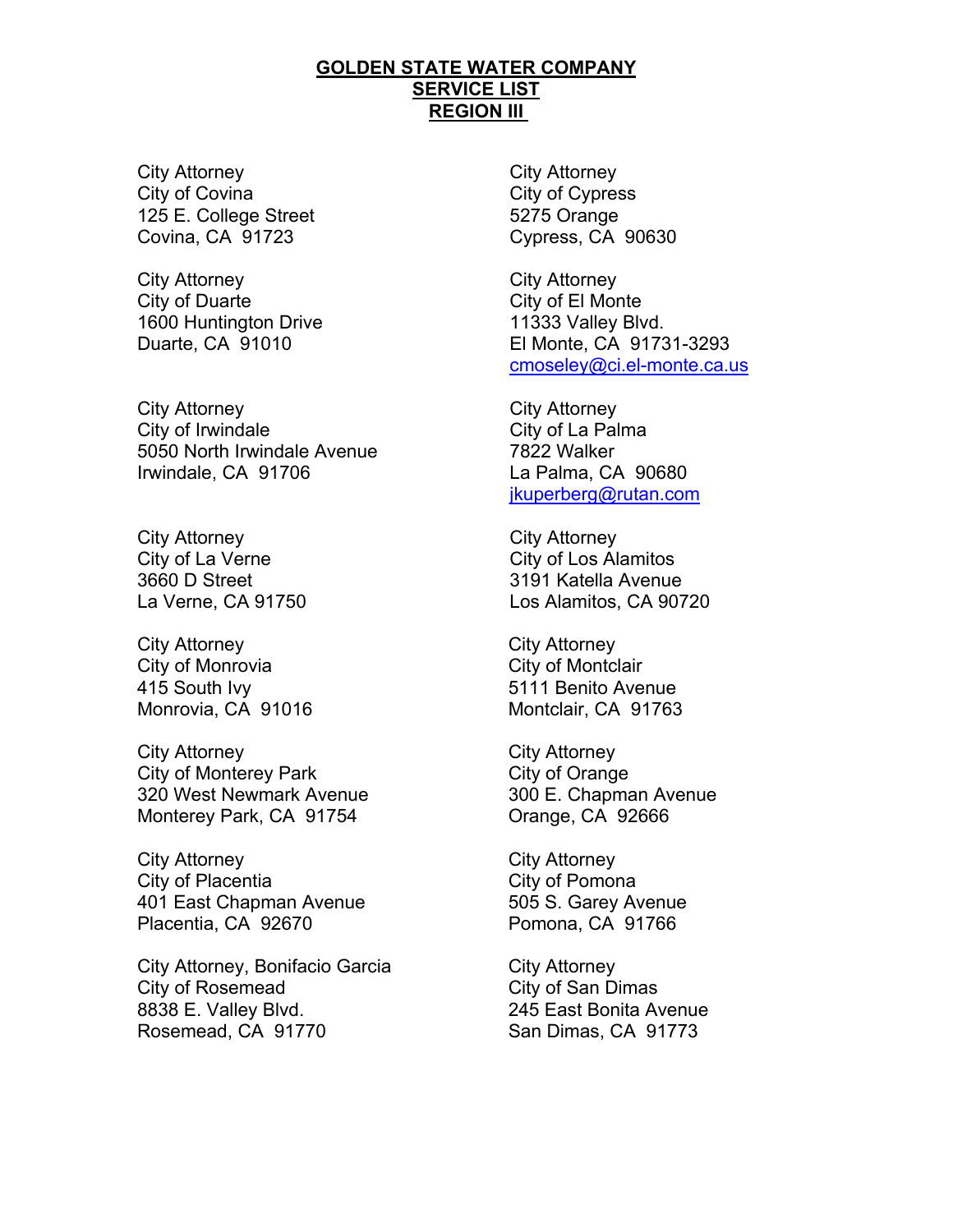City Attorney City of San Gabriel 425 S. Mission Drive San Gabriel, CA 91776

City Attorney City of Stanton 7800 Katella Avenue Stanton, CA 90680

City Attorney City of Yorba Linda 4845 Casa Loma Avenue Yorba Linda, CA 92686

City Clerk City of Barstow 222 E. Mountain View St., Suite A Barstow, CA 92311 jcousino@barstowca.org

City Clerk City of Covina 125 East College Street Covina, CA 91723

City Manager City of Duarte 1600 Huntington Dr. Duarte, CA 91010

City Clerk City of Irwindale 5050 North Irwindale Avenue Irwindale, CA 91706

City Clerk City of La Verne 3660 D Street La Verne, CA 91750 City Attorney City of Seal Beach 211 8th Street Seal Beach, CA 90740

City Attorney City of Temple City 5938 Kaufman Temple City, CA 91780

City Council City of Calipatria 125 N. Park Avenue Calipatria, CA 92233-0167

City Clerk City of Claremont P. O. Box 880 Claremont, CA 91711 SCarroll@ci.Claremont.ca.us

City Clerk City of Cypress 5275 Orange Cypress, CA 90630 dbasham@ci.cypress.ca.us

City Clerk City of El Monte 11333 Valley Blvd. El Monte, CA 91731-3293

City Clerk City of La Palma 7822 Walker La Palma, CA 90680

City Clerk City of Los Alamitos 3191 Katella Avenue Los Alamitos, CA 90720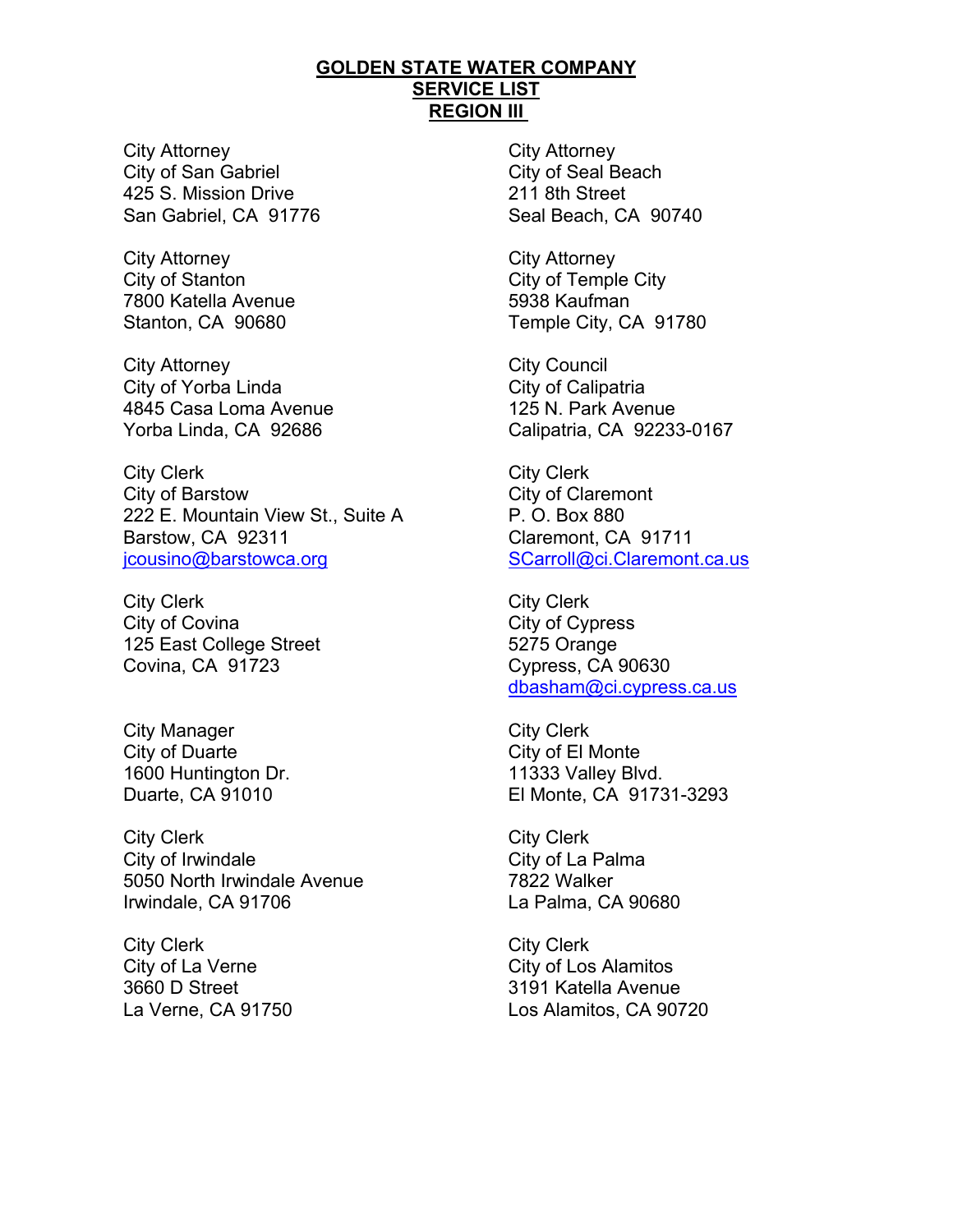City Clerk City of Monrovia 415 South Ivy Avenue Monrovia, CA 91016

City Clerk City of Orange 300 E. Chapman Avenue Orange, CA 92666

City Clerk City of Rosemead 8838 E. Valley Boulevard Rosemead, CA 91770

City Clerk City of Seal Beach 211 8th Street Seal Beach, CA 90740

City Clerk City of Temple City 9701 Las Tunas Drive Temple City, CA 91780

County Counsel County of San Bernardino 385 N. Arrowhead Ave., 4th Floor San Bernardino, CA 92415-0140

County Clerk County of Orange 10 Civic Center Plaza Santa Ana, CA 92702

County Clerk County of Los Angeles 500 West Temple Street Los Angeles, CA 90012

City Clerk City of Montclair 5111 Benito Avenue Montclair, CA 91763 ysmith@ci.montclair.ca.us

City Clerk City of Placentia 401 East Chapman Avenue Placentia, CA 92670

City Clerk City of San Gabriel 425 S. Mission Drive San Gabriel, CA 91776

City Clerk City of Stanton 7800 Katella Avenue Stanton, CA 90680 bgreen@ci.stanton.ca.us

City Clerk City of Yorba Linda 4845 Casa Loma Avenue Yorba Linda, CA 92686

Chamber President Niland Chamber of Commerce P. O. Box 97 Niland, CA 92257

County Counsel County of Orange 10 Civic Center Plaza Santa Ana, CA 90012

County Clerk County of San Bernardino 222 West Hospitality Lane San Bernardino, CA 92415-0022